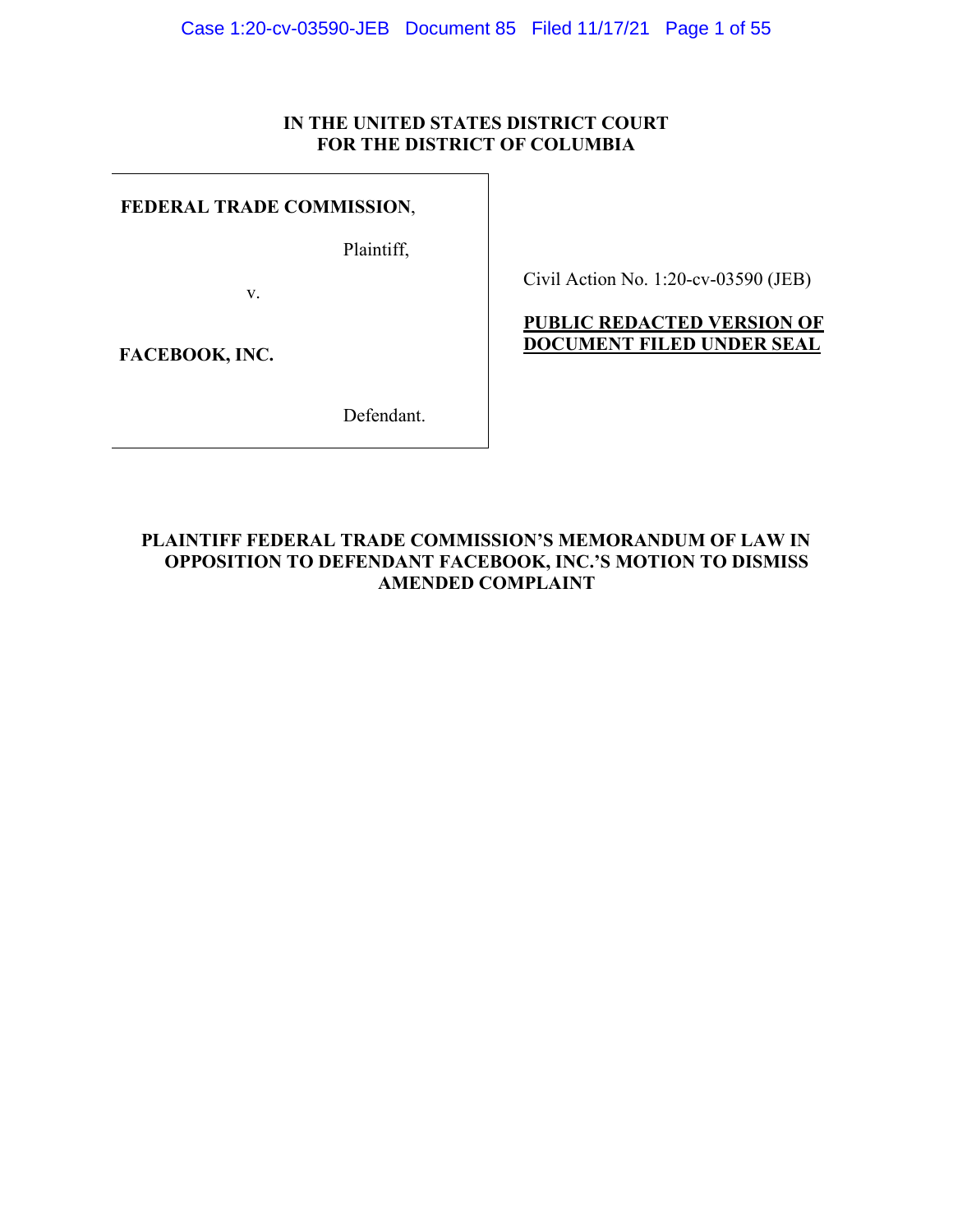# **TABLE OF CONTENTS**

|    | I. THE AC ADEQUATELY ALLEGES FACEBOOK'S MONOPOLY POWER IN PSN                                                                                 |  |
|----|-----------------------------------------------------------------------------------------------------------------------------------------------|--|
|    | A. The AC Adequately Alleges "Indirect" Evidence of Facebook's Monopoly Power 4                                                               |  |
|    | 1. The AC Alleges that Facebook Has a Dominant Share of the U.S. PSN Services                                                                 |  |
|    | 2. Facebook's Attacks on the AC's Market Share Allegations Are Unfounded  6                                                                   |  |
| 3. |                                                                                                                                               |  |
|    | B. The AC Also Pleads Facebook's Monopoly Power via Direct Evidence 12                                                                        |  |
|    | II. THE COMPLAINT DETAILS HOW FACEBOOK HAS MAINTAINED ITS<br>MONOPOLY POSITION THROUGH AN ANTICOMPETITIVE COURSE OF                           |  |
|    | A. Count 1 States a Claim that Facebook Maintained Its Monopoly Through the                                                                   |  |
|    | 1. The AC Pleads Facts Establishing that Facebook's Acquisitions of Instagram and                                                             |  |
| 2. |                                                                                                                                               |  |
| 3. | The AC's Allegations Regarding "Other Acquisitions" Provide Supporting Factual                                                                |  |
|    | B. Count 2 Alleges an Ongoing Monopoly Maintenance Offense Comprising<br>Anticompetitive Acquisitions and Anticompetitive Platform Conduct 22 |  |
|    | 1. The FTC's Allegations Regarding Facebook's Agreements with Developers Support                                                              |  |
|    | 2. Facebook's Agreements with Developers Are Not Unilateral Refusals to Deal  28                                                              |  |
|    | 3. The FTC's Allegations Meet Even the Standards Applicable to Unilateral Refusals to                                                         |  |
|    |                                                                                                                                               |  |
|    | III. SECTION 13(B) DOES NOT PROVIDE A BASIS TO DISMISS COUNT 1 OR                                                                             |  |
|    | A. Section 13(b) Authorizes the FTC to Obtain Injunctive Relief to Remedy Facebook's                                                          |  |
|    | B. Section 13(b) Authorizes Both Count 1 and Count 2, and the Allegations Supporting                                                          |  |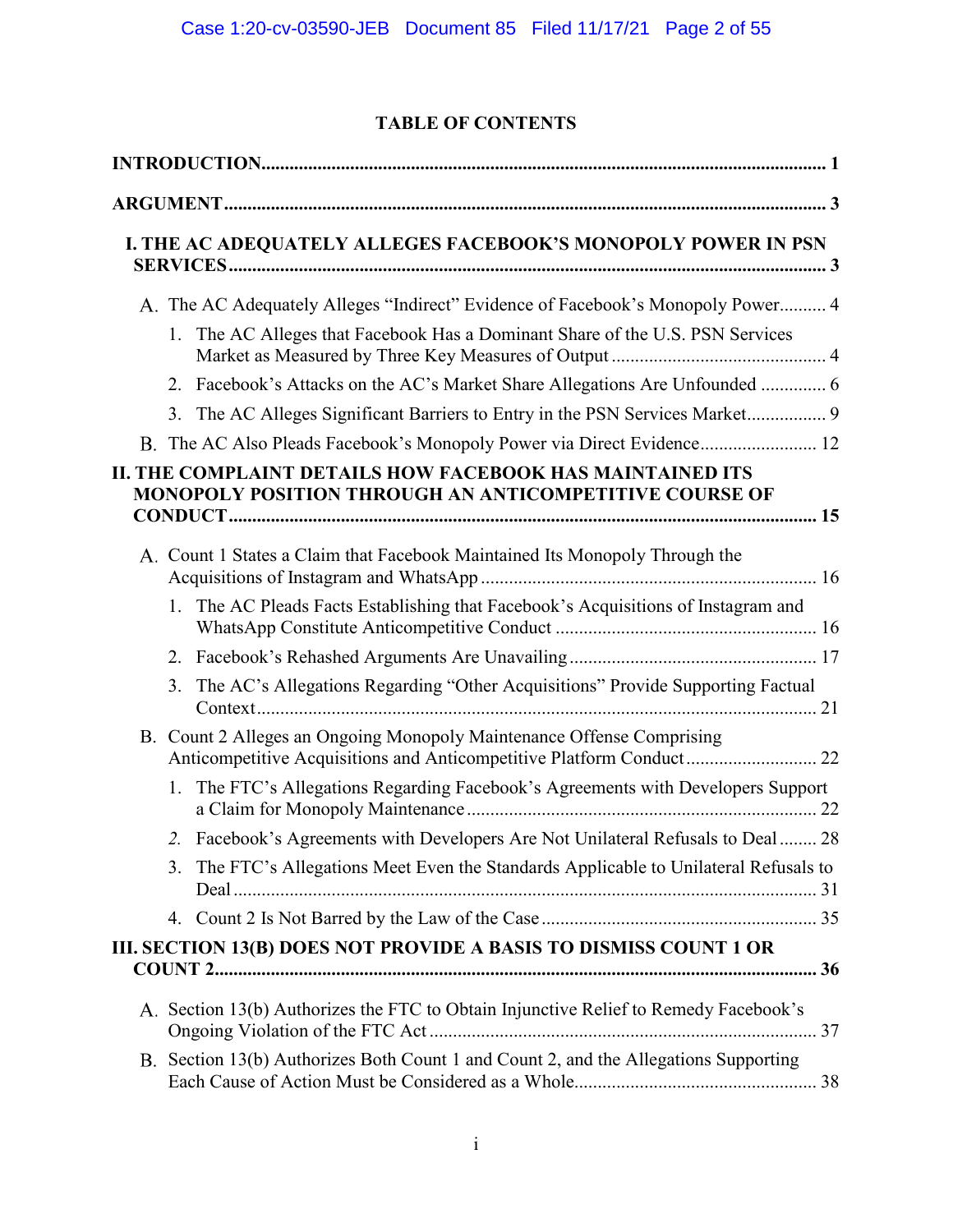<span id="page-2-0"></span>

| C. The AC Plausibly Pleads that Facebook's Illegal Platform Conduct Is Likely to Recur. 40 |  |
|--------------------------------------------------------------------------------------------|--|
| IV. CHAIR KHAN PROPERLY PARTICIPATED IN THE VOTE ON THE AMENDED                            |  |
|                                                                                            |  |
| B. Prejudgment Is Not a Basis for Recusal from Commission Votes Authorizing Federal        |  |
|                                                                                            |  |
|                                                                                            |  |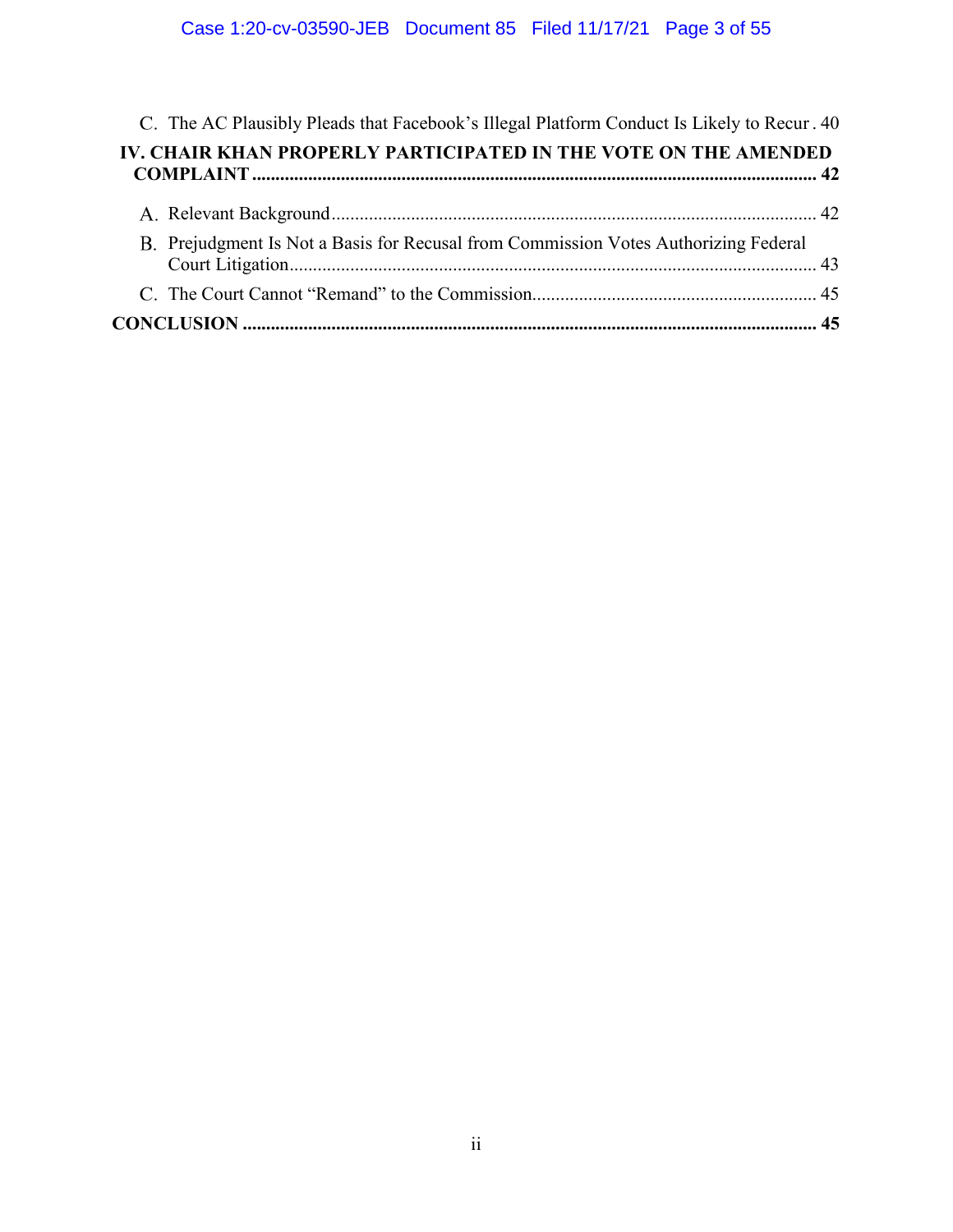# **TABLE OF AUTHORITIES**

# **Cases**

| 2301 M Cinema LLC v. Silver Cinemas Acquisition Co., 342 F. Supp. 3d 126 (D.D.C. 2018). 4, 5  |
|-----------------------------------------------------------------------------------------------|
|                                                                                               |
|                                                                                               |
|                                                                                               |
|                                                                                               |
|                                                                                               |
| Aspen Skiing Co. v. Aspen Highlands Skiing Corp., 472 U.S. 585 (1985) 21, 32, 34, 35          |
|                                                                                               |
|                                                                                               |
| Berryman-Turner v. Dist. of Columbia, 233 F. Supp. 3d 26 (D.D.C. 2017)  36                    |
|                                                                                               |
| BRFHH Shreveport, LLC v. Willis Knighton Med. Ctr., 176 F. Supp. 3d 606 (W.D. La. 2016)       |
|                                                                                               |
|                                                                                               |
| Caribbean Broad. Sys., Ltd. v. Cable & Wireless PLC, 148 F.3d 1080 (D.C. Cir. 1998) 22        |
| Cinderella Career & Finishing Schs., Inc. v. FTC, 425 F.2d 583 (D.C. Cir. 1970) 43, 44        |
| CollegeNet, Inc. v. Common Application, Inc., 355 F. Supp. 3d 926 (D. Or. 2018)  4, 8         |
|                                                                                               |
|                                                                                               |
|                                                                                               |
| Dist. No. 1, P. Coast Dist., Marine Engineers' Beneficial Ass'n, AFL-CIO v. Liberty Mar. Corp |
| Eastman Kodak Co. v. Image Tech. Servs., Inc., 504 U.S. 451 (1992)  10, 28                    |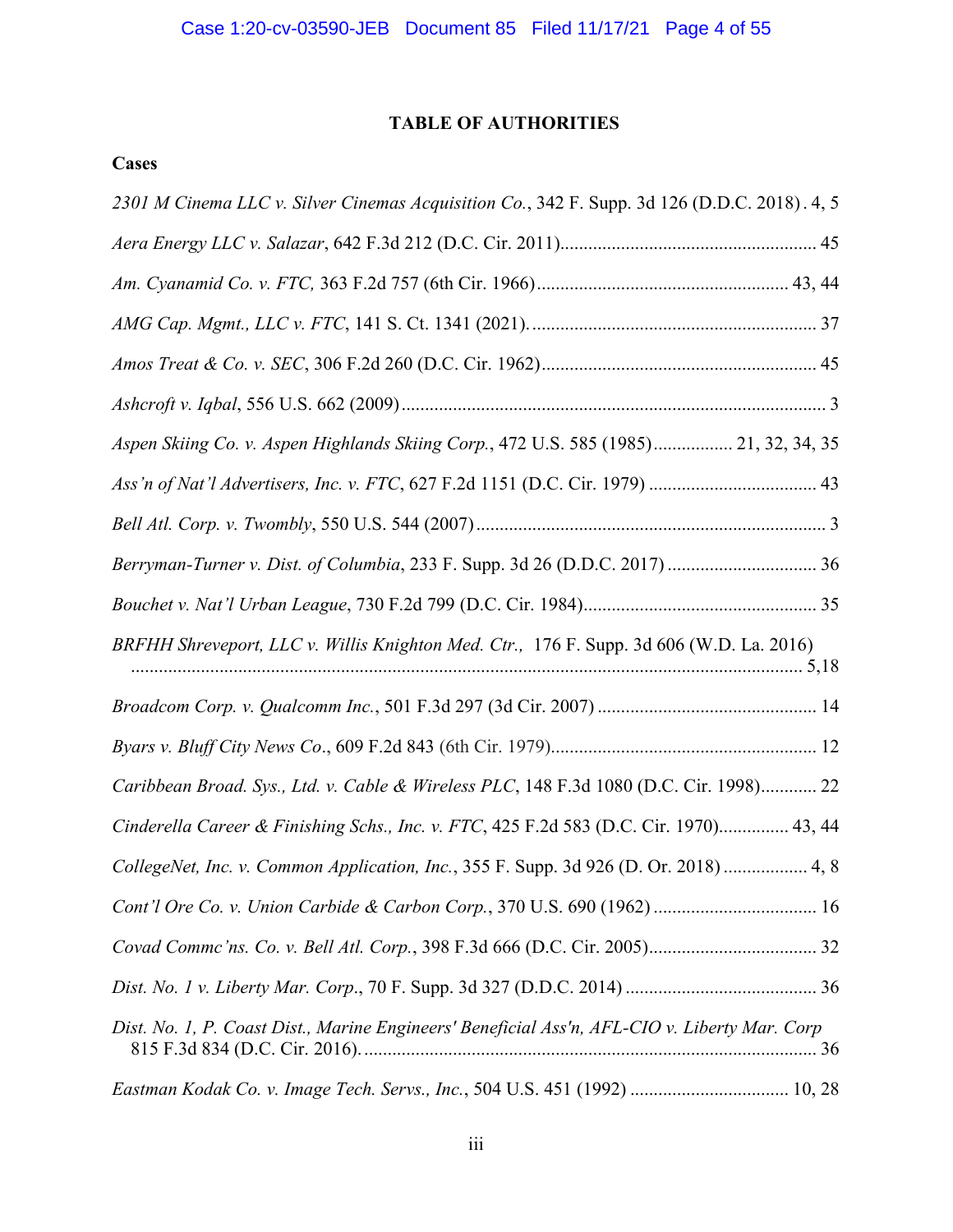# Case 1:20-cv-03590-JEB Document 85 Filed 11/17/21 Page 5 of 55

<span id="page-4-0"></span>

| Epic Games, Inc. v. Apple Inc., 2021 WL 4128925 (N.D. Cal. Sept. 10, 2021)  31          |
|-----------------------------------------------------------------------------------------|
| EuroTec Vertical Flight Sols. LLC. v. Safran Helicopter Engines S.A.A., 2019 WL 3503240 |
|                                                                                         |
|                                                                                         |
|                                                                                         |
| Friends of the Earth, Inc. v. Laidlaw Env't Servs. (TOC), Inc., 528 U.S. 167 (2000)  41 |
|                                                                                         |
|                                                                                         |
|                                                                                         |
| FTC v. Hornbeam Special Situations, LLC, 391 F. Supp. 3d 1218 (N.D. Ga. 2019) 40        |
|                                                                                         |
|                                                                                         |
| FTC v. Think Achievement Corp., 144 F. Supp. 2d 1013 (N.D. Ind. 2000)  40               |
|                                                                                         |
|                                                                                         |
| FTC v. Warner Chilcott Holdings Co. III, 2007 WL 158746 (D.D.C. Jan. 22, 2007)  39      |
| Gamco, Inc. v. Providence Fruit & Produce Bldg., Inc., 194 F.2d 484 (1st Cir. 1952) 25  |
| General Industries Corp. v. Hartz Mountain Corp., 810 F.2d 795 (8th Cir. 1987)  23      |
| Geneva Pharms. Tech. Corp. v. Barr Labs., Inc., 386 F.3d 485 (2d Cir. 2004) 29          |
|                                                                                         |
|                                                                                         |
|                                                                                         |
|                                                                                         |
|                                                                                         |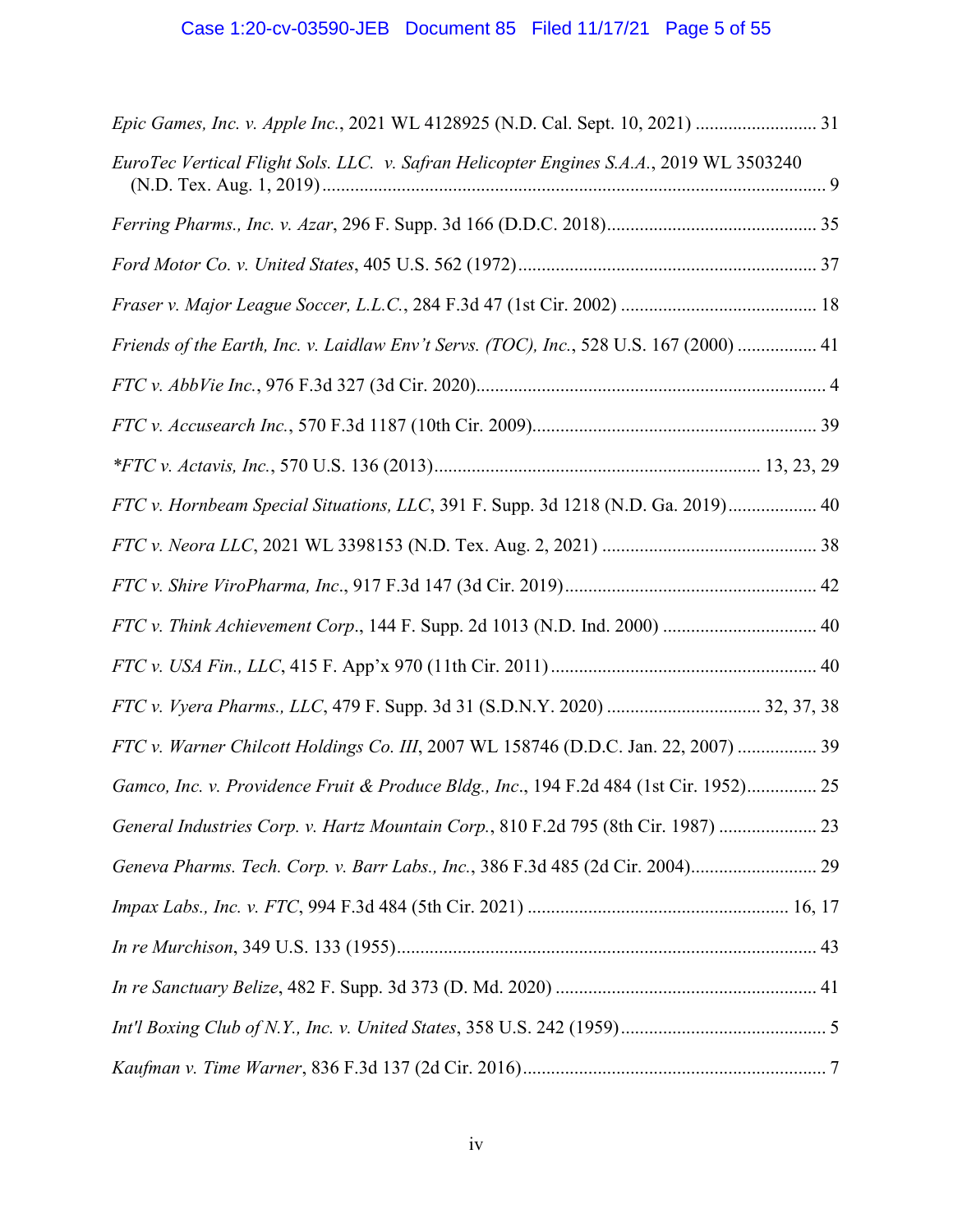| Keurig Green Mountain Single-Serve Coffee Antitrust Litig., 383 F. Supp. 3d 187 (S.D.N.Y.   |
|---------------------------------------------------------------------------------------------|
|                                                                                             |
|                                                                                             |
|                                                                                             |
|                                                                                             |
| Med Vets, Inc. v. VIP Petcare Holdings, Inc., 811 F. App'x 422 (9th Cir. 2020)              |
| Minnesota Made Hockey, Inc. v. Minnesota Hockey, Inc., 789 F. Supp. 2d 1133 (D. Minn. 2011) |
|                                                                                             |
|                                                                                             |
|                                                                                             |
| Nexium (Esomeprazole) Antitrust Litig., 968 F. Supp. 2d 367 (D. Mass. 2013) 14              |
|                                                                                             |
|                                                                                             |
| Olympia Equip. Leasing Co. v. W. Union Tel. Co., 797 F.2d 370 (7th Cir. 1986) 33            |
|                                                                                             |
|                                                                                             |
|                                                                                             |
| Reazin v. Blue Cross & Blue Shield of Kansas, Inc., 899 F.2d 951 (10th Cir. 1990) 10        |
|                                                                                             |
|                                                                                             |
|                                                                                             |
|                                                                                             |
| Set-Top Cable Television Box Antitrust Litig., 2011 WL 1432036 (S.D.N.Y. Apr. 8, 2011)  7   |
|                                                                                             |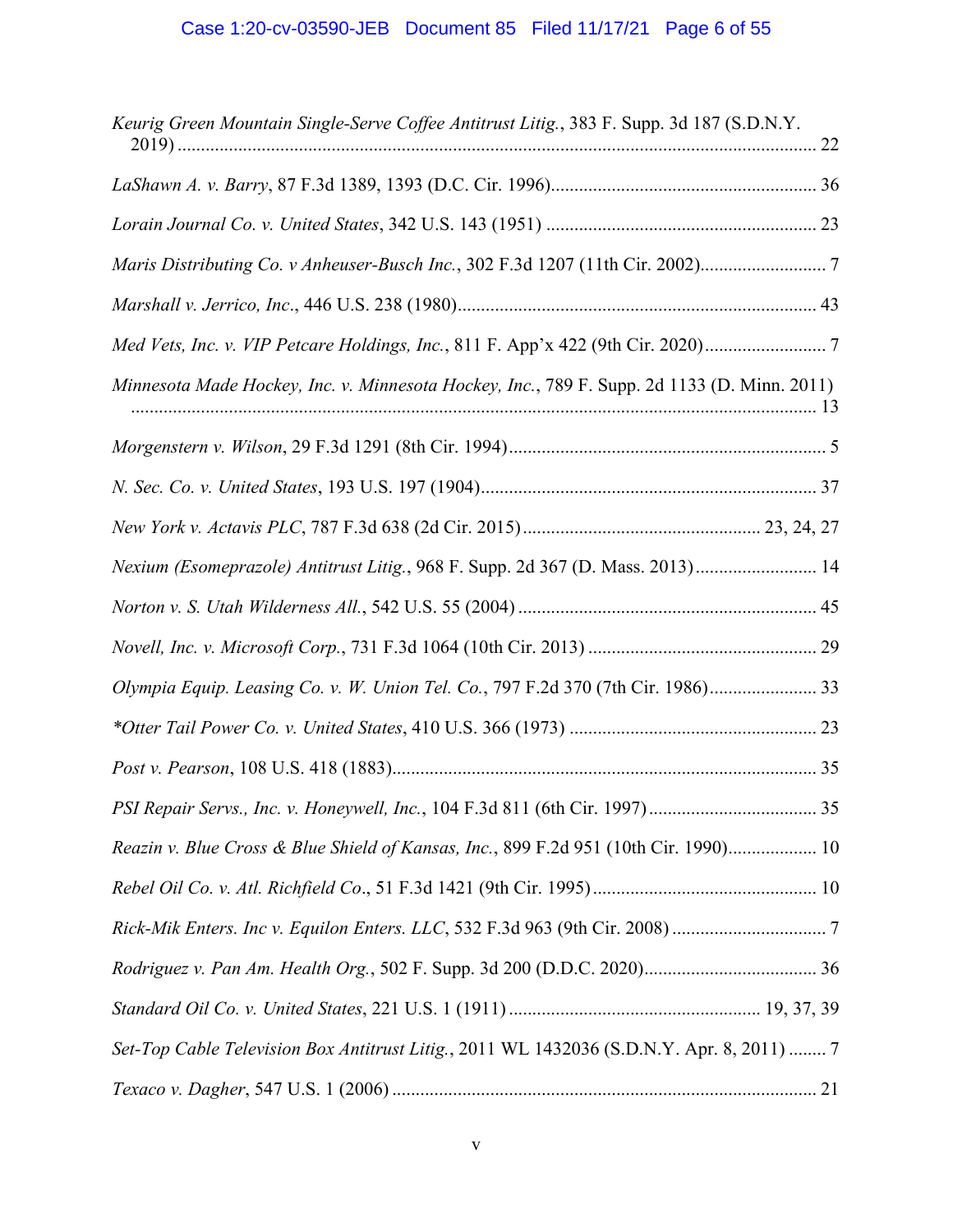# Case 1:20-cv-03590-JEB Document 85 Filed 11/17/21 Page 7 of 55

<span id="page-6-0"></span>

| Thalomid & Revlimid Antitrust Litig., 2015 WL 9589217 (D.N.J. Oct. 29, 2015)  32          |
|-------------------------------------------------------------------------------------------|
| Total Benefits Plan. Agency, Inc. v. Anthem Blue Cross & Blue Shield, 552 F.3d 430        |
|                                                                                           |
| Transparent-Wrap Mach. Corp. v. Stokes & Smith Co., 329 U.S. 637 (1947) 30                |
|                                                                                           |
|                                                                                           |
|                                                                                           |
| *United States v. Bazaarvoice, Inc., 2014 WL 203966 (N.D. Cal. Jan. 8, 2014) passim       |
|                                                                                           |
|                                                                                           |
|                                                                                           |
|                                                                                           |
|                                                                                           |
|                                                                                           |
|                                                                                           |
|                                                                                           |
|                                                                                           |
| United States v. Microsoft Corp., 1:98-cv-01232, 1998 WL 35241886 (D.D.C., May 18, 1998)9 |
|                                                                                           |
|                                                                                           |
|                                                                                           |
|                                                                                           |
| United States v. SBC Commc'ns, Inc., 1999 WL 1211458 (D.D.C. Aug. 2, 1999) 9              |
|                                                                                           |
|                                                                                           |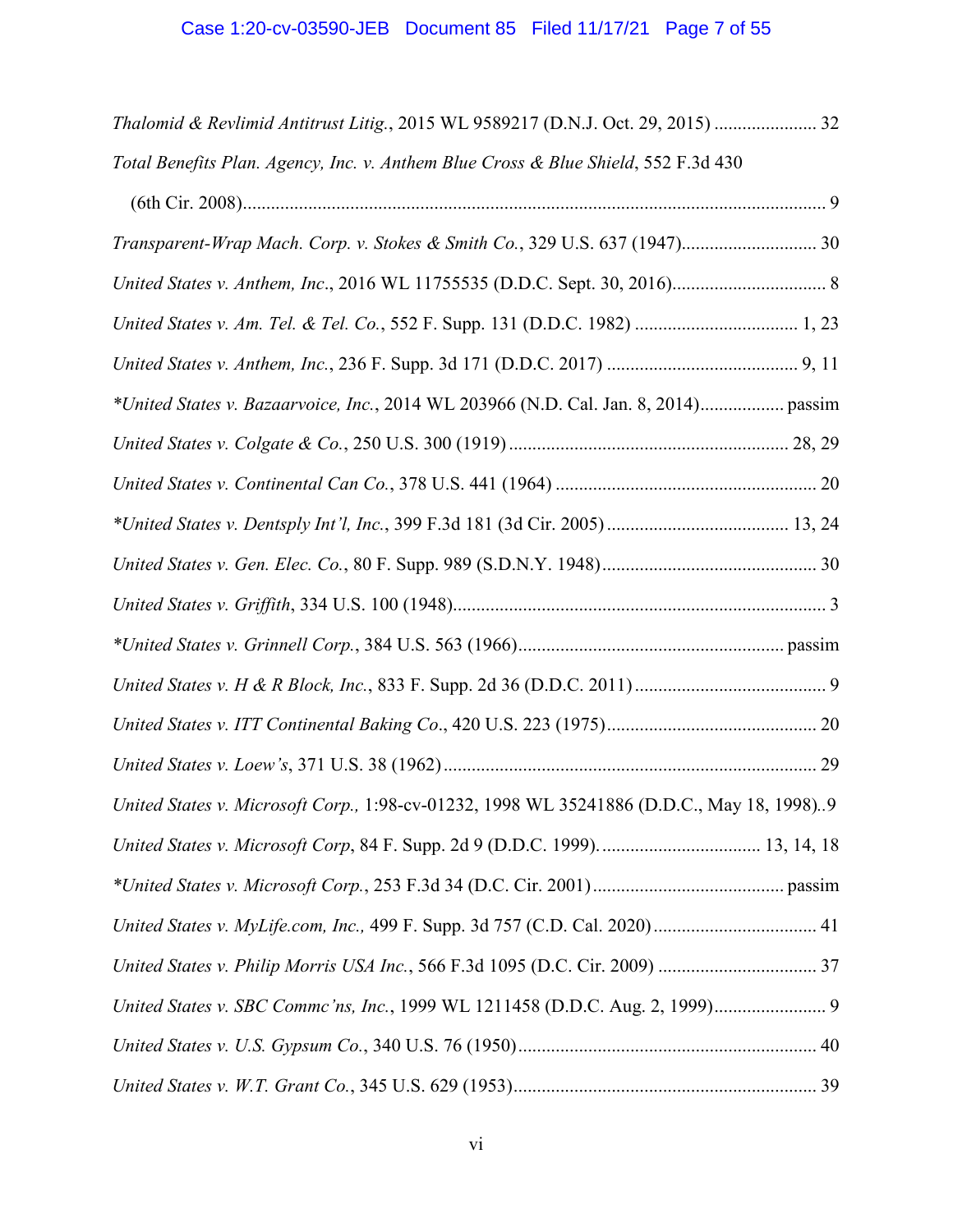# Case 1:20-cv-03590-JEB Document 85 Filed 11/17/21 Page 8 of 55

<span id="page-7-0"></span>

| Verizon Commc'ns Inc. v. Law Offices of Curtis V. Trinko LLP, 540 U.S. 398 (2004) passim |  |
|------------------------------------------------------------------------------------------|--|
|                                                                                          |  |
|                                                                                          |  |
|                                                                                          |  |

# **Statutes and Rules**

| Federal Trade Commission Act, |  |
|-------------------------------|--|
|                               |  |
|                               |  |
| Sherman Act                   |  |
|                               |  |

# **Other Authorities**

| Herbert Hovenkamp, <i>Digital Cluster Markets</i> , Col. BUS. L. REV. (forthcoming 2021), available |  |
|-----------------------------------------------------------------------------------------------------|--|
|                                                                                                     |  |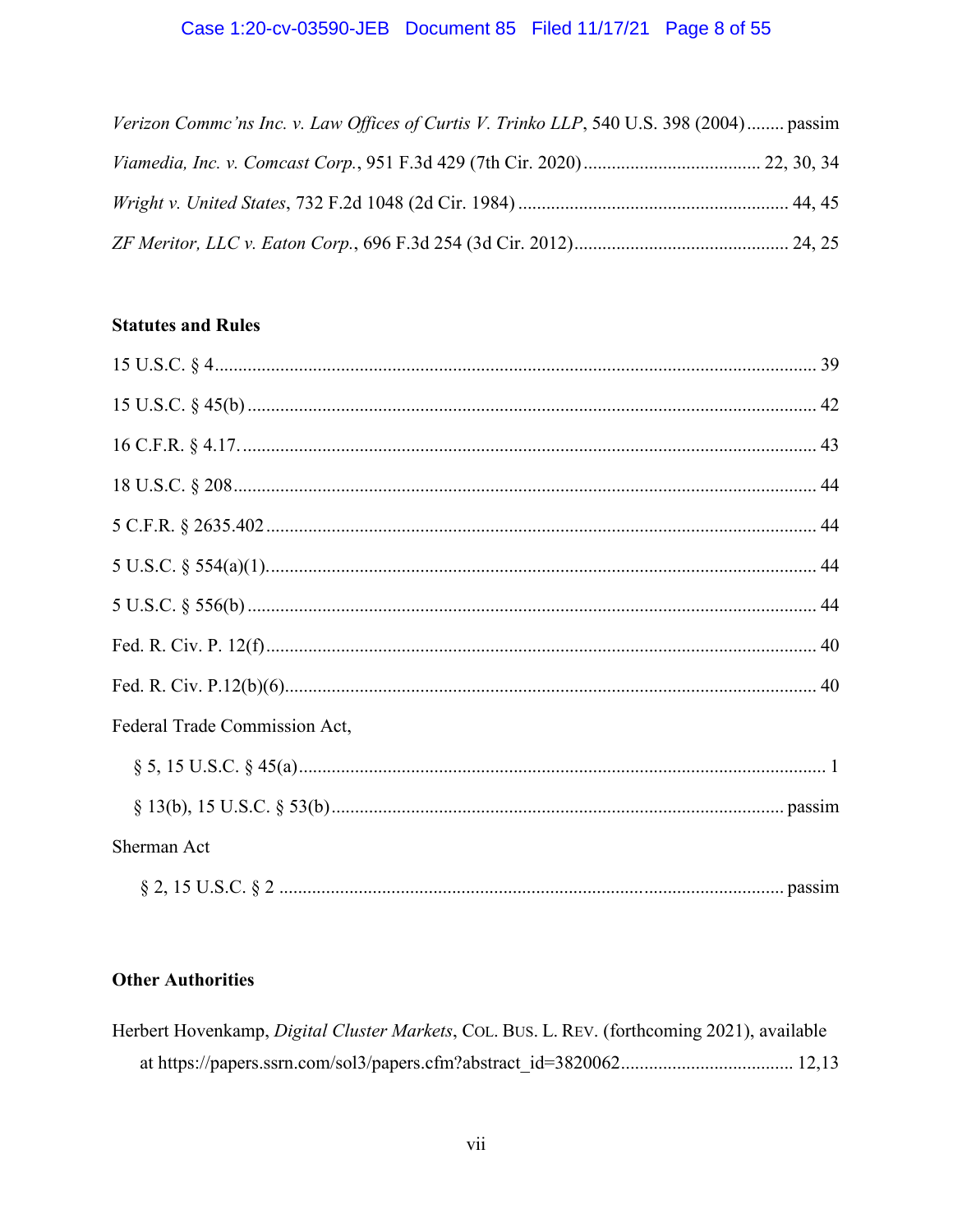<span id="page-8-0"></span>

| Phillip E. Areeda & Herbert Hovenkamp, Antitrust Law: An Analysis Of Antitrust Principles |  |
|-------------------------------------------------------------------------------------------|--|
|                                                                                           |  |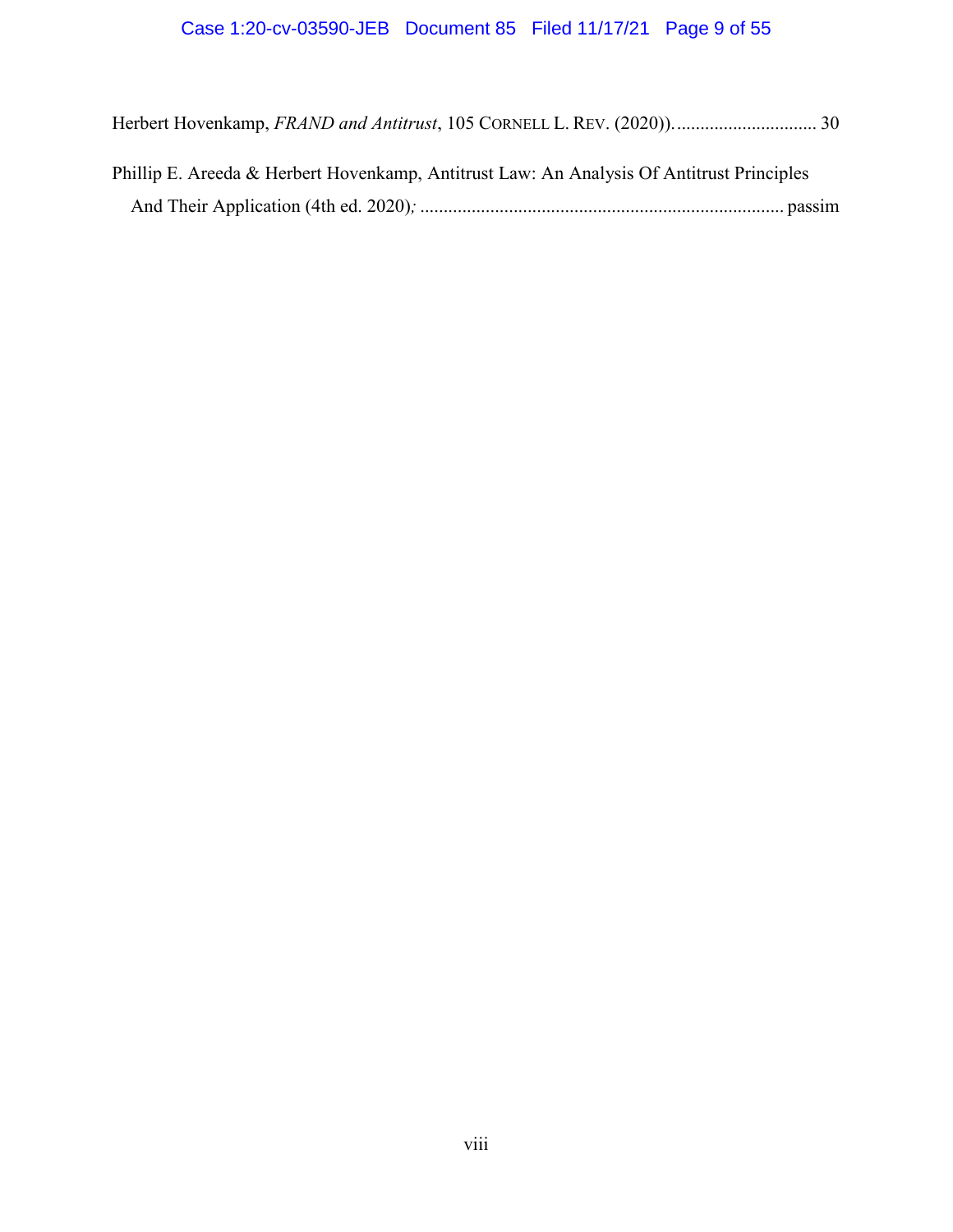#### **INTRODUCTION**

 rivals, but by hobbling or eliminating them in anticompetitive ways. Left unimpeded, the For at least a decade, Facebook has wielded enormous power, impacting the lives of millions of Americans. Facebook has maintained this power not by outcompeting its potential competitive process would have rewarded the firms best able to innovate and adapt to technological change. But Facebook has interfered with the competitive process by targeting nascent threats through exclusionary conduct in a successful effort to protect its monopoly power over personal social networking ("PSN") services in the United States.

(monopolist's policies, *inter alia*, "deterred potential competitors from entering"). Facebook has eliminated some threats entirely by acquiring them; others it has targeted by conditioning valuable growth tools on agreements to refrain from competing with Facebook or assisting its competitors—and enforcing these agreements when necessary to deny potential competitors scale. As explained below, these anticompetitive actions violate Section 2 of the Sherman Act and thus Section 5 of the FTC Act. *See, e.g.*, *United States v. Grinnell Corp.*, 384 U.S. 563, 576 (1966) (monopolist's acquisitions unlawful where they "eliminated any possibility of an outbreak of competition that might have occurred"); *United States v. Microsoft Corp.*, 253 F.3d 34 (D.C. Cir. 2001) (monopolist preserved entry barriers by preventing nascent threats from gaining scale); *United States v. Am. Tel. & Tel. Co.*, 552 F. Supp. 131, 160-65 (D.D.C. 1982)

 Facebook participates in a relevant antitrust market for PSN services in the United States. ECF The Court has already determined, correctly, that the FTC has adequately pleaded that No. 73 ("Op.") 23-26. The FTC's Amended Complaint ("AC," ECF No. 82) alleges, in two separate and independently sufficient ways, that Facebook is a monopolist in this market. First, the AC provides reliable metrics establishing that Facebook controls a dominant share of the market and detailed allegations describing the significant entry barriers that protect Facebook's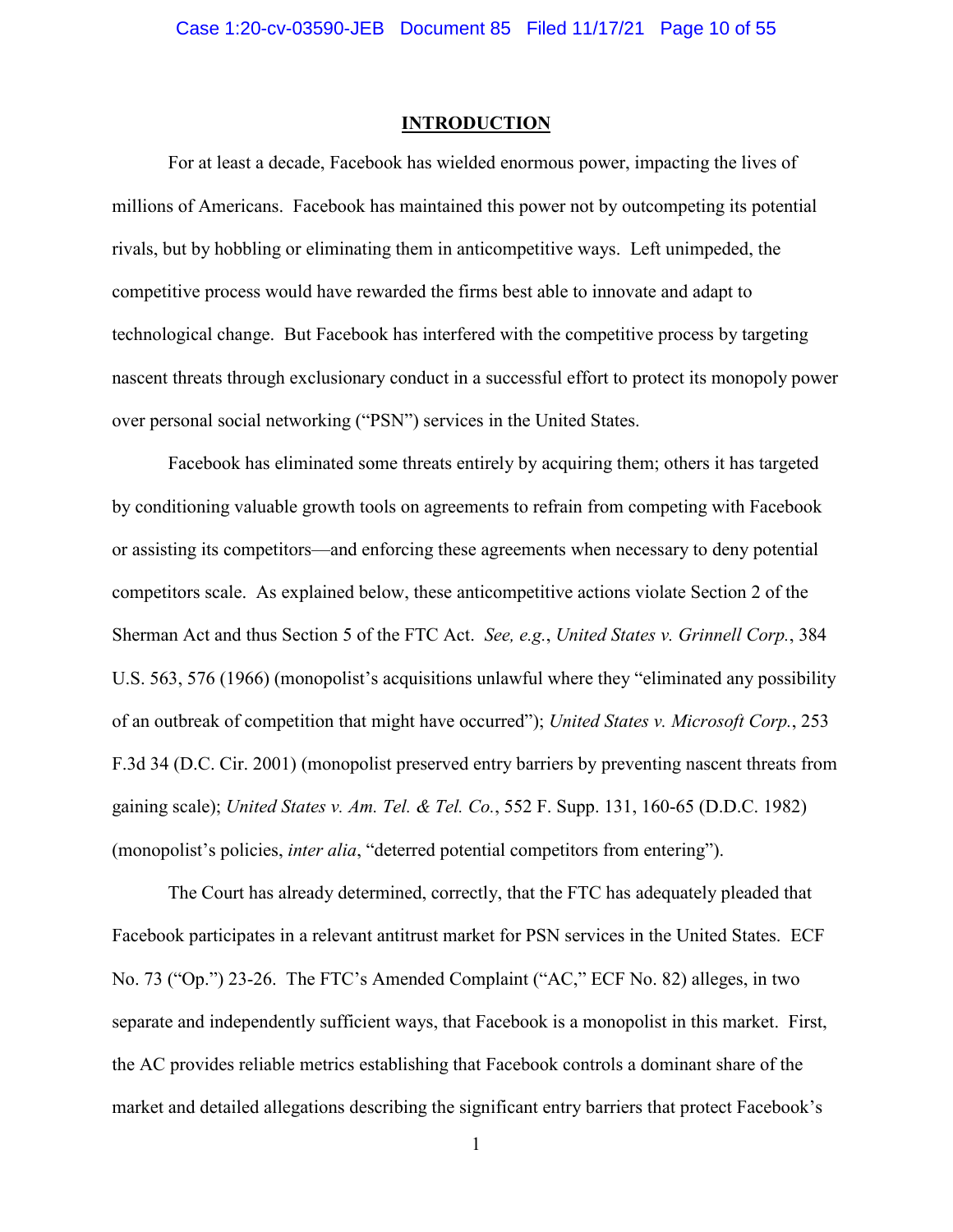#### Case 1:20-cv-03590-JEB Document 85 Filed 11/17/21 Page 11 of 55

<span id="page-10-0"></span> alleges "direct" evidence that Facebook is a monopolist with the power to profitably reduce position. *Infra* § I.A. In addition to this "indirect" proof of market power, Op. 18-19, the AC quality (which is equivalent to a price increase) and exclude competition. *Infra* § I.B. These well-supported allegations establish that Facebook holds monopoly power in the U.S. PSN services market. Facebook's arguments to the contrary are unavailing.

 Further, the AC alleges that Facebook has maintained its monopoly power unlawfully Instagram and WhatsApp, and pleads ample facts demonstrating that these acquisitions harmed the competitive process by eliminating nascent threats. *Infra* § II.A. through a decade-long course of exclusionary conduct. Count 1 alleges that Facebook maintained its monopoly position in the U.S. PSN services market through its acquisitions of

 Count 2 alleges that Facebook's course of monopoly maintenance includes not only the even if branded as unilateral refusals to deal. *Infra* §§ II.B.2-3. Contrary to Facebook's claims, platform conduct is likely to recur. *Infra* § III.C. acquisitions of Instagram and WhatsApp, but also its adoption and enforcement of agreements with developers that deterred competition and impeded potential rivals' ability to distribute and promote their apps. *Infra* § II.B.1. Facebook's agreements with developers, and enforcement thereof, do not constitute unilateral refusals to deal, and in any event violate the antitrust laws Count 2 is barred neither by law of the case (*infra* § II.B.4) nor by Section 13(b) of the FTC Act, which empowers the FTC to obtain injunctive relief to remedy Facebook's ongoing violation of Section 2. *Infra* §§ III.A-B. Moreover, the AC plausibly alleges that Facebook's exclusionary

 Facebook identifies no factors that would require recusal in such circumstances. *Infra* § IV. Finally, Facebook's recusal argument fails because in this case the Commission is acting as a plaintiff or prosecutor rather than performing a judicial or quasi-judicial function, and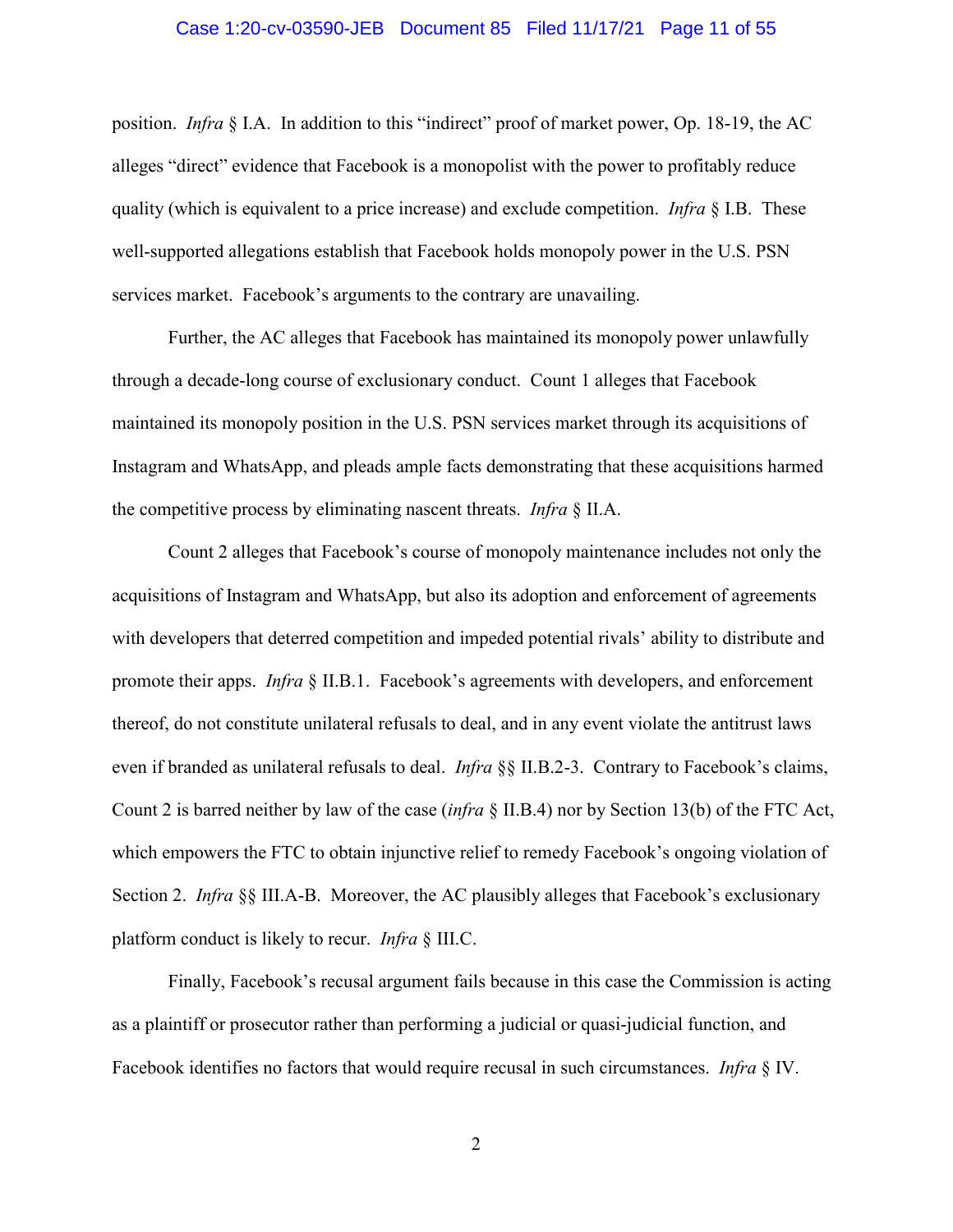#### **ARGUMENT**

 As the Court has already recognized, Op. 17, Section 2 of the Sherman Act has two plausibly alleges Facebook's monopoly power, *infra* § I, and amply alleges facts sufficient to U.S. 544, 555-56 (2007). elements: the possession of monopoly power and the maintenance of that power through conduct that tends "'to destroy competition itself' via 'means other than competition on the merits.'" Op. 52 (quoting *Microsoft*, 253 F.3d at 58, 62); *see also United States v. Griffith*, 334 U.S. 100, 107 (1948) ("The anti-trust laws are as much violated by the prevention of competition as by its destruction. . . . [T]he use of monopoly power, however lawfully acquired, to foreclose competition, to gain a competitive advantage, or to destroy a competitor, is unlawful."). The AC show that Facebook engaged in anticompetitive conduct to maintain that power, *infra* § II. The AC thus states a claim for relief that is plausible on its face, and Facebook's motion to dismiss should be denied. *Ashcroft v. Iqbal*, 556 U.S. 662, 678 (2009); *Bell Atl. Corp. v. Twombly*, 550

#### **I. The AC Adequately Alleges Facebook's Monopoly Power in PSN Services**

 relevant antitrust market for PSN services in the United States. Op. 23-26. The Court held, allegation that Facebook holds monopoly power within that relevant market. *Id.* at 27. As The Court has already determined, correctly, that the FTC has adequately pleaded a however, that the FTC's original Complaint failed to provide enough facts supporting its detailed below, the AC addresses the Court's concern by alleging both indirect and direct evidence of Facebook's monopoly power. *Microsoft,* 253 F.3d at 51 (describing methods of proving monopoly power). The bolstered AC robustly pleads monopoly power through detailed factual allegations describing: Facebook's market share (AC ¶¶ 199-201); other firms' limited ability to constrain Facebook's market power (*id.* ¶¶ 184-89); the significant entry barriers that protect Facebook's position *(id.*  $\P$ [187-88, 212-17); Facebook's history of degrading the user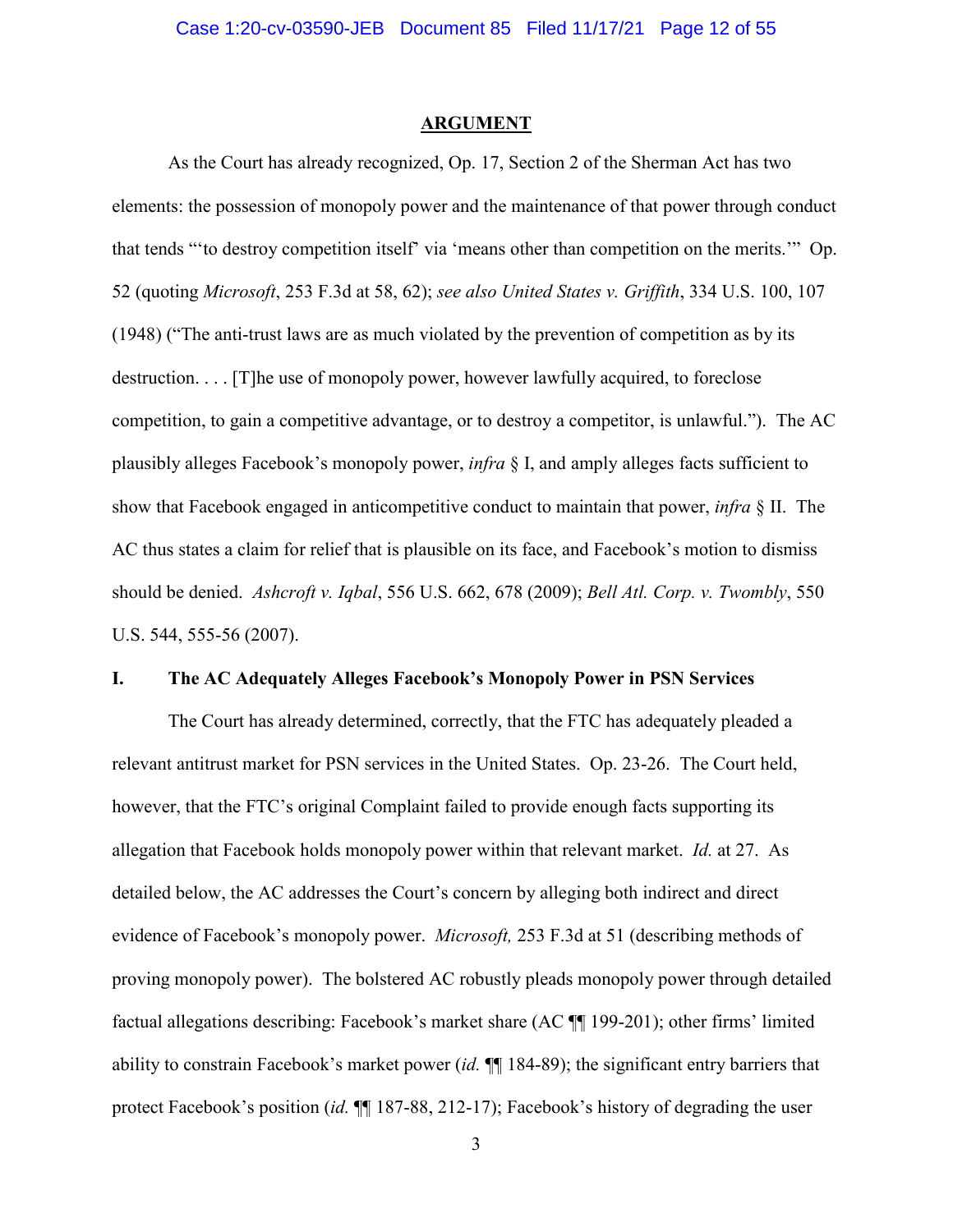#### Case 1:20-cv-03590-JEB Document 85 Filed 11/17/21 Page 13 of 55

<span id="page-12-0"></span> exclude firms that could emerge as or aid competitive threats (*id.* ¶¶ 210-11). experience with minimal loss of user engagement (*id.* ¶¶ 206-09); and Facebook's ability to

# **The AC Adequately Alleges "Indirect" Evidence of Facebook's Monopoly Power 1. The AC Alleges that Facebook Has a Dominant Share of the U.S.**

# **PSN Services Market as Measured by Three Key Measures of Output**

 The AC pleads the first prong of an indirect showing of monopoly power by alleging that Monthly Active Users ("MAUs"). AC  $\P$  190-204. The AC identifies both current and defunct (Facebook's market share and combined shares of other PSN service providers); *see also* AC ¶¶ 194-97 (reliance on these metrics by Facebook and other services); AC ¶¶ 182-83 (number of Facebook has had at all relevant times a dominant share of the U.S. PSN services market as measured by three key metrics: time spent using the services, Daily Active Users ("DAUs"), and participants in the relevant market, AC ¶¶ 184-89, describes their size compared to Facebook, and calculates current and historical market shares across all three metrics. AC ¶¶ 199-201 U.S. users visiting Facebook Blue and Instagram in 2020 and aggregate time spent); AC ¶¶ 184- 86 (similar metrics for Snapchat and MeWe). These allegations address the concerns identified in the Court's prior ruling. Op. 28-30.

 The AC alleges that for nearly a decade, Facebook's share of time spent for U.S. PSN MAUs has exceeded 65%. AC  $\P$  199-201. These market share figures exceed the levels that services has exceeded 80%; that its share of DAUs has exceeded 70%; and that its share of courts have found sufficient to establish monopoly power. *See, e.g.*, *FTC v. AbbVie Inc.*, 976 F.3d 327, 373 (3d Cir. 2020) (shares above 60%); *2301 M Cinema LLC v. Silver Cinemas Acquisition Co.*, 342 F. Supp. 3d 126, 140 (D.D.C. 2018) (shares as low as 54%); *CollegeNet, Inc. v. Common Application, Inc.*, 355 F. Supp. 3d 926, 959 (D. Or. 2018) (shares above 60%).

Further, the AC explains that the three proffered market share metrics accurately indicate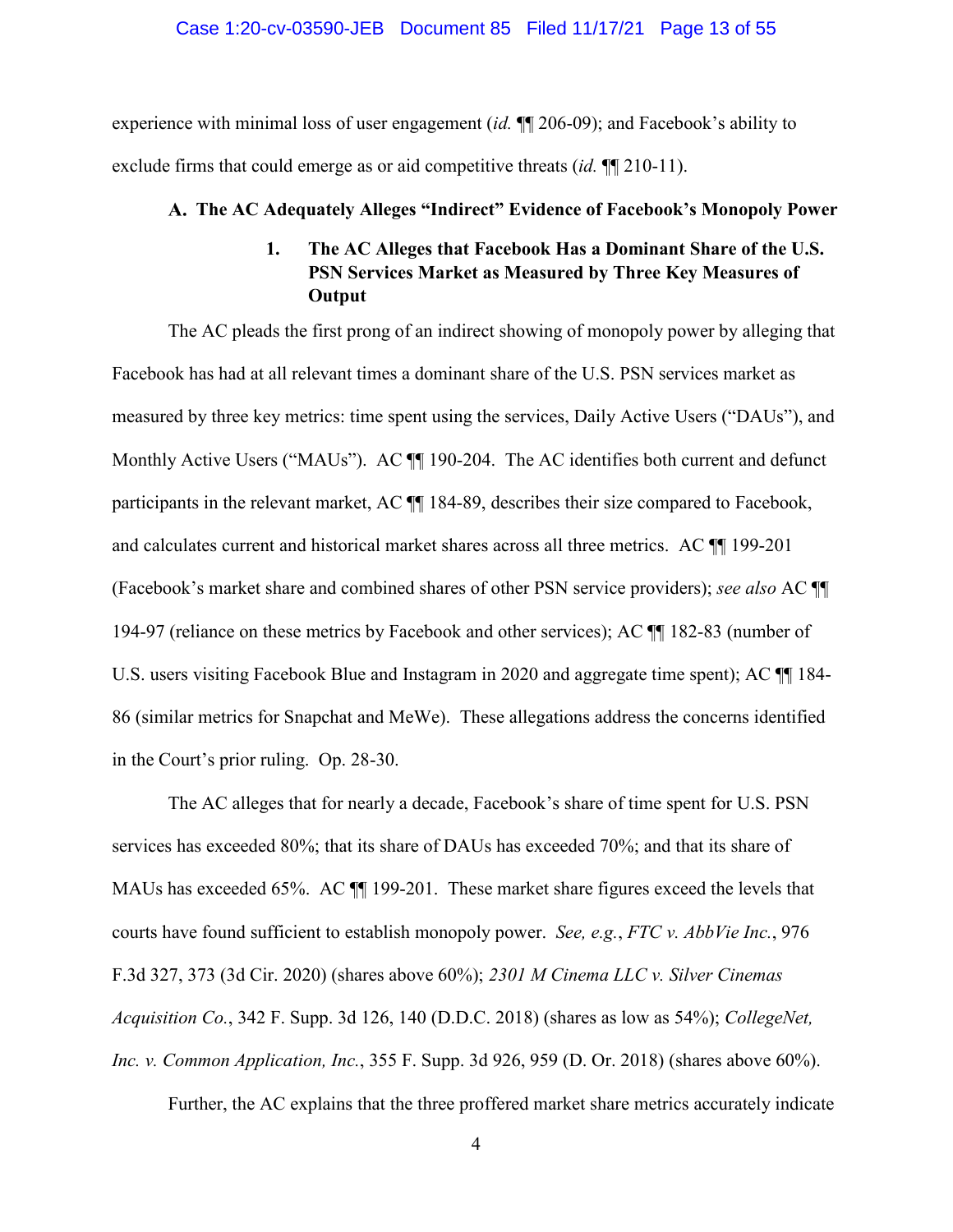#### Case 1:20-cv-03590-JEB Document 85 Filed 11/17/21 Page 14 of 55

the competitive significance of a PSN service provider because a PSN service's competitive significance "is related to its number of users and how intensively its users engage with the service." AC ¶ 192. Taken together, time spent, DAUs, and MAUs provide an indication of both number of users and intensity of use: indeed, Facebook implicitly concedes the utility of these metrics—arguing that Snapchat's time spent and MAU figures support Facebook's claim that "output has exploded." ECF No. 83-1 ("Mem.") 16.

 of a market and of the shares within it." Phillip E. Areeda & Herbert Hovenkamp, Antitrust Courts regularly rely on output- or consumption-based metrics as indications of competitive significance when evaluating market power because "[o]utput is the usual measure Law: An Analysis Of Antitrust Principles And Their Application ¶ 535 (4th ed. 2020)*; see also, e.g.*, *Int'l Boxing Club of N.Y., Inc. v. United States*, 358 U.S. 242, 249 (1959) (market share measured by number of boxing events promoted and staged); *Morgenstern v. Wilson*, 29 F.3d 1291, 1296 n.3 (8th Cir. 1994) (number of cardiac surgery patients); *2301 M Cinema LLC,* 342 F. Supp. 3d at 140 (movie screens controlled); *BRFHH Shreveport, LLC v. Willis Knighton Med. Ctr.*, 176 F. Supp. 3d 606, 611 (W.D. La. 2016) (hospital admissions).

 consumption confirm one another and provide a compelling indication of Facebook's market Here, the utility of the output metrics identified in the AC is confirmed by the fact that Facebook and other participants in the PSN services market, including Snapchat and Google+, rely on them for competitive benchmarking. AC ¶¶ 194-95; *cf. United States v. Bazaarvoice, Inc.*, 2014 WL 203966, at \*32-\*33 (N.D. Cal. Jan. 8, 2014) (relying on market share metrics used by defendant and other industry participants). All three metrics indicating output and power. *See, e.g.*, *id.* at \*32 (expert "analyzed the market shares using several different metrics, each of which confirmed the commanding position occupied by [defendants]").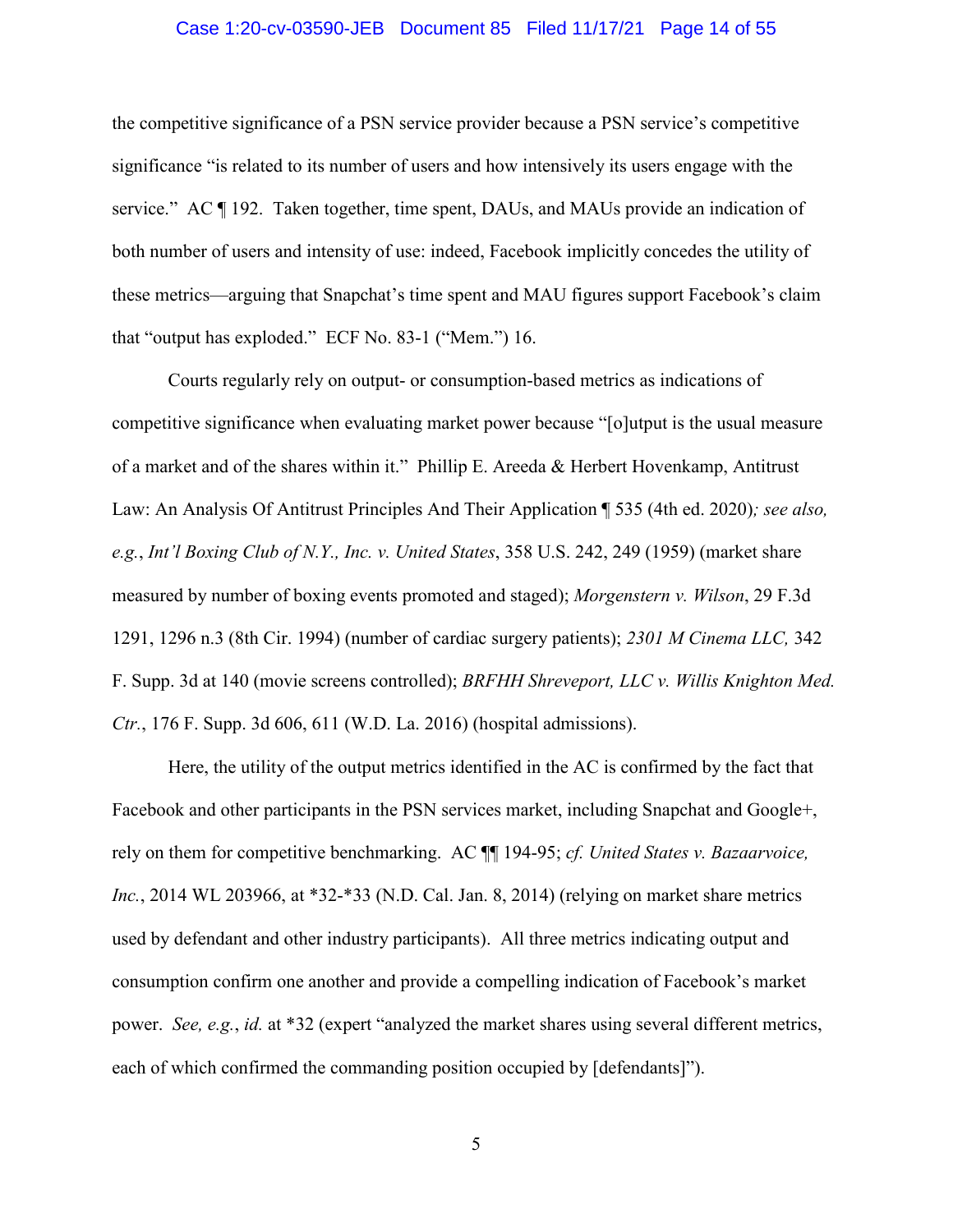# **2. Facebook's Attacks on the AC's Market Share Allegations Are Unfounded**

<span id="page-14-0"></span> Instagram, and Snapchat. Mem. 2. To the contrary, as alleged, the market shares account for Facebook levies several attacks on the bolstered AC allegations. Each is groundless. *First*, Facebook claims, wrongly, that the market share figures only include Facebook, multiple current and former PSN service providers, including Google+, Myspace, Path, and MeWe—and still, Facebook's position is dominant. AC ¶¶ 199(a), 200(a), 201(a).

 *Second*, Facebook faults the AC's reliance on Comscore data because, Facebook claims, Comscore data are measuring PSN services usage. Even if the data capture some non-PSN usage relevant product). Indeed, the AC explicitly accounts for the possibility of non-PSN use by spent. AC ¶ 202. The AC therefore alleges facts establishing that Facebook's share of PSN the data "does not track PSNS usage." Mem. 2, 7. This misses the mark because it ignores the AC's allegation that Facebook Blue and Instagram are "predominantly used" as PSN services. AC  $\parallel$  202. This allegation is corroborated by Facebook's executives and internal analysis indicating that Facebook both understands the distinction between PSN services and other services (AC ¶ 177) and recognizes that PSN services are the predominant use of Facebook Blue and Instagram. AC ¶¶ 178-79. Thus, in measuring use of Facebook Blue and Instagram, the of Facebook Blue and Instagram, this would not undermine the AC's allegation that Facebook has a dominant share in PSN services. *Bazaarvoice*, 2014 WL 203966 at \*32 (market share figures need not exclude minor revenues attributable to "other offerings that complement" the pointing out that even in an alternative scenario—one where users spent only *half* of their time on Facebook Blue and Instagram using PSN services, but *all* of their time on other services such as Snapchat and Google+ using PSN services—Facebook's market shares would still be enormous, averaging 85% since September 2012 and never falling below around 70% for time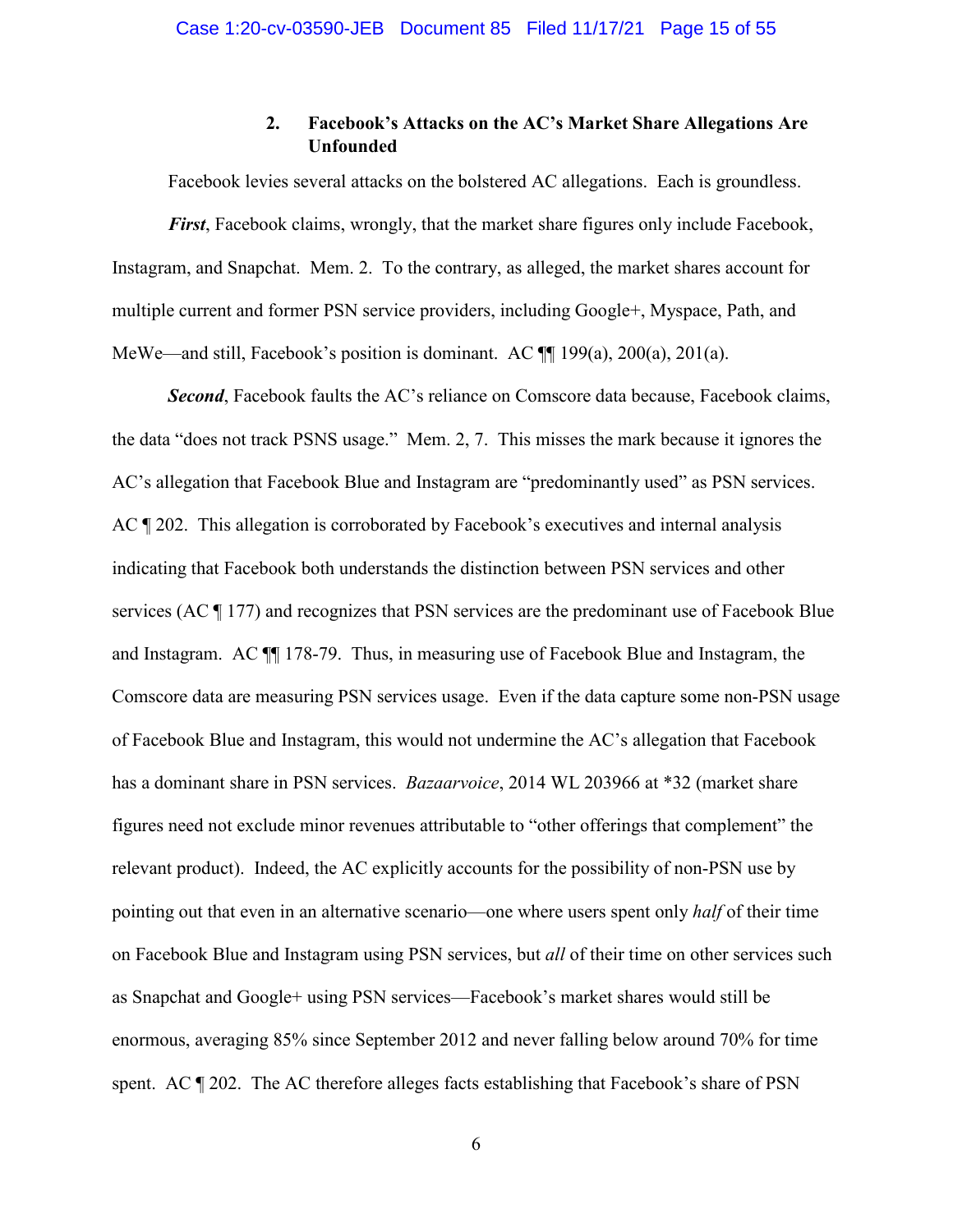#### Case 1:20-cv-03590-JEB Document 85 Filed 11/17/21 Page 16 of 55

*facts more favorable to Facebook than the facts alleged in the AC.* AC  $\P$  202. services output exceeds the level that indicates monopoly power, AC  $\P$  190-201, and bolsters this allegation by making the point that this would be true, *even assuming, arguendo, a set of* 

*facts more favorable to Facebook than the facts alleged in the AC*. AC ¶ 202.<br>Facebook's overwhelming share of the time spent, DAU, and MAU figures provided in the AC therefore establishes its dominant share of *PSN services* output. This contrasts sharply with the inapposite cases relied on by Facebook in which plaintiffs attempted to use a defendant's share of *some other market* to indicate dominance in the relevant market. Mem. 8- 10; *see, e.g.*, *Rick-Mik Enters. Inc v. Equilon Enters. LLC*, 532 F.3d 963, 972-73 (9th Cir. 2008) (defendant's dominant position as a seller in one market did not indicate dominant position as a buyer in a different market); *Med Vets, Inc. v. VIP Petcare Holdings, Inc.*, 811 F. App'x 422, 423-24 (9th Cir. 2020) (share in wholesale market did not suggest share in retail market); *In re Set-Top Cable Television Box Antitrust Litig.*, 2011 WL 1432036, at \*12 (S.D.N.Y. Apr. 8, 2011), *aff'd sub nom. Kaufman v. Time Warner*, 836 F.3d 137 (2d Cir. 2016) (dominant position in broad market did not indicate dominant position in smaller submarket); *Maris Distributing Co. v. Anheuser-Busch Inc.*, 302 F.3d 1207, 1214 (11th Cir. 2002) (rejecting attempt to infer market power in the relevant market from defendant's dominant position in another market).

 *Third*, Facebook attacks MAUs and DAUs because they do not reflect a person's *intensity* of use "within a day (for DAUs) or within a month (for MAUs)." AC ¶ 204; Mem. 12. output by PSN service providers. Notably, Facebook's share generally *increases* as one moves from less granular metrics to more granular ones (that is, from MAUs to DAUs to time spent). But this is immaterial because the FTC has also provided allegations regarding time spent: each metric is a somewhat different way of measuring PSN services usage by consumers, and thus AC ¶¶ 199-201, 204. This suggests that MAUs and DAUs are *conservative* indicators of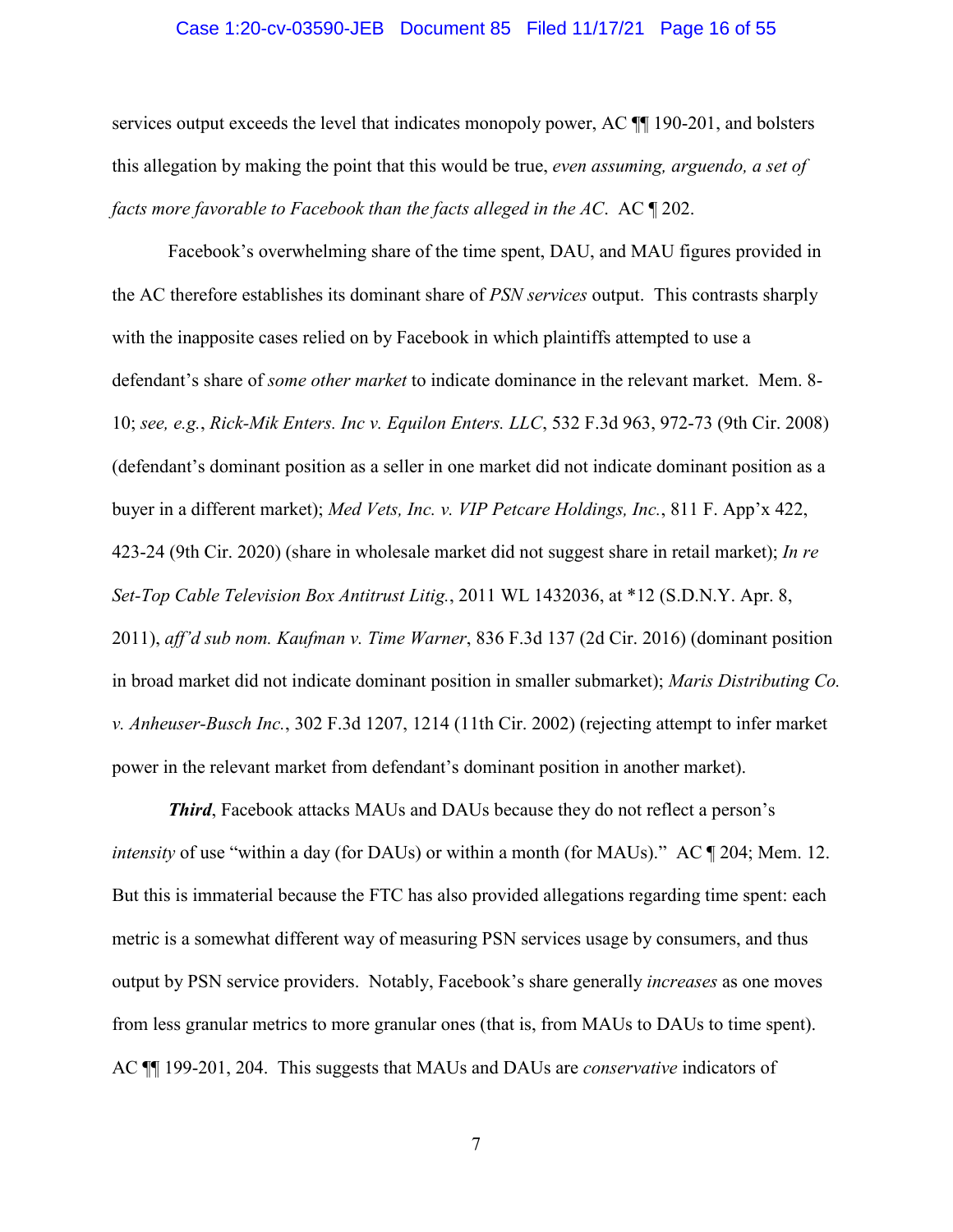#### Case 1:20-cv-03590-JEB Document 85 Filed 11/17/21 Page 17 of 55

<span id="page-16-0"></span>Facebook's competitive significance in the PSN services market. AC ¶ 204.

 *Fourth*, Facebook assails MAUs and DAUs because "the same individuals may (and providers is reflected in the denominator used to calculate market shares. Here, if a user were to denominator used to calculate all PSN service providers' market shares. often do) use more than one service[.]" Mem. 12. That assertion is not an obstacle to calculating market shares in this case or any other: a person's consumption of a product from multiple visit Facebook Blue and Snapchat in the same day, both visits would be included in the

 because of an unremarkable disclaimer that Comscore did not review the FTC's *analysis* of its data. AC p. 81 n.1; Mem. 7-8. This merely reflects the reality that Comscore sells data, not antitrust analysis. Comscore data is relied on by marketplace participants, as well as by other *Finally*, equally unavailing is Facebook's suggestion that Comscore's *data* is unreliable competition enforcers (AC ¶¶ 196-97, 203), and unquestionably provides an appropriate input for the FTC's analysis. *See, e.g.*, *Bazaarvoice*, 2014 WL 203966, at \*32.

 of data, but instead whether the AC's allegations, taken as true, state a claim. Any disputes over expert reports and at trial, on a full record, not at the pleading stage. *See, e.g*., *CollegeNet*, 355 F. Supp 3d at 959 (disputes about complaint's market share calculations not appropriate at the In any event, the question at this stage is not whether the AC identifies the perfect source the methodology or data employed by the FTC in calculating shares are properly addressed in pleading stage); *U.S. v. Anthem, Inc.*, 2016 WL 11755535, at \*7-\*8 (D.D.C. Sept. 30, 2016) (recommending denial of motion to compel revelation of "market share calculations and the methodology used to reach those calculations" prior to expert report), *R & R adopted*, 2016 WL 11755527 (D.D.C. Oct. 14, 2016) (denying motion in relevant part).

Indeed, courts do not require perfect market share data even at trial. *See, e.g., United*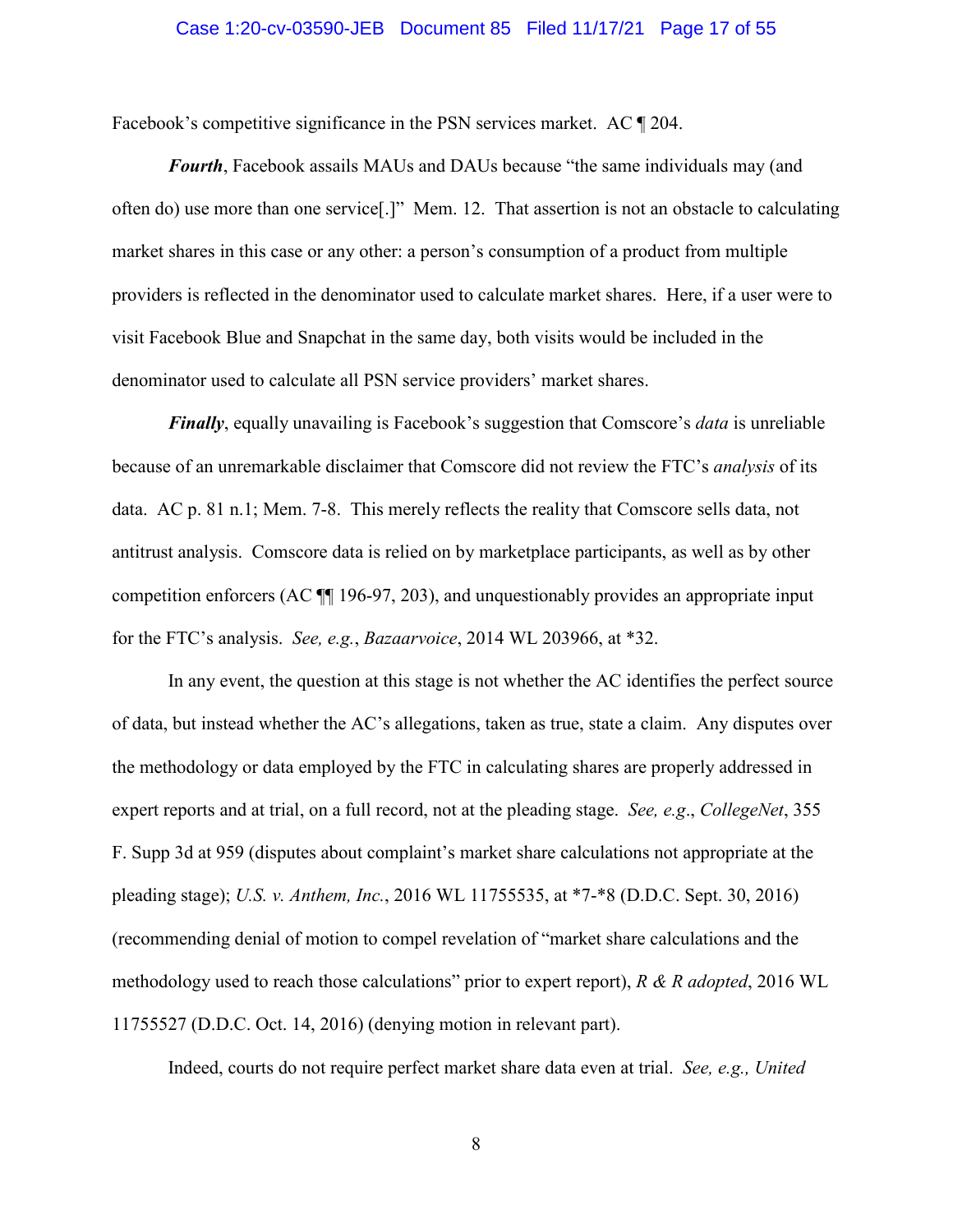#### Case 1:20-cv-03590-JEB Document 85 Filed 11/17/21 Page 18 of 55

*States v. Anthem, Inc.*, 236 F. Supp. 3d 171, 207 (D.D.C. 2017) ("While economic measures play a role in antitrust analysis, plaintiffs need not present market shares . . . with the precision of a NASA scientist. The closest available approximation often will do.") (internal quotations omitted); *United States v. H & R Block, Inc.*, 833 F. Supp. 2d 36, 72 (D.D.C. 2011) ("A reliable, reasonable, close approximation of relevant market share data is sufficient . . . ."); *United States v. SBC Commc'ns, Inc.*, 1999 WL 1211458, at \*15 (D.D.C. Aug. 2, 1999) (approving use of "subscriber data [] to estimate market shares because those data are more readily available," even though "other measures of market share may provide a more precise indication of market concentration or a firm's competitive significance"); *Bazaarvoice*, 2014 WL 203966, at \*32 ("The data that exist regarding this market are imperfect, in part because the market is relatively new. But that does not mean that one should ignore the existing data or the market realities.").

 *States v. Microsoft Corp.*, 1:98-cv-01232, 1998 WL 35241886 (D.D.C., May 18, 1998) ¶ 58. And they far surpass the meager allegations that have led to dismissal in other cases. Op. 28, 31 F.3d 430, 437 (6th Cir. 2008) (complaint identified no other market participants) and *EuroTec*  that defendants have 'a market share over 50 percent'")). Here, the AC's market share allegations, AC  $\P$  181-204, far exceed the level of detail provided in other successful, fully litigated, antitrust complaints. *See, e.g*., Complaint, *United*  (citing, *inter alia*, *Total Benefits Plan. Agency, Inc. v. Anthem Blue Cross & Blue Shield*, 552 *Vertical Flight Sols. LLC. v. Safran Helicopter Engines S.A.A.*, 2019 WL 3503240, at \*3 (N.D. Tex. Aug. 1, 2019) (complaint did not allege market shares beyond "the conclusory statement

# **3. The AC Alleges Significant Barriers to Entry in the PSN Services Market**

The AC also adequately pleads the second prong of an indirect showing of monopoly power by alleging facts that describe the significant entry barriers that protect Facebook's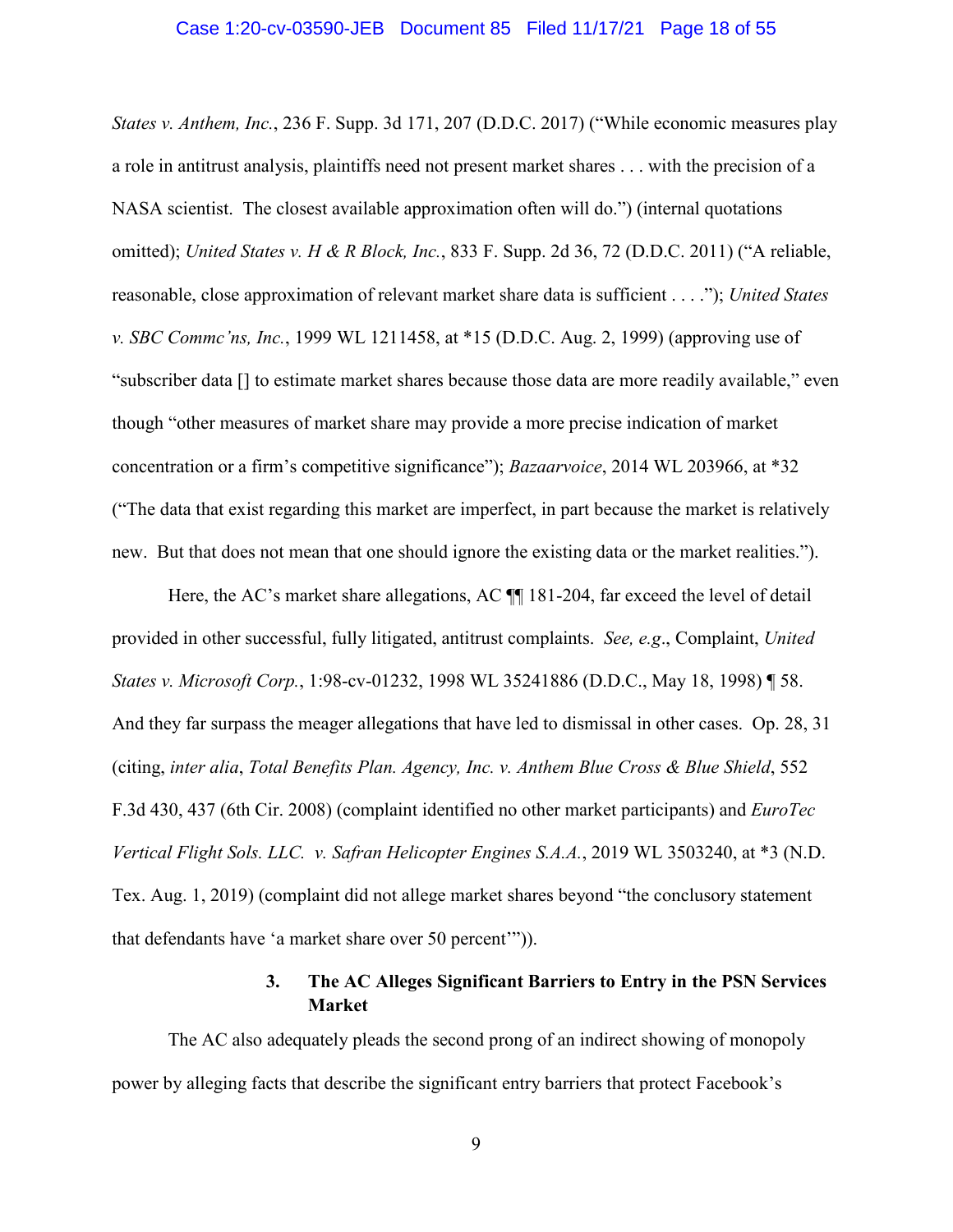#### Case 1:20-cv-03590-JEB Document 85 Filed 11/17/21 Page 19 of 55

<span id="page-18-0"></span>dominant position. AC ¶¶ 212-17; *cf. Microsoft*, 253 F.3d at 51. Entry barriers are "factors in the market that deter entry while permitting incumbent firms to earn monopoly returns." *Rebel Oil Co. v. Atl. Richfield Co*., 51 F.3d 1421, 1439 (9th Cir. 1995) (citations omitted).

The AC alleges in detail that Facebook's position is insulated by entry barriers in the form of direct network effects and switching costs, AC ¶¶ 212-13, which are well established in case law and economic literature as factors that create barriers to entry. *See, e.g.*, *Microsoft*, 253 F.3d at 56 (finding that network effects impose a barrier to entry in Intel-compatible PC operating systems); *Bazaarvoice*, 2014 WL 203966, at \*50 (defendant benefited from "a network effect that is a significant and durable competitive advantage for [defendant]"); Howard A. Shelanski & J. Gregory Sidak, *Antitrust Divestiture in Network Industries*, 68 U. Chi. L. Rev. 1, 9 (2001) ("[C]onsumers can become 'locked in' to a particular network. . . . This lock-in effect, in turn, makes entry or expansion by rivals more difficult because they cannot attain a critical mass of customers."); *see also Eastman Kodak Co. v. Image Tech. Servs., Inc.*, 504 U.S. 451, 473, 476-77 (1992) (holding that consumers' switching costs were a primary factor supporting defendant's market power).

 MeWe, have not dented Facebook's dominant share. AC ¶¶ 185-89. *Cf. Reazin v. Blue Cross &*  The AC also describes how multiple well-financed firms have tried and failed to enter the U.S. PSN services market, and how the remaining market participants, such as Snapchat and *Blue Shield of Kansas, Inc.*, 899 F.2d 951, 971 (10th Cir. 1990) (finding substantial entry barriers where "no other entrant remotely approached [defendant's] domination of the market"); *Rebel Oil Co.*, 51 F.3d at 1440 ("Barriers may still be 'significant' if the market is unable to correct itself despite the entry of small rivals.").

Facebook's critiques of the AC's entry barrier allegations are unpersuasive. Facebook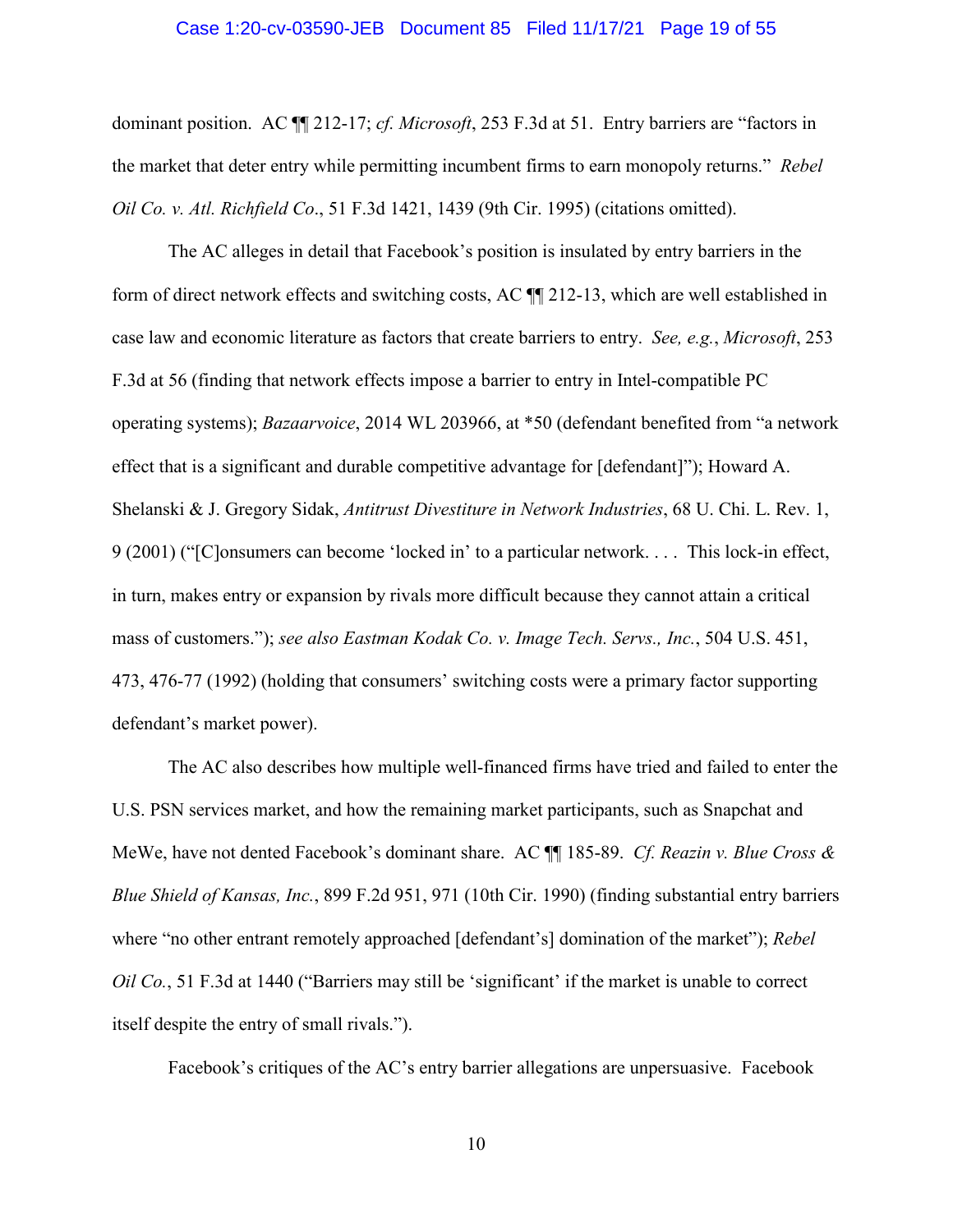#### Case 1:20-cv-03590-JEB Document 85 Filed 11/17/21 Page 20 of 55

<span id="page-19-0"></span> first repeats the logically flawed assertion that entry barriers must be low because the AC alleges that excluded firms posed nascent threats to Facebook's monopoly power. Mem. 13-15. This tension would exist in any Section 2 case: for example, in *Microsoft* the Court of Appeals found no tension between the structural "applications barrier to entry" and the existence of nascent threats that might "erode" the barrier absent Microsoft's anticompetitive conduct. 253 F.3d at 53-56. In any event, any supposed tension provides no basis for a motion to dismiss, because it cannot erase the AC's specific factual allegations that network effects form a barrier to entry (e.g., AC ¶¶ 4, 21, 65), that Facebook itself recognizes high entry barriers (AC ¶¶ 66, 212-13, 216) and that many entrants have failed (AC ¶¶ 185-89).

 66. Facebook's attempt to dispute its own CEO's analysis is entitled to little weight even on a *Anthem, Inc.*, 236 F. Supp. 3d at 198 ("defendants' own ordinary course of business operations" Facebook's other arguments likewise attempt to dispute or contradict the AC's specific factual allegations. Facebook points to the growth or size of firms outside the relevant market, Mem. 14, but that does not contradict the presence of entry barriers for PSN services. Facebook also suggests that there are an infinite number of possible social mechanics that a new entrant could invent "limited only by human ingenuity and imagination." Mem. 16. But that factual assertion contradicts the words of Facebook's own CEO, who wrote that "there are network effects around social products and a finite number of different social mechanics to invent." AC ¶ full record, and certainly cannot provide the basis for dismissal on the pleadings. *See, e.g.*, provide "real world evidence").

 Finally, Facebook argues that entry barriers do not exist because there might be a technological transition in the future that puts new competitive pressure on the company. Mem. 16. That possibility has no bearing on the AC's allegations that Facebook has been a monopolist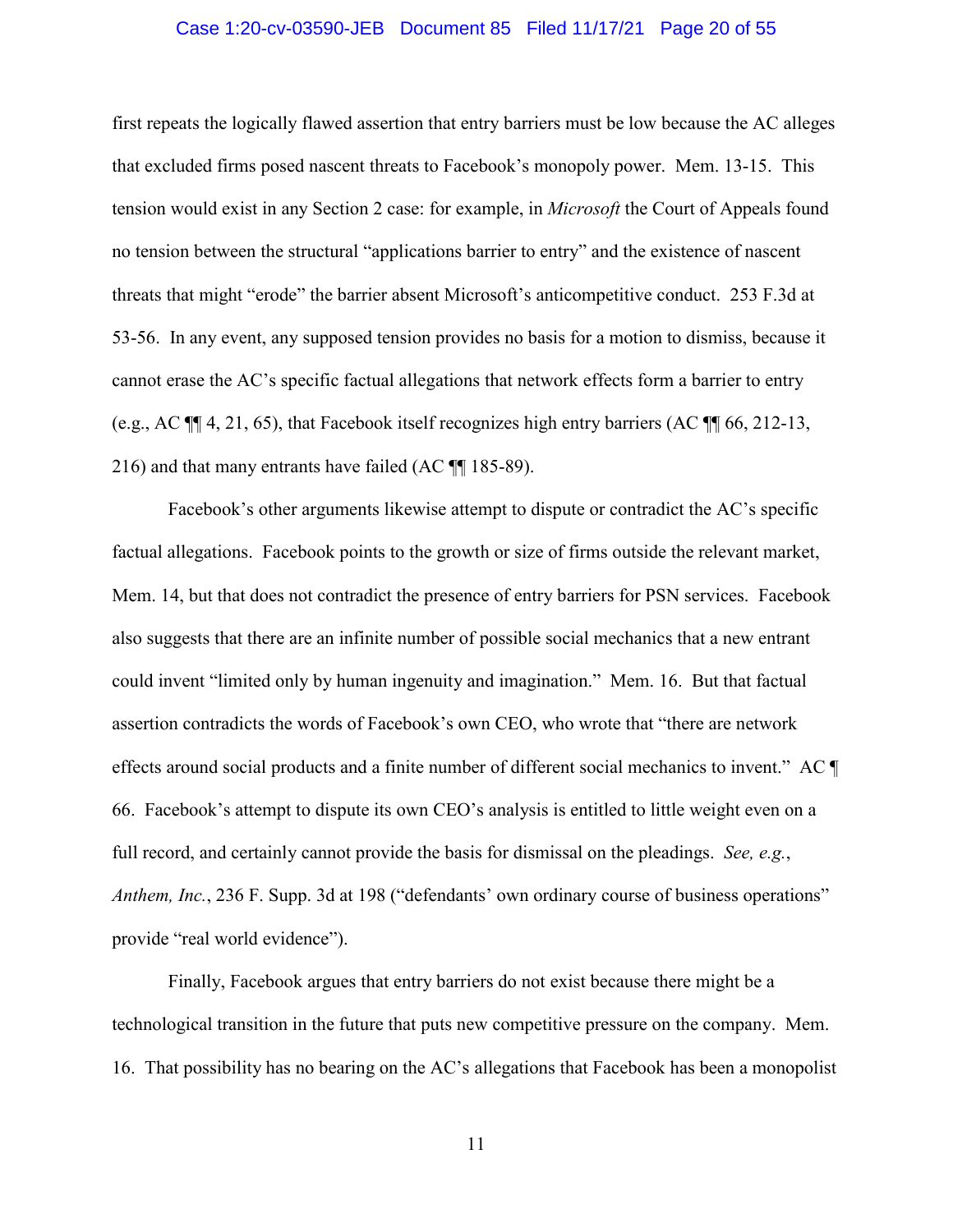<span id="page-20-0"></span>for a decade and remains one today, underscoring the significant barriers to entry.

#### **The AC Also Pleads Facebook's Monopoly Power via Direct Evidence**

The AC pleads facts indicating, through direct evidence, that Facebook possesses monopoly power over U.S. PSN services. These facts provide an alternative to, and further confirmation for, the indirect showing of monopoly power described above.

 Herbert Hovenkamp, *Digital Cluster Markets*, COL. BUS. L. REV. at 25 (forthcoming 2021) "Monopoly power is the power to control prices or exclude competition," *Microsoft*, 253 F.3d at 51, and it is well established that market power can manifest in reduced quality and service, in addition to higher prices. FTC Brief in Opposition ("BIO," ECF No. 59) 7; *see also*  ("quality operates as a surrogate for price" for market power purposes). Here, the AC pleads facts indicating both Facebook's ability to control "price" and quality for PSN services, and to exclude competition. First, the AC alleges that Facebook, lacking a PSN services competitor of significance, has been able to cause significant user dissatisfaction, without losing significant user business. AC ¶ 206-207 (describing multiple public revelations of Facebook's abuse of user data and privacy). As the AC explains, "the ability to withstand significant user dissatisfaction while experienc [ing] a minimal loss of user engagement" is an indicator of market power. AC  $\P$ 206; *see also Byars v. Bluff City News Co.*, 609 F.2d 843, 853 n.26 (6th Cir. 1979) (finding "strong support to plaintiff's contention that [defendant] possesses monopoly power" in evidence that monopolist provided "inferior service at greater cost which the small retailers were forced to bear since they had nowhere else to turn").

Second, the AC pleads facts indicating Facebook's ability to exclude competitors and impede competition. In particular, the AC alleges that Facebook's commanding position as a PSN service provider allows it to shape the success or failure of other applications through API access decisions, and thus gives Facebook the power to impose restrictive agreements on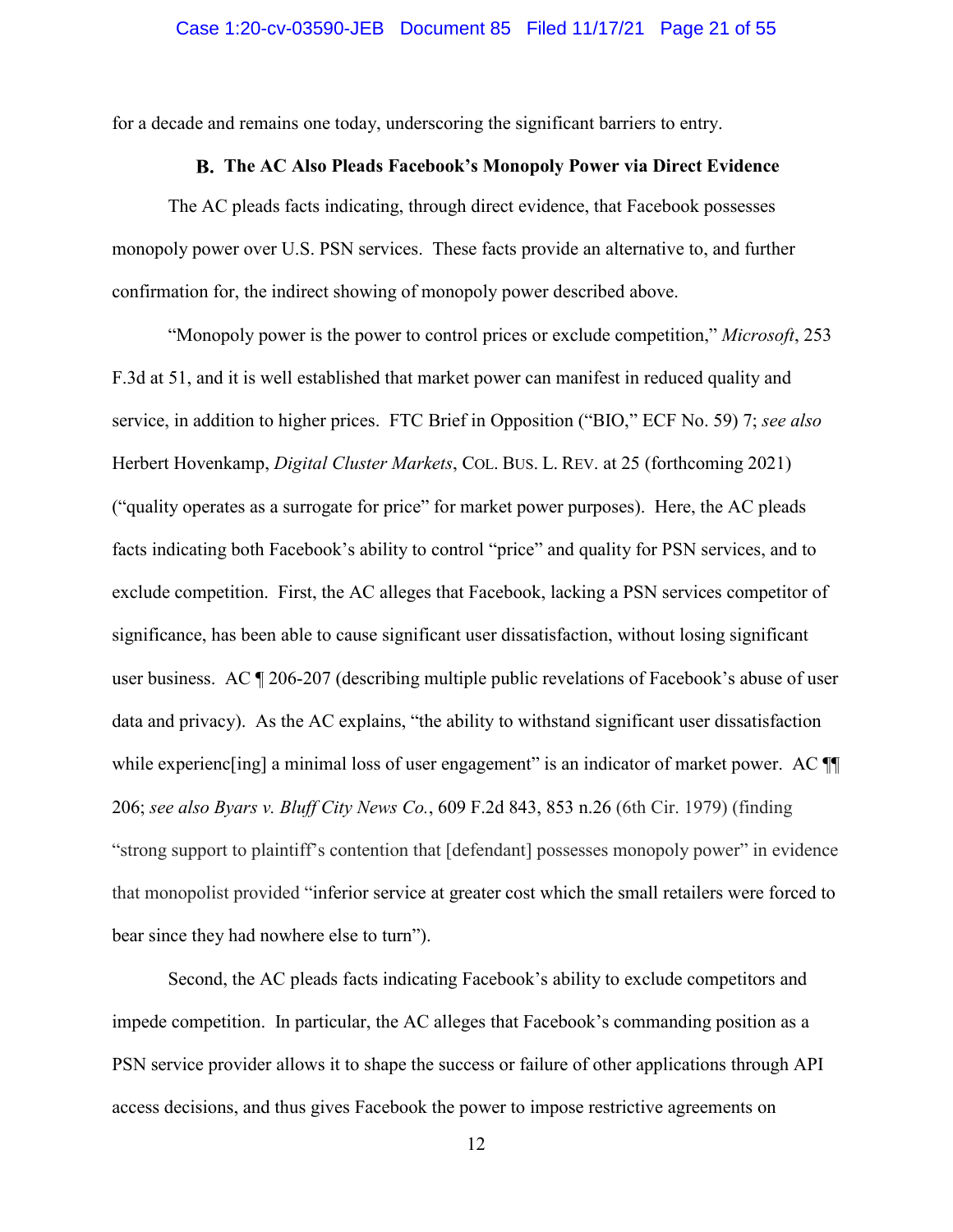#### Case 1:20-cv-03590-JEB Document 85 Filed 11/17/21 Page 22 of 55

<span id="page-21-0"></span> monopoly power. Hovenkamp, *Digital Cluster Markets* at 25 (noting that the FTC's Amended developers to deter them from competing. AC ¶¶ 130-63, 210; *see also id.* ¶ 155 (Facebook's termination of Path's "access to key API functionality" slowed Path's growth "significantly"), *id.*  ¶ 156 (Circle's "daily new users dropped from six hundred thousand per day to nearly zero"). These factual allegations indicate Facebook's ability to induce other firms not to compete with it, and to impede the growth of actual and potential rivals, and thus support a direct inference of Complaint alleges exclusionary contracts that "would not have been able to succeed in the absence of market power" and "[t]hat claim, if factually supportable, also succeeds"); *see also, e.g.*, *United States v. Dentsply Int'l, Inc.*, 399 F.3d 181, 190 (3d Cir. 2005) (finding direct evidence from history of excluding competitors); *United States v. Microsoft Corp.*, 84 F. Supp. 2d 9, 110 (D.D.C. 1999) (Microsoft "greatly imped[ed] Java's progress . . . with a series of actions whose sole purpose and effect were to do precisely that"); *Minnesota Made Hockey, Inc. v. Minnesota Hockey, Inc.*, 789 F. Supp. 2d 1133, 1145 (D. Minn. 2011) (allegations of exclusion of competitors sufficient to allege market power).

 high profits can indicate monopoly power. *FTC v. Actavis, Inc.*, 570 U.S. 136, 157 (2013) Further, the AC alleges that Facebook has for years achieved sustained high profit margins, which dwarf the profit margins of its nearest rival (which has never even turned a profit), and far exceed the margins earned by the average firm in the S&P 500 information technology sector. AC ¶¶ 208-09. While Facebook does not charge users a nominal price for using its PSN services, Facebook does serve them advertisements, and generates nearly all of its revenue and profits by doing so. AC ¶¶ 46, 52. Thus, as alleged, "Facebook's durable monopoly power over users is a significant driver of its enormous profits. AC ¶ 208. Sustained ("[H]igher-than-competitive profits [are] a strong indication of market power[.]").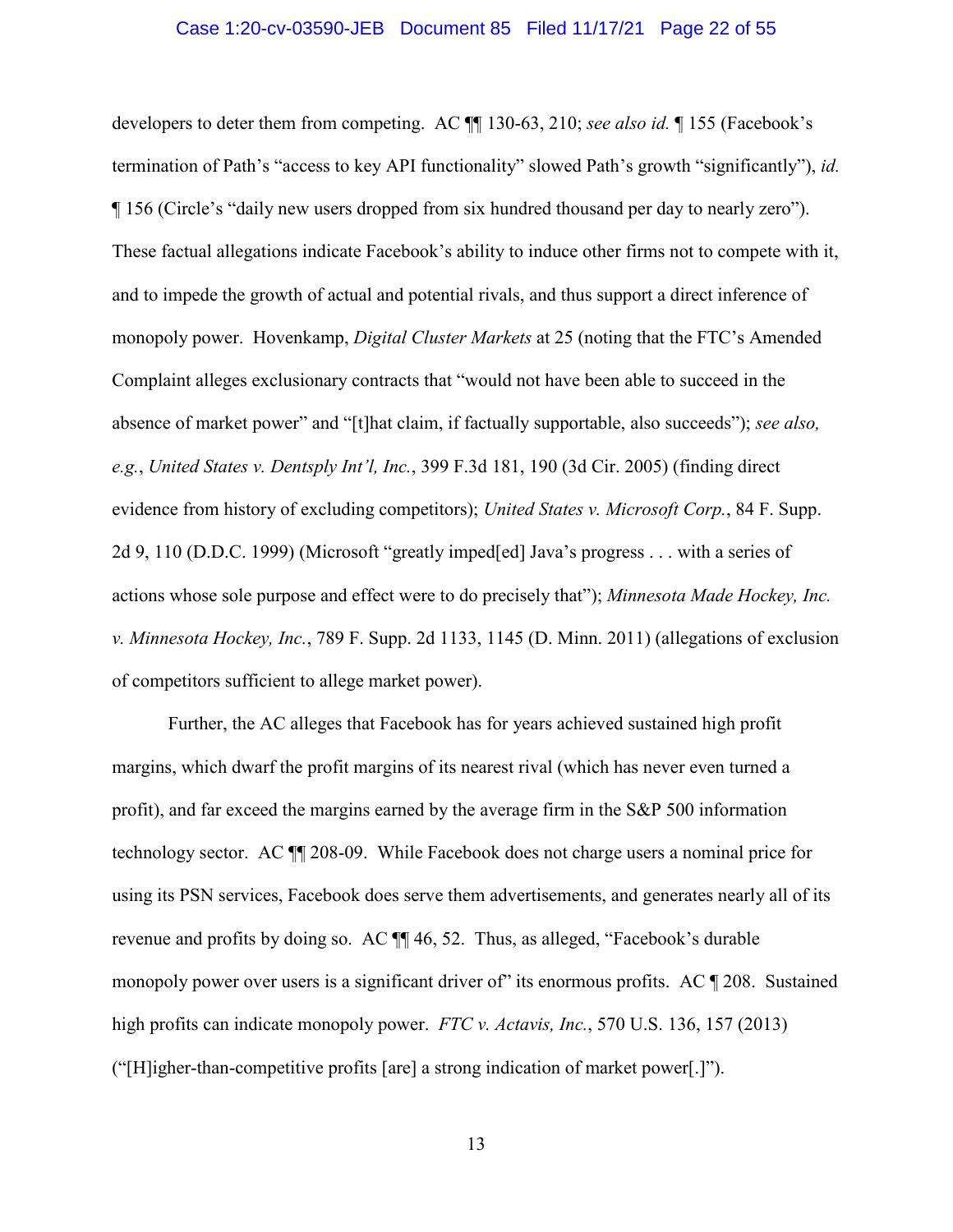#### Case 1:20-cv-03590-JEB Document 85 Filed 11/17/21 Page 23 of 55

<span id="page-22-0"></span>(allegations of high profit margins and setting supra-competitive prices). The foregoing factual allegations, individually and taken together, indicate monopoly power. *See, e.g., Broadcom Corp. v. Qualcomm Inc.*, 501 F.3d 297, 315 (3d Cir. 2007) (indirect and direct evidence of monopoly power, including ability to extract supra-competitive pricing); *In re Nexium (Esomeprazole) Antitrust Litig.*, 968 F. Supp. 2d 367, 389 (D. Mass. 2013)

 arguments that it cannot have market power because the price of its product is nominally "zero," quality, including abuse of user data and privacy. Mem. 17-19. As explained previously, these Facebook's contrary arguments are unpersuasive. To start, Facebook repeats the spurious Mem. 16, and that it is purportedly novel for market power to present in the form of reduced assertions are bad law and bad economics, because the exercise of market power can manifest in ways other than increases in nominal prices charged to consumers. BIO 7-8.

 evidence of monopoly power without defining a competitive baseline even on a full trial record. *Microsoft*, 253 F.3d at 57; *see also Microsoft*, 84 F. Supp. 2d at 28 (citing Microsoft's conduct as Next, Facebook invents a requirement that stating a claim of monopoly power requires a complaint to specify a competitive baseline—such as a specific level of privacy—that would prevail absent monopoly power. Mem. 17-18. To the contrary, courts have found direct direct evidence of monopoly power).

 services market is not competitive. As detailed in the AC, Facebook is aware that other services aware that it has a commanding position as a provider of PSN services that deters entry and gives Further, Facebook ignores the specific factual allegations that underscore that the PSN are not substitutes for PSN services. AC ¶ 177 (YouTube not cannibalizing Facebook, and YouTube and Facebook serve "disjoint use cases"); *id.* (TikTok services a "very different job" and is "not directly competing in the core areas of focus for our business"). And Facebook is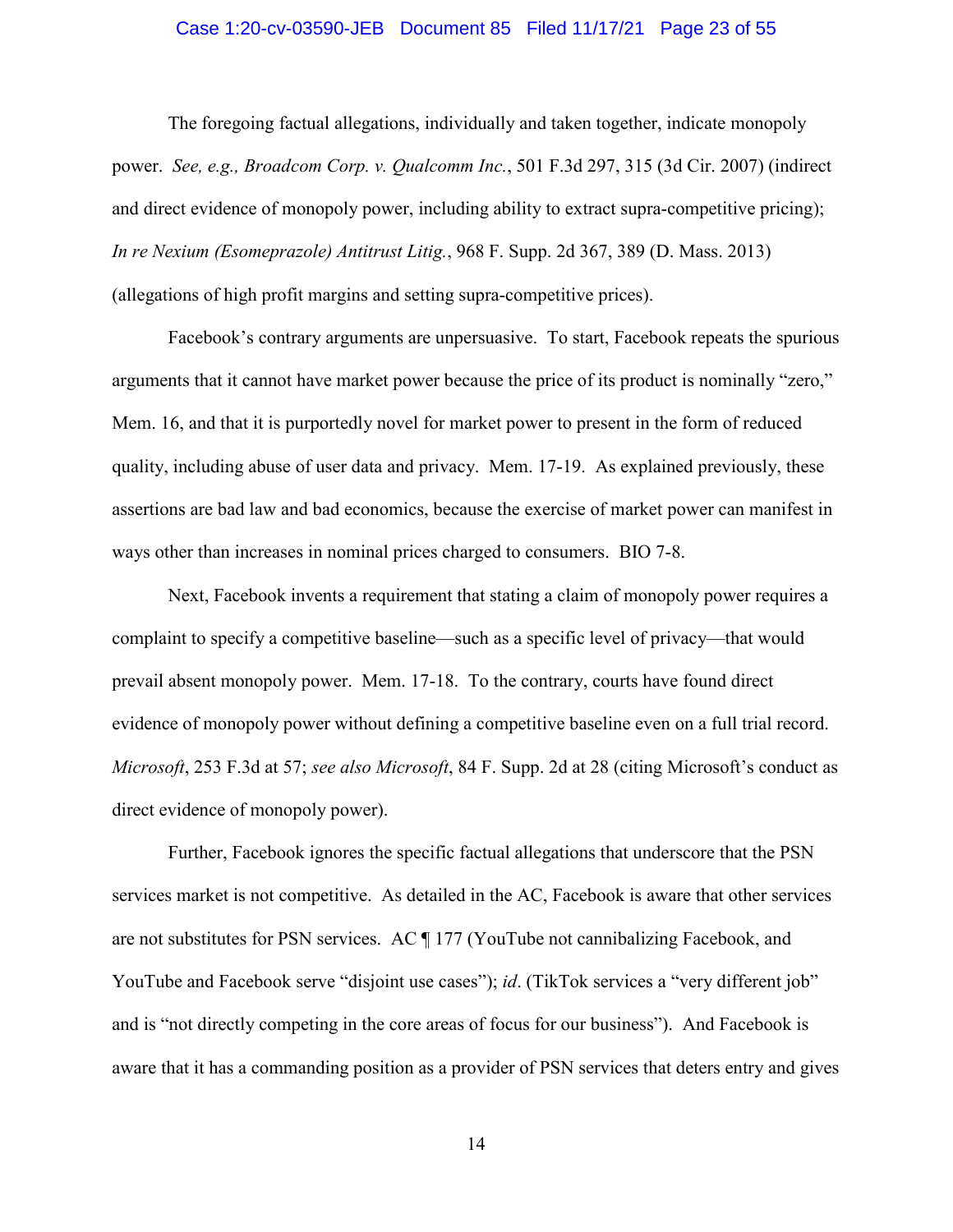#### Case 1:20-cv-03590-JEB Document 85 Filed 11/17/21 Page 24 of 55

<span id="page-23-0"></span> it power over users. AC ¶ 212 ("Why are we hard to compete with. Your friends are here."); *id.*  of people confers "a huge structural advantage"). ¶¶ 212-13, 216 (users face significant switching costs and Facebook's comprehensive directory

Moreover, the AC specifically alleges that users suffer due to a lack of PSN services competition, AC ¶¶ 9, 98, 206-07, 222, bolstered by Facebook's own recognition that if it faced "real competition" and consumers had "real choice" for PSN services, it would be forced to provide better quality and service to users. AC ¶ 187 (Facebook executives feared the successful entry of Google+ as a PSN alternative would "have the same impact on us as competition has in every industry—we will have to be better to win [and] our margins may go down"). Facebook cannot prevail on a motion to dismiss simply by ignoring these allegations, or by offering contrary assertions that the market is competitive. Mem. 16-17 (injecting purported facts that Facebook is a "price cutter" and that output has "exploded").

 Finally, Facebook claims that sustained high profits do not indicate market power, Mem. 19, but in doing so, once again contradicts its own executives' statements, AC ¶ 187 (COO feared that competition in PSN services would mean "our margins may go down"), and ignores the allegations that Facebook's monopoly power over users drives its profits. AC ¶¶ 46, 52, 187.

## **II. The Complaint Details How Facebook Has Maintained Its Monopoly Position Through an Anticompetitive Course of Conduct**

The AC alleges that Facebook has maintained its monopoly power through a nearly decade-long effort to suppress and deter competitive threats through strategies other than competition on the merits. Specifically, Count 1 alleges that Facebook has engaged in anticompetitive conduct by acquiring Instagram and WhatsApp, which were competitive threats to its dominance. Count 2 alleges that Facebook's acquisitions of Instagram and WhatsApp, along with its agreements and practices related to Facebook Platform, constitute a course of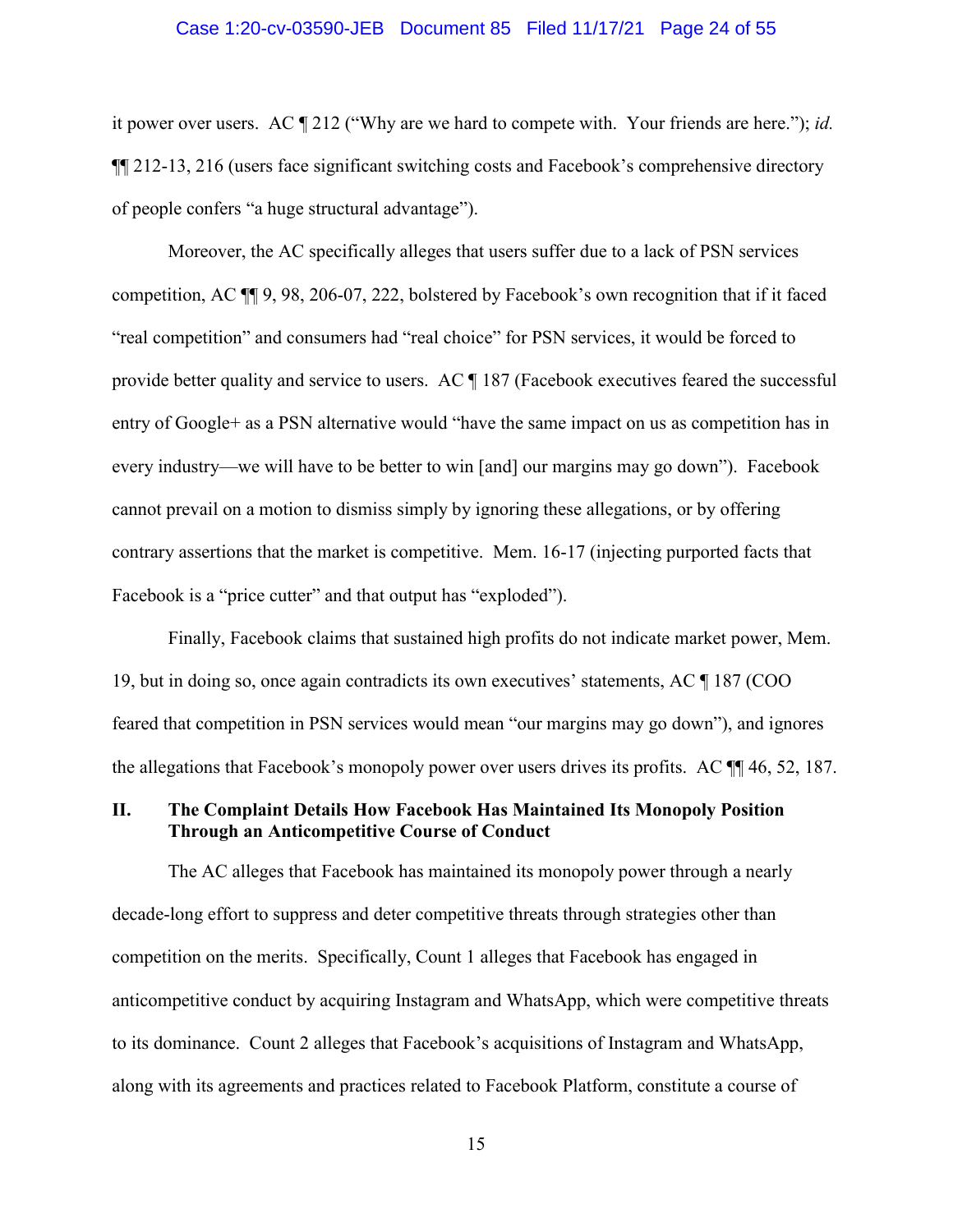#### Case 1:20-cv-03590-JEB Document 85 Filed 11/17/21 Page 25 of 55

<span id="page-24-0"></span>anticompetitive conduct. Both counts state claim Section 2 claims. And when assessing each count, the overall anticompetitive effect of Facebook's course of conduct must be considered. *Cont'l Ore Co. v. Union Carbide & Carbon Corp.*, 370 U.S. 690, 699 (1962); BIO 20-21.

## **Count 1 States a Claim that Facebook Maintained Its Monopoly Through the Acquisitions of Instagram and WhatsApp**

# **1. The AC Pleads Facts Establishing that Facebook's Acquisitions of Instagram and WhatsApp Constitute Anticompetitive Conduct**

 means other than competition on the merits." Areeda & Hovenkamp ¶ 701a; *see also id.* ¶ 701c maintain monopoly power"); *id.* (a monopolist's "acquisition of any firm that has the economic It is "well established" law, Op. 52 (citing *Grinnell*), that a monopolist's acquisition of any "actual or likely potential competitor is properly classified as anticompetitive" conduct that represents a core concern of Section 2, "for it tends to augment or reinforce the monopoly by (a monopolist's "[a]cquisition of any firm with nontrivial potential as a substantial rival serves to capabilities for entry and is a more-than-fanciful possible entrant is presumably anticompetitive, unless the acquired firm is no different in these respects from many other firms"); BIO 21-23.

 plead that Facebook's acquisitions of Instagram and WhatsApp satisfy the anticompetitive conduct element of a Section 2 claim by neutralizing actual and potential competitive threats. *See, e.g.*, *Grinnell*, 384 U.S. at 576 (acquisitions "eliminated any possibility of an outbreak of Here, the AC provides detailed factual allegations that Facebook engaged in such anticompetitive conduct by acquiring an actual rival (Instagram) and a threatening potential rival (WhatsApp) rather than outcompeting them. AC ¶¶ 80-85, 93-94, 112, 115-118, 120. Further, the claim that Instagram and WhatsApp posed competitive threats to Facebook is supported by detailed factual allegations from Facebook's records and other evidence, *see, e.g.*, AC ¶¶ 80-100; 107-125, and thus is far from speculative. Mem. 26-28. Such allegations therefore comfortably competition that might have occurred"); *cf. Impax Labs., Inc. v. FTC*, 994 F.3d 484, 493 (5th Cir.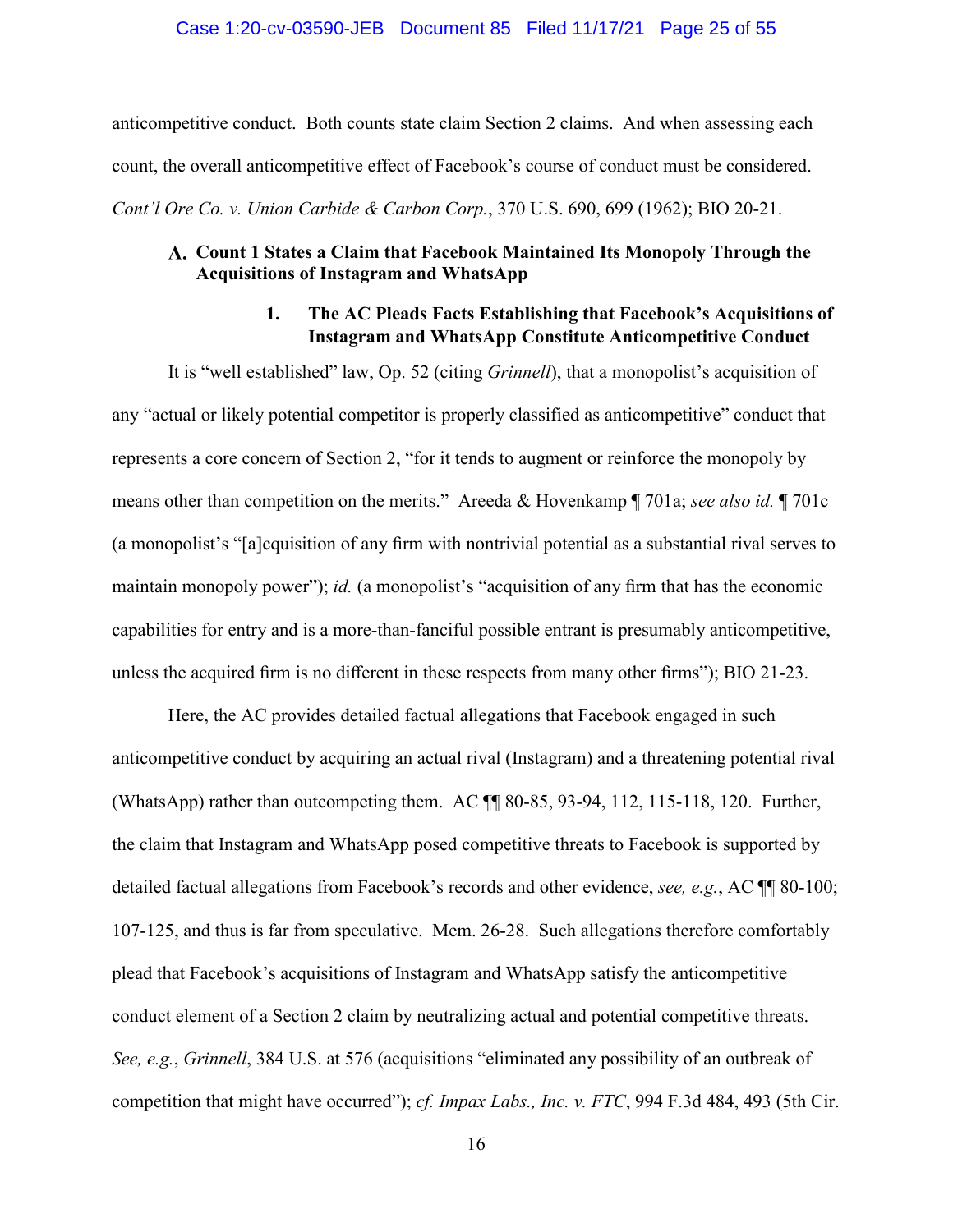#### Case 1:20-cv-03590-JEB Document 85 Filed 11/17/21 Page 26 of 55

 of sources of innovation and competitive decision-making); *cf.* Areeda & Hovenkamp ¶ 701c (identifying each of these as harms from a monopolist's acquisition of even a "minor" rival). 2021) ("Eliminating potential competition is, by definition, anticompetitive."). In addition, the AC details the resulting harm to users from this disruption of the competitive process. AC  $\P$ 105, 127, 220-21 (loss of alternative suppliers, loss of a competitive check on Facebook, and loss

#### **2. Facebook's Rehashed Arguments Are Unavailing**

Facebook's arguments that the Court must nonetheless dismiss Count 1 are largely rehashed from its prior briefing, *see generally* BIO 23-30, and lack merit, as explained below.

*First*, Facebook again erroneously suggests, in various forms, that a Section 2 plaintiff must establish a change in price or output, or other specific change in consumers benefits, flowing from a monopolist's anticompetitive conduct. Mem. 26-28 (asserting that the AC must allege that "but for" the Instagram and WhatsApp acquisitions "consumers would have better PSNS products today," or that "Instagram and WhatsApp would have achieved the same growth in a better . . . way for consumers").

 monopolist harm the "competitive *process*." *Microsoft*, 253 F.3d at 58-59; *see also* BIO 23-26. Section 2 imposes no such burden of pleading or proof; it requires only that the As described above, the AC alleges that Facebook harmed the competitive process by acquiring the nascent threats it identified in Instagram and WhatsApp, after it failed in its efforts to compete against them. BIO 21-24 (citing cases); *LePage's Inc. v. 3M*, 324 F.3d 141, 162 (3d Cir. 2003) (monopolist's conduct foreclosed ability of rival to compete, "which harmed competition itself"). Consumer harm flows inherently from a monopolist's maintenance of its position through conduct that is not merits competition, and a plaintiff is not required to show a specific change in market outcomes. BIO 24-25 (citing cases); *see also Impax*, 994 F.3d at 495 ("The fact that generic competition was possible, and that [the defendant] was willing to pay a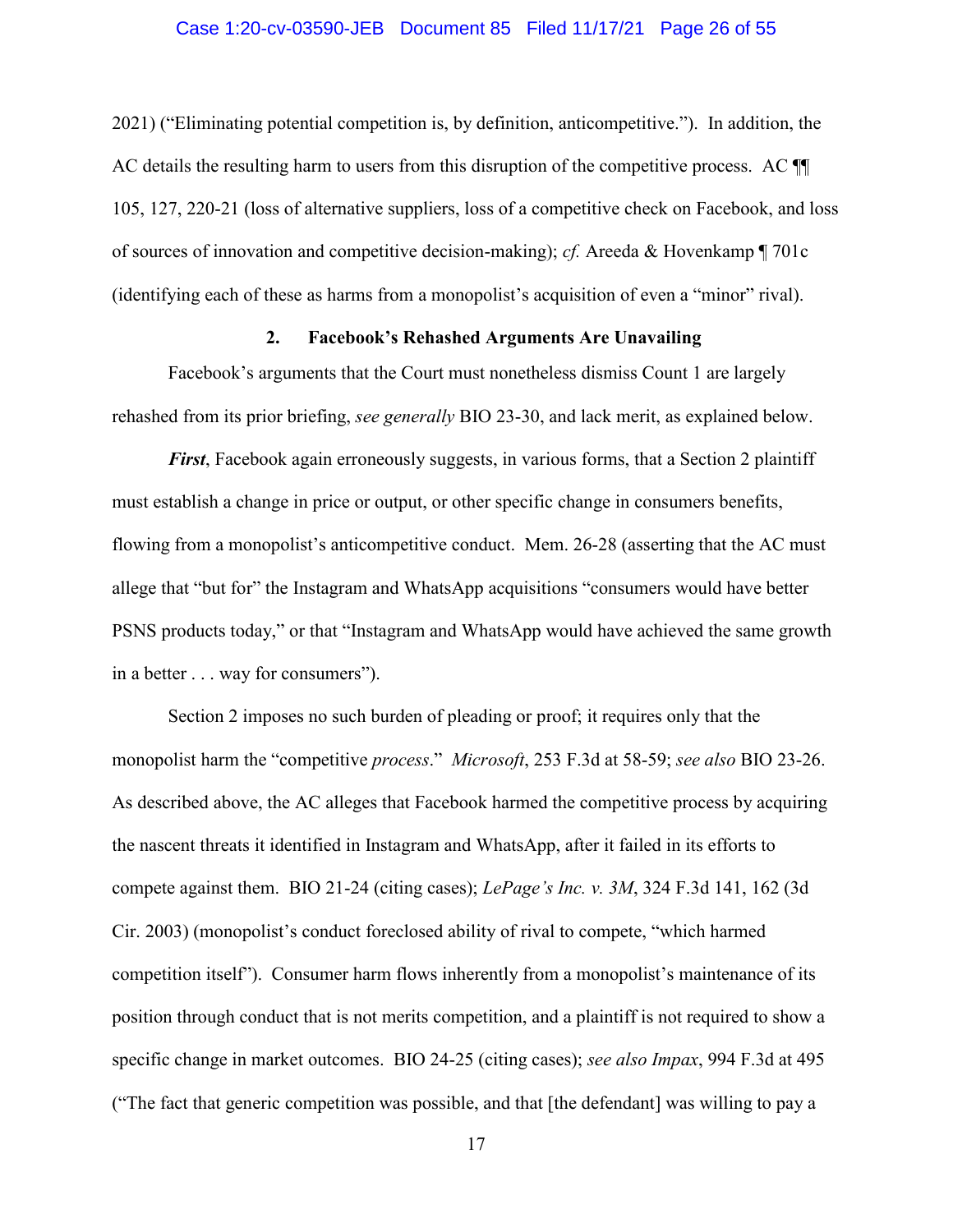#### Case 1:20-cv-03590-JEB Document 85 Filed 11/17/21 Page 27 of 55

<span id="page-26-0"></span>large amount to prevent that risk, is enough to infer anticompetitive effect.").

 made to suffer the uncertain consequences of its own undesirable conduct." *Microsoft*, 253 F.3d monopoly power is precisely attributable to its anticompetitive conduct"). Indeed, in *Microsoft*,  competition" in the relevant market absent Microsoft's conduct. *Id.* at 78-79 (quoting ¶ 411 of the district court's factual findings, 84 F. Supp. 2d 9, 111-12 (D.D.C. 1999)). Relatedly, Facebook suggests that the AC is deficient because "there is no possible way to predict just what would happen" absent Facebook's anticompetitive acquisitions. Mem. 27 (quoting *Fraser v. Major League Soccer, L.L.C.*, 284 F.3d 47, 71 (1st Cir. 2002)). But this flatly contradicts binding precedent: where a monopolist eliminates nascent threats "*the defendant* is at 79 (emphasis added) (where nascent threats are eliminated, "neither plaintiffs nor the court can confidently reconstruct a product's hypothetical technological development in a world absent the exclusionary conduct," and as a result a plaintiff need not prove "that a defendant's continued the Court of Appeals upheld liability even though the factual findings conclusively established a *lack* of evidence that the nascent threats targeted by Microsoft would have "ignited genuine"

 Areeda & Hovenkamp ¶ 701h ("[A]n efficiency defense cannot be allowed in monopoly cases in either cannot be achieved in other ways or will inevitably destroy the other firms."). Further, if Facebook means to posit that the acquisitions were justified, this factual argument is not cognizable on a motion to dismiss. *See BRFHH Shreveport, LLC*, 176 F. Supp. 3d at 624-25 (denying motion to dismiss and rejecting defendant's justification defense because it raised factual issues). Indeed, any such claimed justification faces significant hurdles, in light of the serious harm to the competitive process when a monopolist acquires a potential threat. the absence of an overwhelming demonstration that substantial efficiencies are involved and

**Second**, Facebook repeats its claim that Section 2 condemns only acquisitions that result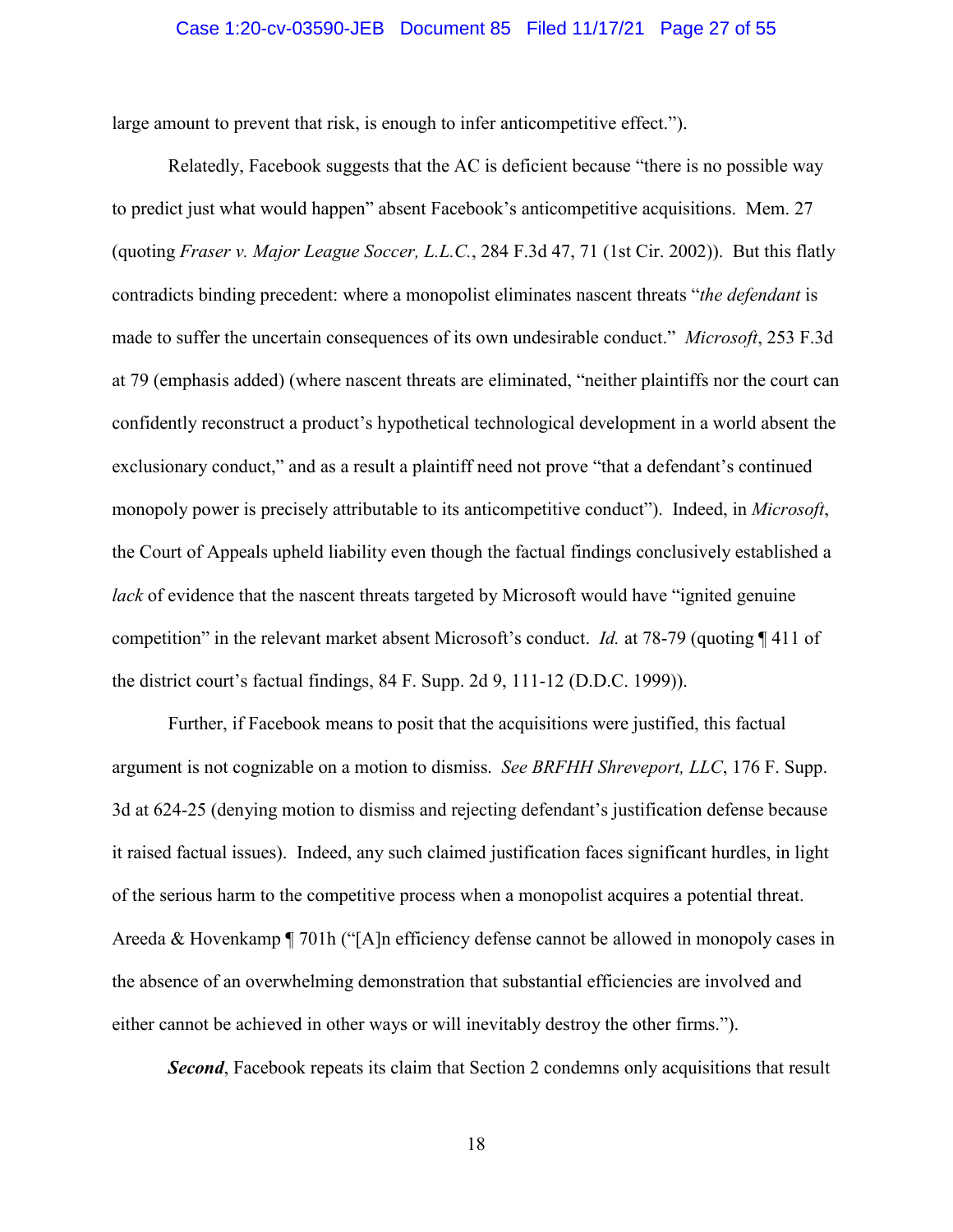#### Case 1:20-cv-03590-JEB Document 85 Filed 11/17/21 Page 28 of 55

 of a Section 2 claim is not the shuttering of assets, but the exclusion of potential constraints on monopoly power—and prior cases did not involve a closing of assets. BIO 23 (citing *Grinnell*  (where monopolist continued to operate acquired firms) and *Standard Oil* (where monopolist in "shuttering" assets or some other special circumstance. Mem. 25-26. This is wrong: the core continued to operate some acquired oil refineries)).

Facebook is also wrong in suggesting that the AC seeks to "punish" it for offering products to consumers. Mem. 29-30. The AC does not claim that Facebook is violating the law by currently offering products branded "Instagram" and "WhatsApp." Rather, the AC alleges Facebook has engaged in anticompetitive conduct by acquiring Instagram and WhatsApp, and that Facebook's acquisition strategy not only neutralized both firms as innovative rivals and direct threats but also maintains the network effects entry barrier that insulates Facebook's monopoly power, just as Facebook intended. *See, e.g.*, AC ¶¶ 66, 67.

 eliminated middleware threats did not participate in the relevant market for operating systems. *Third*, there is no merit to Facebook's argument that a Section 2 complaint must allege that a challenged acquisition combined firms with market shares that "exceed[] prescribed numerical thresholds." Mem. 22-23. To the contrary, as described above, the AC alleges the core of a Section 2 acquisition claim—that Facebook targeted actual (Instagram) and potential (WhatsApp) competitors for acquisition. *Supra* § II.A.1. A monopolist can violate Section 2 through anticompetitive conduct—including an acquisition—that eliminates a nascent threat that does not even participate in the relevant monopolized market: for example, in *Microsoft*, the *Microsoft*, 253 F.3d at 54 ("Nothing in § 2 of the Sherman Act limits its prohibition to actions taken against threats that are already well-developed enough to serve as present substitutes."); *see also* Areeda & Hovenkamp ¶ 701a, d (acquisitions of potential competitors by dominant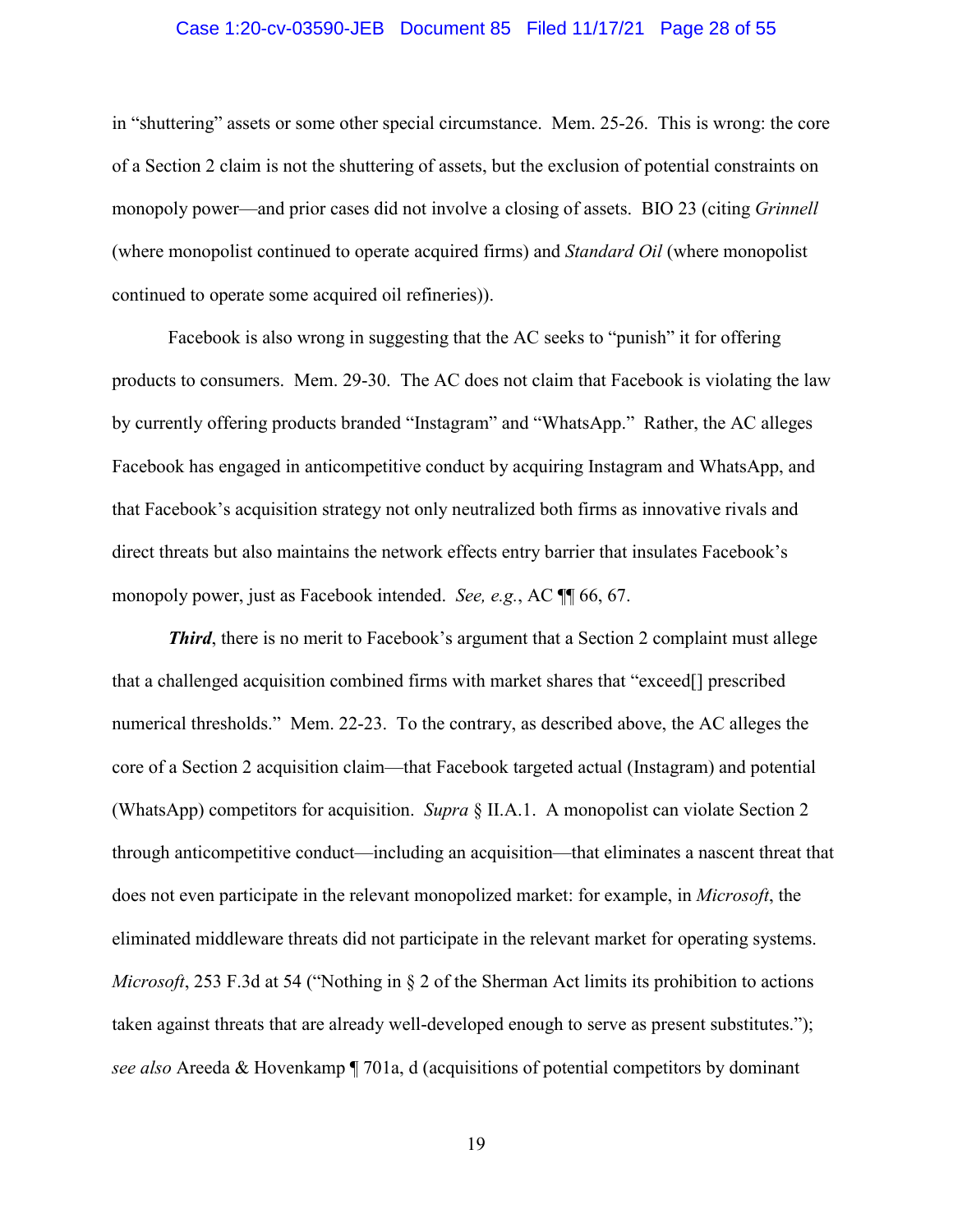#### Case 1:20-cv-03590-JEB Document 85 Filed 11/17/21 Page 29 of 55

 firms actionable under Section 2). Indeed, allegations of "prescribed numerical thresholds" are not to be made by any single qualitative or quantitative test."). not required even in a Section 7 case. *Cf. United States v. Continental Can Co.*, 378 U.S. 441, 458 (1964) ("Market shares are the primary indicia of market power but a judgment under § 7 is

 set forth above, the AC explains in detail that Facebook's acquisition of Instagram and WhatsApp eliminated nontrivial threats to Facebook's monopoly power. *Supra* § II.A.1. It is *Fourth*, Facebook also errs in repeating the suggestion that a Section 2 claim must allege facts that might satisfy Section 7's potential competition doctrine. Mem. 23-24; *id.* 27. Here, as "well established" law, Op. 52, that such acquisitions constitute anticompetitive conduct, and no authority suggests that a monopolist's anticompetitive conduct violates Section 2 only if it eliminates threats that might satisfy the potential competition doctrine. BIO 29-30 (discussing authorities indicating that Section 2 and Section 7 set out distinct violations and detailing how *Microsoft* condemned conduct directed at nascent threats, without finding that those threats were imminently about to enter the relevant market or displace Microsoft's dominant position).

 monopolist's elimination of a nontrivial threat only if the acquisition was "likely to harm restraint of commerce or creation of a monopoly—at the time of the initial acts of acquisition."). Relatedly, Facebook misstates the law in claiming that Section 2 condemns a consumers at the time the transactions closed." Mem. 27 (citing Areeda & Hovenkamp ¶ 1205a, which analyzes acquisitions under Section 7). This requirement does not appear in any Section 2 cases, and even in the Section 7 context Supreme Court precedent states otherwise. *United States v. ITT Continental Baking Co*., 420 U.S. 223, 242 (1975) ("[T]here can be a violation [of Section 7] at some time later even if there was clearly no violation—no realistic threat of

*Fifth*, Facebook recycles its already-rebutted argument that the FTC's prior HSR review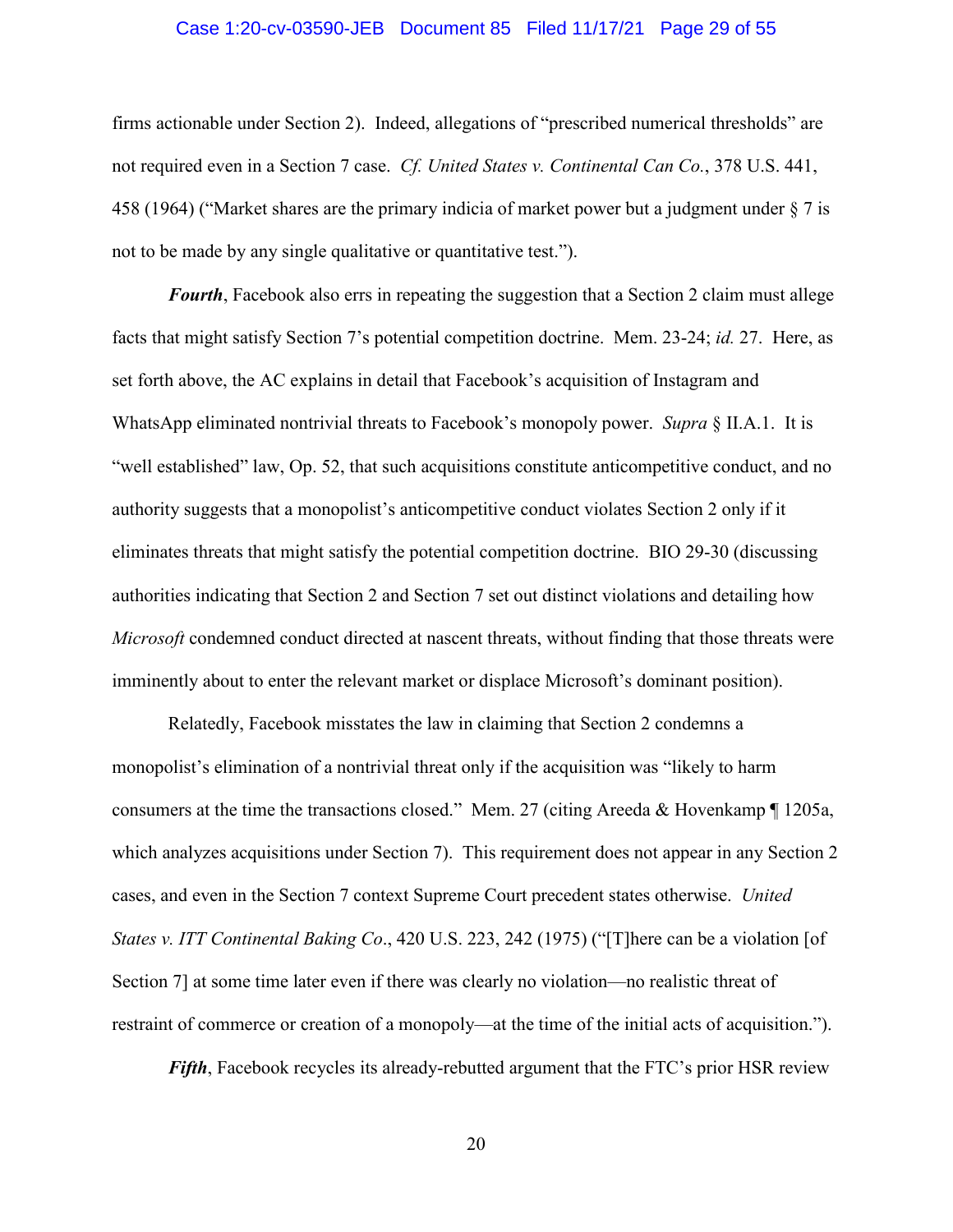#### Case 1:20-cv-03590-JEB Document 85 Filed 11/17/21 Page 30 of 55

<span id="page-29-0"></span> suggests the contrary. BIO 28-29 (distinguishing *Eastman*, *Texaco*, and *Trinko*). should increase the FTC's burden of pleading or proof. Mem. 20-22. HSR filings do not result in acquisitions being approved or blessed by the FTC or DOJ. BIO 27-29. Rather, the HSR Act merely established reporting requirements for acquisitions over a certain size, while providing explicitly that the FTC or DOJ can proceed at any time under any provision of law to challenge any acquisition—whether it is HSR-reportable or not. None of Facebook's cited authority

*Finally*, Facebook inaccurately suggests that the AC posits "strict liability for acquisitions." Mem. 29. The AC alleges that a monopolist eliminated a rival (Instagram) and a meaningful potential entrant (WhatsApp), and thereby extinguished specific nascent threats to its dominant position. These allegations do not imply that every acquisition is unlawful.

# **Supporting Factual Context 3. The AC's Allegations Regarding "Other Acquisitions" Provide**

 each factual allegation to determine whether it is sufficient to state a claim. In any event, the AC Glancee (AC ¶ 75), and EyeGroove (AC ¶ 76) each *standing alone,* violated the antitrust laws. Facebook also takes issue with the AC's allegations regarding acquisitions other than Instagram and WhatsApp. The AC alleges a course of conduct, and it is inappropriate to parse does not allege that the acquisitions of Onavo (AC ¶ 70), tbh (AC ¶ 72), Octazen (AC ¶ 74), Instead, the allegations provide factual context for Facebook's anticompetitive course of conduct: they establish that Facebook identified potential threats in order to acquire them (using Onavo), deprived rivals of a key technology to "slow some competitors down" (Octazen), and made it a practice to spend millions to purchase—and shutter—innovative firms to squelch potential rivals (Glancee, EyeGroove, tbh). These factual allegations provide relevant evidence that the intent of Facebook's course of conduct was to interfere with rivals through means other than competition on the merits. *See Aspen Skiing Co. v. Aspen Highlands Skiing Corp.*, 472 U.S.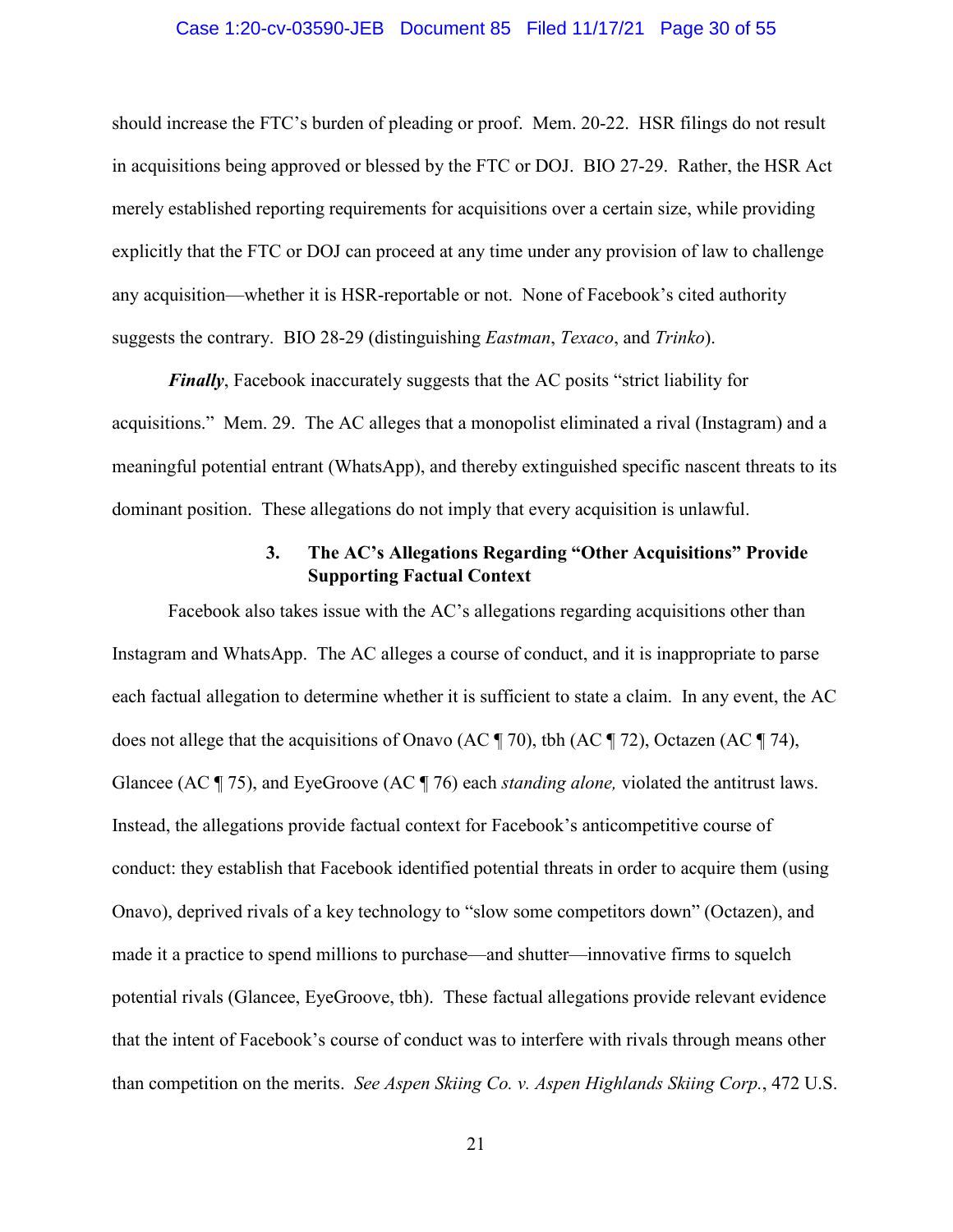#### Case 1:20-cv-03590-JEB Document 85 Filed 11/17/21 Page 31 of 55

<span id="page-30-0"></span>585, 602 (1985) ("Intent is . . . relevant to the question of whether the challenged conduct is fairly characterized as exclusionary or anticompetitive."); *In re Keurig Green Mountain Single-Serve Coffee Antitrust Litig.*, 383 F. Supp. 3d 187, 230-31 (S.D.N.Y. 2019) (denying motion to dismiss product design claims and noting that overall course of conduct and intent evidence rendered claims plausible).

#### **B. Count 2 Alleges an Ongoing Monopoly Maintenance Offense Comprising Anticompetitive Acquisitions and Anticompetitive Platform Conduct**

 Count 2 alleges that Facebook maintained its monopoly power through a course of conduct that, as in *Grinnell*, involved both acquisitions and exclusionary conduct—here, anticompetitive agreements and practices related to Facebook Platform. *See Grinnell*, 384 U.S. 563, 576 (monopolization course of conduct comprising "restrictive agreements," "pricing practices," and "acquisitions"). These agreements and practices are exclusionary under principles articulated in *Microsoft* and other cases and lack a procompetitive justification. *Infra*  § II.B.1. Such conduct is not governed by *Verizon Commc'ns Inc. v. Law Offices of Curtis V. Trinko LLP*, 540 U.S. 398, (2004) (hereinafter *Trinko*), but even if collapsed into a formalistic unilateral refusal to deal framework, it is still actionable. *Infra* §§ II.B.2., II.B.3.

# **1. The FTC's Allegations Regarding Facebook's Agreements with Developers Support a Claim for Monopoly Maintenance**

 Monopolists have "myriad" "means of illicit exclusion." *Microsoft*, 253 F.3d at 58. context, for any court or commentator ever to have enumerated all the varieties." *Caribbean Broad. Sys., Ltd. v. Cable & Wireless PLC*, 148 F.3d 1080, 1087 (D.C. Cir. 1998). "Although claim], it is broader and less categorical in its definition of proscribed conduct.'" *Viamedia, Inc. v. Comcast Corp.*, 951 F.3d 429, 453 (7th Cir. 2020) (citing Areeda & Hovenkamp ¶ 777a). Anticompetitive conduct "can come in too many different forms, and is too dependent upon 'the standard for a § 2 violation is significantly stricter in its power assessment [than for a § 1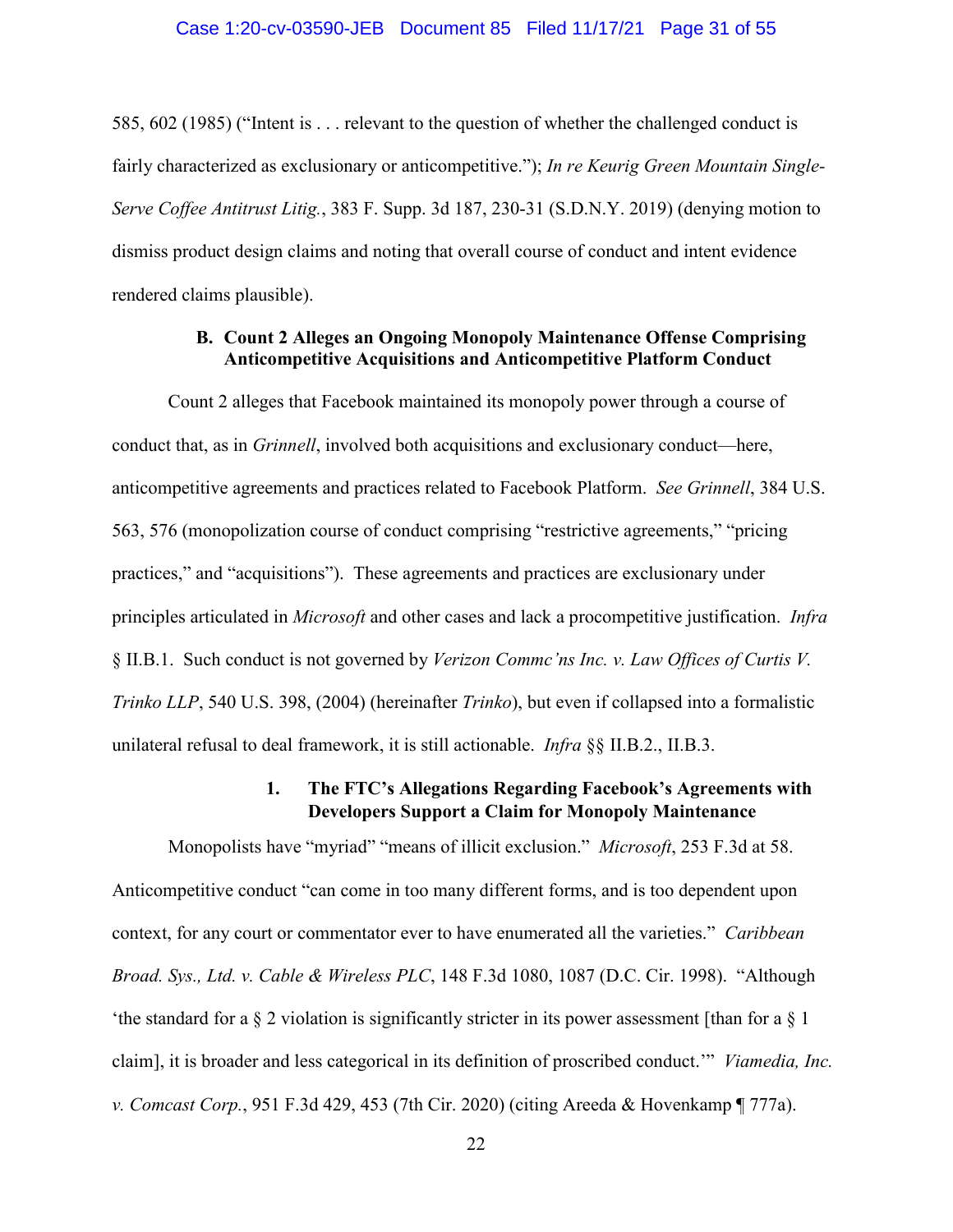#### Case 1:20-cv-03590-JEB Document 85 Filed 11/17/21 Page 32 of 55

<span id="page-31-0"></span> rivals' products." *Microsoft,* 253 F.3d at 65; *see also New York v. Actavis PLC*, 787 F.3d 638, Nonetheless, several key principles serve as a common thread in assessing a monopolist's challenged conduct. *First*, conduct is anticompetitive or exclusionary if a monopolist acts "through something other than competition on the merits" to "significantly reduc[e] usage of 652 (2d Cir. 2015). Such conduct includes a monopolist's use of agreements, threats, or other arrangements to prevent third parties from dealing with potential rivals. *See, e.g., Microsoft*, 253 F.3d at 60-61 (Microsoft's licenses with OEMs "prevent[ed] many OEMs from distributing [rival] browsers"); *see also Lorain Journal Co. v. United States*, 342 U.S. 143, 148 (1951); *Gen. Indus. Corp. v. Hartz Mountain Corp.*, 810 F.2d 795, 802-803 (8th Cir. 1987). Such conduct also includes inducing or coercing a potential rival to forgo competition. *See, e.g., FTC v. Actavis*, 570 U.S. at 157-58 (agreements with potential rivals to "prevent the risk of competition"); *Otter Tail Power Co. v. United States*, 410 U.S. 366, 377 (1973) ("agreements not to compete" violate Section 2); *AT&T*, 552 F. Supp. at 160-62 (monopolist's practices "deterred" competition).

 effect, it "may be impermissibly exclusionary when practiced by a monopolist." *Dentsply*, 399 *Second,* in evaluating whether a monopolist's conduct is impermissibly exclusionary, courts look to its effects. Courts broadly recognize that a monopolist violates Section 2 when its "exclusionary acts . . . prevent[] the effective distribution and use of products that might threaten that monopoly," including when it enters agreements that "help keep usage of" such products "below the critical level necessary for [that firm] or any other rival to pose a real threat to [its] monopoly." *Microsoft*, 253 F.3d at 58, 71. Where otherwise neutral conduct produces such an F.3d at 187; *see also Microsoft*, 253 F.3d at 70. Further, "as a general matter the exclusion of nascent threats is the type of conduct that is reasonably capable of contributing significantly to a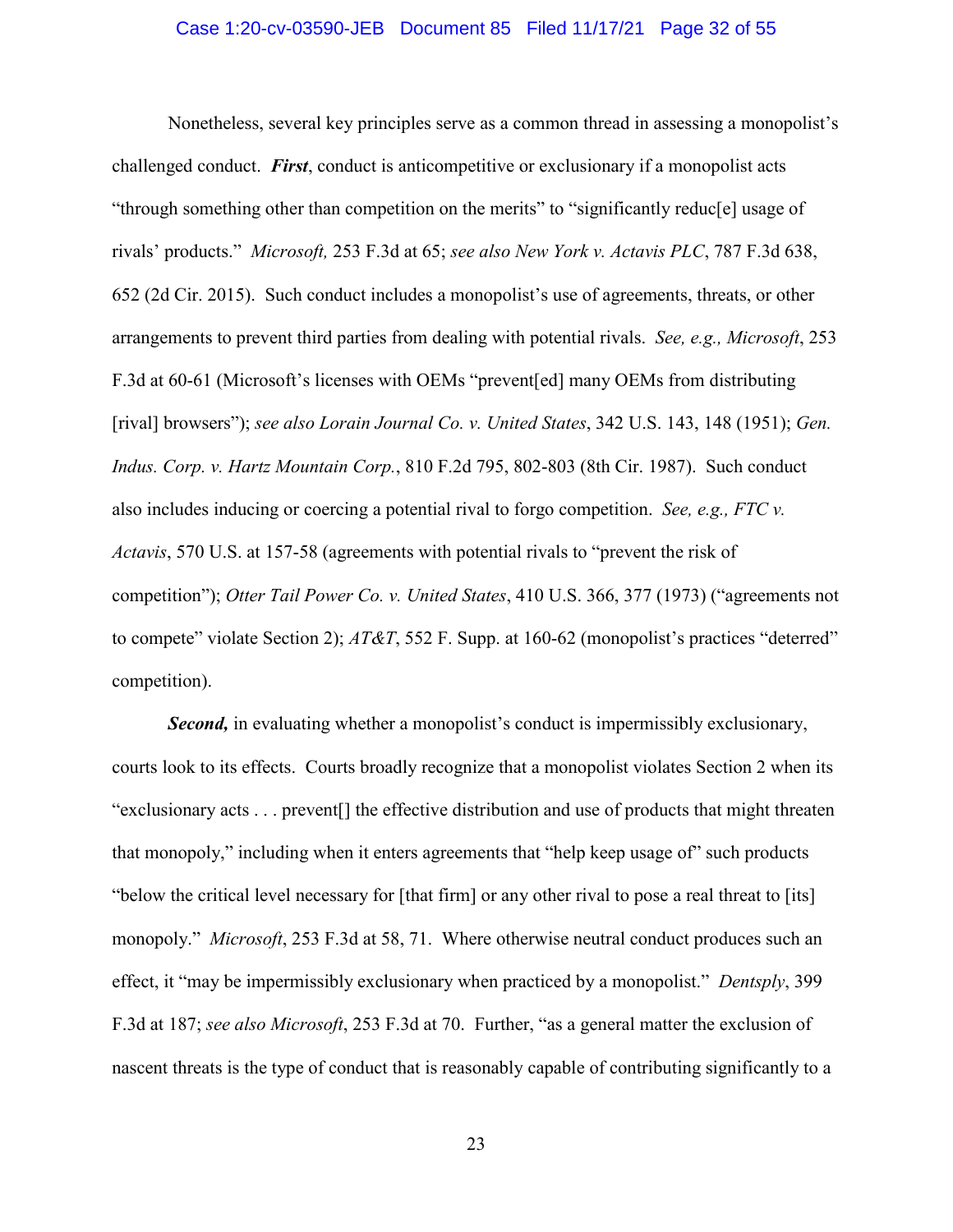#### Case 1:20-cv-03590-JEB Document 85 Filed 11/17/21 Page 33 of 55

<span id="page-32-0"></span>defendant's continued monopoly power," because "it would be inimical to the purpose of the Sherman Act to allow monopolists free reign to squash nascent, albeit unproven, competitors at will—particularly in industries marked by rapid technological advance and frequent paradigm shifts." *Microsoft,* 253 F.3d at 79.

 by procompetitive considerations. *See New York v. Actavis*, 787 F.3d at 652 (citing *Microsoft*, *Third*, a monopolist's anticompetitive conduct is condemned where it cannot be justified 253 F.3d at 58-59).

Applying these principles, the AC plausibly alleges that Facebook violated Section 2 by entering agreements with and imposing conditions upon developers that prevented the developers from emerging as threats to Facebook, and also interfered with those developers' dealings with Facebook's potential rivals.

 Facebook," AC ¶ 133; *see also id.* ¶ 141, and that they "would not promote competitors" through delineated actions. AC ¶ 133; *see also id.* ¶¶ 137, 140, 141. Just as the OEMs in *ZF Meritor, Microsoft*, 253 F.3d at 68, the AC alleges that many developers agreed to and did refrain from interconnections. AC ¶¶ 8, 148, 154. *First*, the AC alleges that Facebook engaged in "something other than competition on the merits" *Microsoft,* 253 F.3d at 65, when it "required that developers seeking to use Facebook Platform and access commercially significant APIs" agree to and abide by anticompetitive contract terms. AC ¶ 133. Developers agreed "that their apps would not compete with *LLC v. Eaton Corp.*, 696 F.3d 254, 282-83 (3d Cir. 2012), agreed to remain loyal to the monopolist Eaton (in exchange for rebates), and the Internet Access Providers in *Microsoft*  agreed not to "promote" non-Microsoft browsers (in exchange for favorable icon placement), enabling, promoting, or becoming rivals to Facebook in exchange for valuable platform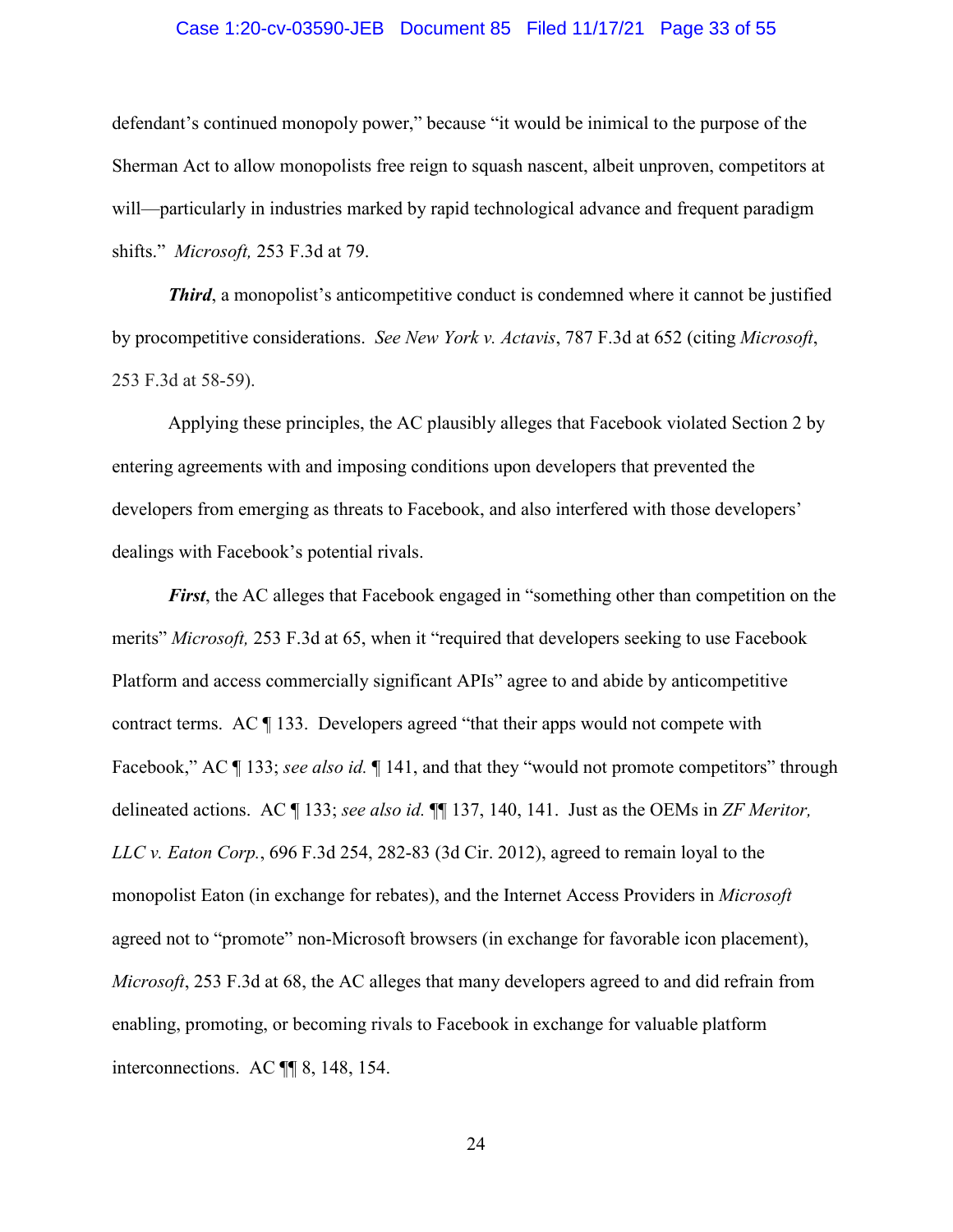#### Case 1:20-cv-03590-JEB Document 85 Filed 11/17/21 Page 34 of 55

<span id="page-33-0"></span> These developers' loyalty, whether coaxed or forced, was further cemented by "competing with Facebook would come at a serious cost." AC ¶ 154; *see also id.* ¶ 160. Just as parties' loyalty to those monopolists, Facebook struck forcefully to ensure developers' threats, it cut off API functionality access to threatening apps. AC ¶¶ 142-43, 155-58. These and impeded their ability to emerge as rivals themselves. *See Gamco, Inc. v. Providence Fruit &*  "Facebook's decision to aggressively enforce these provisions," sending "the message" that Microsoft's threats to Intel and Eaton's coercive terms in *ZF Meritor* worked to ensure third acquiescence. Specifically, certain developers' failure to comply with Facebook's conditions resulted in them losing "access to those interconnections, forcing some out of business." AC  $\P$  8. Facebook "terminated API access of several third-party developers because their apps allowed users to move their Facebook contacts into Google+ or another social network." AC ¶ 138. Further, when Facebook worried that app developers themselves might emerge as competitive actions thwarted the ability of these app developers to work or interconnect with Facebook rivals *Produce Bldg., Inc*., 194 F.2d 484, 488 (1st Cir. 1952) (exclusion of competitor by prohibiting him from "hawking his wares beside them any longer at the very moment of his affiliation with a potentially lower priced outsider . . . establishes a prima facie case of the purpose to monopolize").

**Second**, the AC alleges that Facebook's conduct and agreements in fact harmed competition, as Facebook successfully coaxed, pressured, or induced developers to remain loyal and not compete directly or promote competition from rivals. AC ¶¶ 136-137, 146, 148, 154. The allegation that Facebook harmed competition is buttressed by factual allegations that: APIs provided developers with a valuable tool for growth and distribution, AC ¶¶ 35-39; Facebook's agreements sent a "message" to developers to avoid competing or helping competitors or else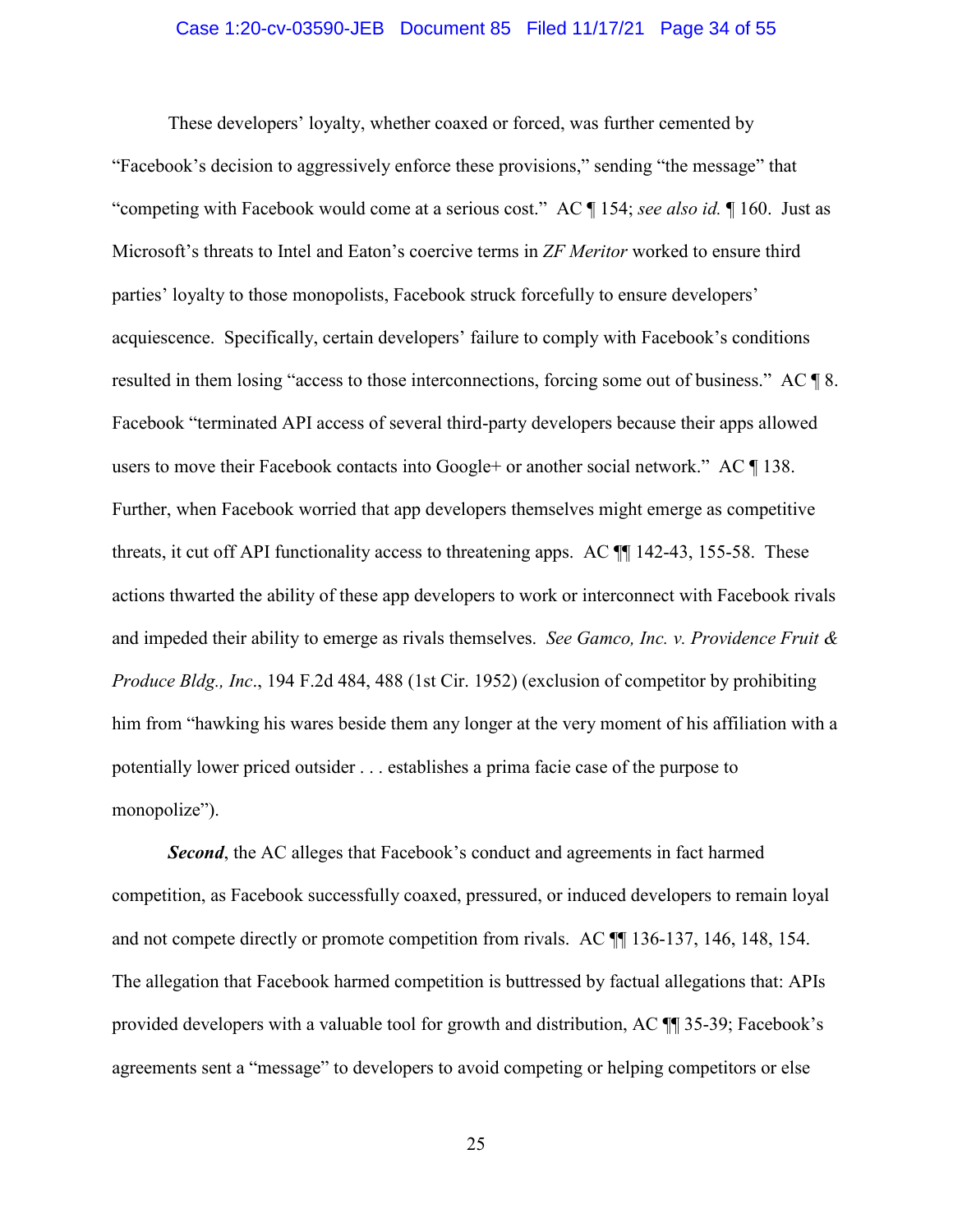#### Case 1:20-cv-03590-JEB Document 85 Filed 11/17/21 Page 35 of 55

<span id="page-34-0"></span> products to maintain access to relevant APIs, AC ¶ 143; and a developer that became aware of lose access to this valuable tool, AC ¶ 144; specific apps did in fact make changes to their Facebook's enforcement recognized the implication of non-compliance and was "super concerned." AC ¶ 160. And Facebook's agreements broadly prohibited replication of Facebook's functionality, inducing apps to refrain completely from competing with Facebook in order to retain access to valuable APIs. AC ¶¶ 141-49, 160.

API access frustrated the growth of specific potential competitive threats. AC  $\P$  155 (Path); 156 Further, Facebook's Platform agreements and practices produced the additional anticompetitive effect of "exclud[ing] potential competitors from effective distribution channels and thus den[ying] these firms the scale needed to emerge as meaningful competitors." AC  $\P$ 219. This allegation is bolstered by the AC's concrete allegations that Facebook's termination of (Circle); 157 (slowing Vine's growth); 158(a)-(b) (Voxer and MessageMe "shut down"). As such, Facebook's anticompetitive agreements and practices directly "hindered the ability of individual businesses to threaten" its monopoly. AC ¶ 162.

 of—competition." AC ¶ 137; *see also id.* ¶ 146. Anticompetitive effect can be shown through The allegations of harm are further bolstered by the AC's allegations that Facebook intended and expected that this conduct would "harm the prospects for—and deter the emergence proof of a monopolist's internal understanding that conduct will have the desired effect. *See Microsoft*, 253 F.3d at 34, 77 (internal documents and testimony confirmed "anticompetitive effect and intent" of Microsoft's threats to Intel). Here, the AC alleges "the immediate impetus for" Facebook's policies was competition from Google+, "the real reason for the discriminatory denial of access was

and and Facebook knew that enforcement would likely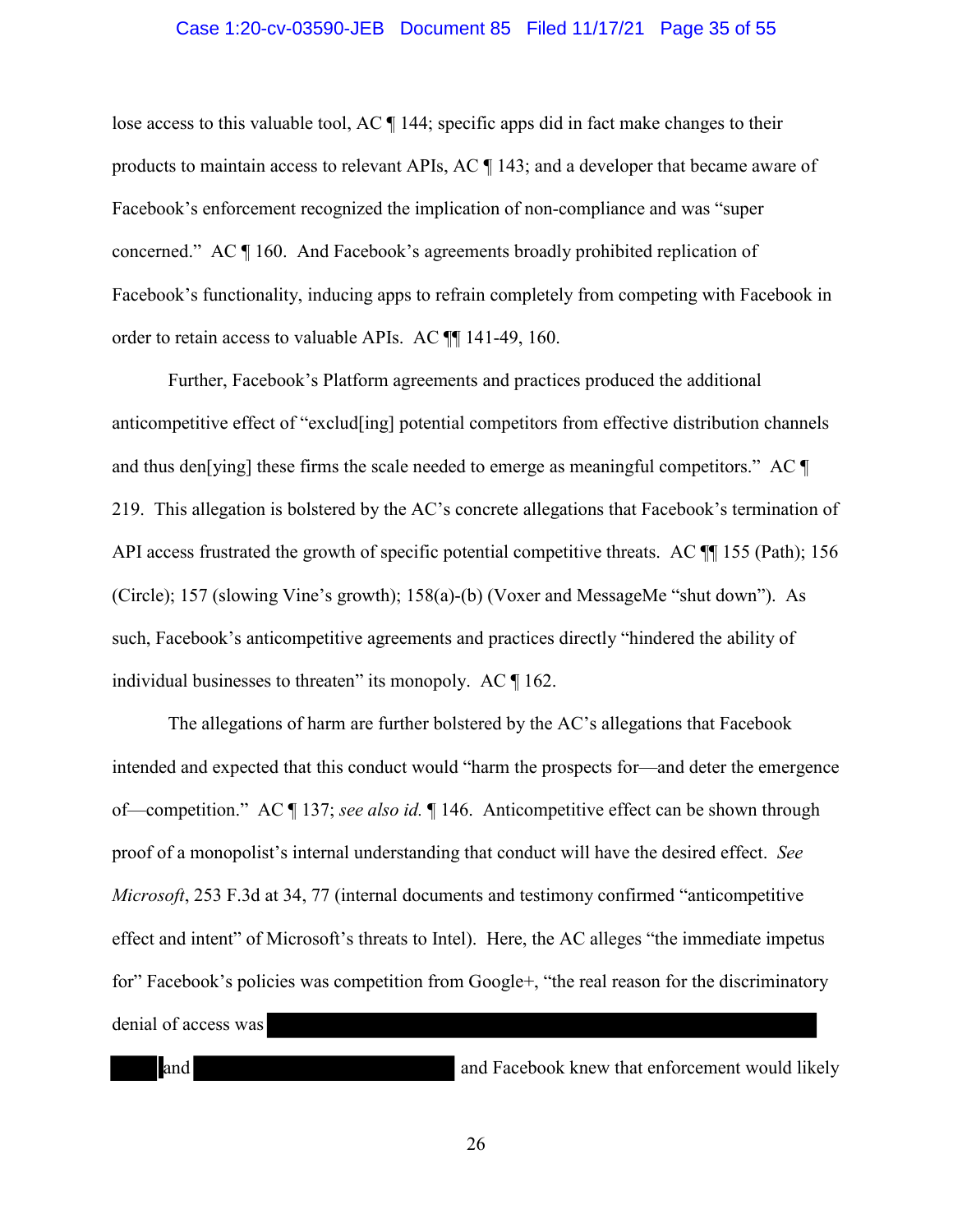#### Case 1:20-cv-03590-JEB Document 85 Filed 11/17/21 Page 36 of 55

<span id="page-35-0"></span> functionality, or were particularly threatening based on "'significant volumes of users and/or a high growth rate.'"). Such specific allegations regarding Facebook's anticompetitive designed to—and did—harm competition and limit consumer choice. have the effect of "altering / killing prospects of many startups[.]" AC ¶¶ 137, 146, 149; *see also id.* ¶¶ 145-46 (enforcement targeted at "top 5 messaging apps," apps that *added* relevant motivations are highly probative of "the likely effect of the monopolist's conduct," *Microsoft*, 253 F.3d at 59, and strongly support the inference that Facebook's conduct was intentionally

The foregoing detailed factual allegations sufficiently allege that Facebook's conduct "in fact," Op. 48, harmed competition, both by deterring and preventing direct competition from app developers and by interfering with app developers' ability to work with competing PSN providers. Further, the AC's allegations are not undermined by the theoretical possibility that some non-competing apps, such as a chess app, could have created two separate versions, one connected to Facebook and one not. Op. 48-49. The AC provides no basis for concluding that "app splitting" would be efficient or desirable from apps' point of view, nor that nascent PSN threats, which benefit from a unified social graph, AC ¶ 167, would have been able to bifurcate their products in this way. To the contrary, the AC's allegations about Facebook's aims and expectations in adopting its policies, *supra*, are inconsistent with the conclusion that apps could easily have found a workaround.

 its anticompetitive Platform conduct. AC ¶ 163; *see Microsoft*, 253 F.3d at 59; *New York v. Third*, while it is not a plaintiff's burden to rebut procompetitive justifications on the pleadings, the AC alleges that Facebook has no procompetitive justification sufficient to justify *Actavis*, 787 F.3d at 652. The AC supports this allegation with further concrete factual allegations that: (1) Facebook's anticompetitive restrictions for developers were not an essential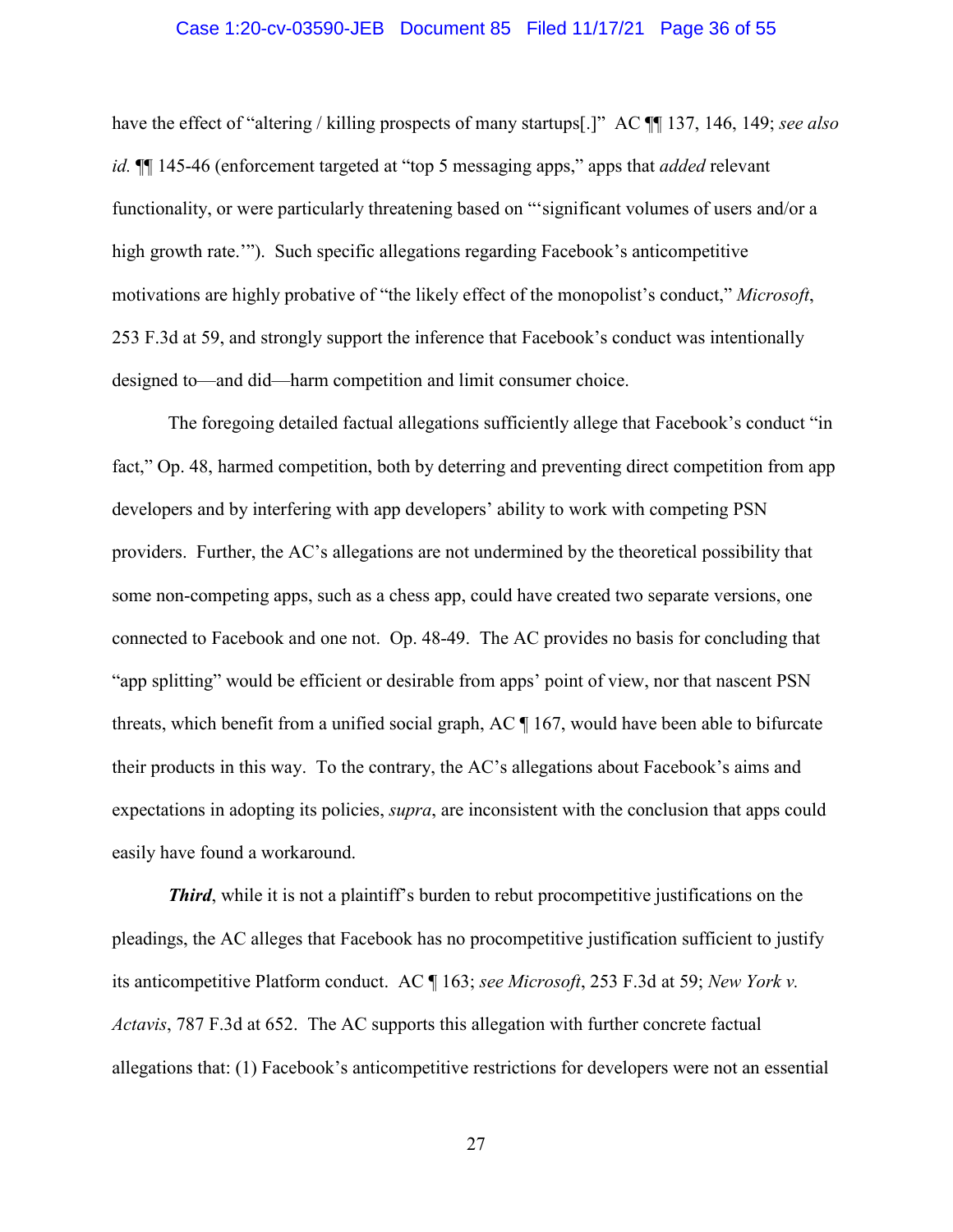#### Case 1:20-cv-03590-JEB Document 85 Filed 11/17/21 Page 37 of 55

<span id="page-36-0"></span>emergence of—competition, including personal social networking competitors." AC ¶ 137. part of Facebook Platform but rather were a change that the company implemented only once it feared the emergence of competitive threats, AC ¶¶ 131-32, 134, 137; and (2) the purpose and intent of Facebook's Platform related conduct was to "harm the prospects for—and deter the

# **2. Facebook's Agreements with Developers Are Not Unilateral Refusals to Deal**

 API access to developers on the condition that developers *agree* to refrain from competing with Facebook repeats the argument that the FTC has alleged a unilateral refusal to deal governed by *Trinko*, Mem. 35, ignoring detailed allegations that Facebook provided valuable Facebook. *See, e.g.*, AC ¶¶ 8, 79, 132-33, 136, 140-41, 147-48, 154, 161-62, 238, 240. This distinction is critical because over a century of Supreme Court precedent establishes that "antitrust law is far more tolerant of unilateral behavior," Op. 47, than it is of concerted action.

 [Independent Service Operators]," was equivalent to "a unilateral refusal to deal." 504 U.S. at sale of parts to third parties on condition that they buy service from Kodak is not." *Id.* Likewise, While the Sherman Act does not restrict the "right of [a] trader or manufacturer" "to exercise his own independent discretion as to parties with whom he will deal," *United States v. Colgate & Co.*, 250 U.S. 300, 307 (1919), the Supreme Court has clearly distinguished this "right" from actions to restrain counterparties from dealing with a monopolist's rivals, *see, e.g., Microsoft*, 253 F.3d at 62, or from competing with a monopolist. *See, e.g., Otter Tail*, 410 U.S. at 377 ("agreements not to compete, with the aim of preserving or extending a monopoly" violate Section 2). For example, in *Eastman Kodak*, the Court rejected Kodak's argument that Kodak's policy of selling replacement parts to third parties "only if they agreed not to buy service from 463 & n.8. As the Court explained, "[a]ssuming, arguendo, that Kodak's refusal to sell parts to any company providing service can be characterized as a unilateral refusal to deal, its alleged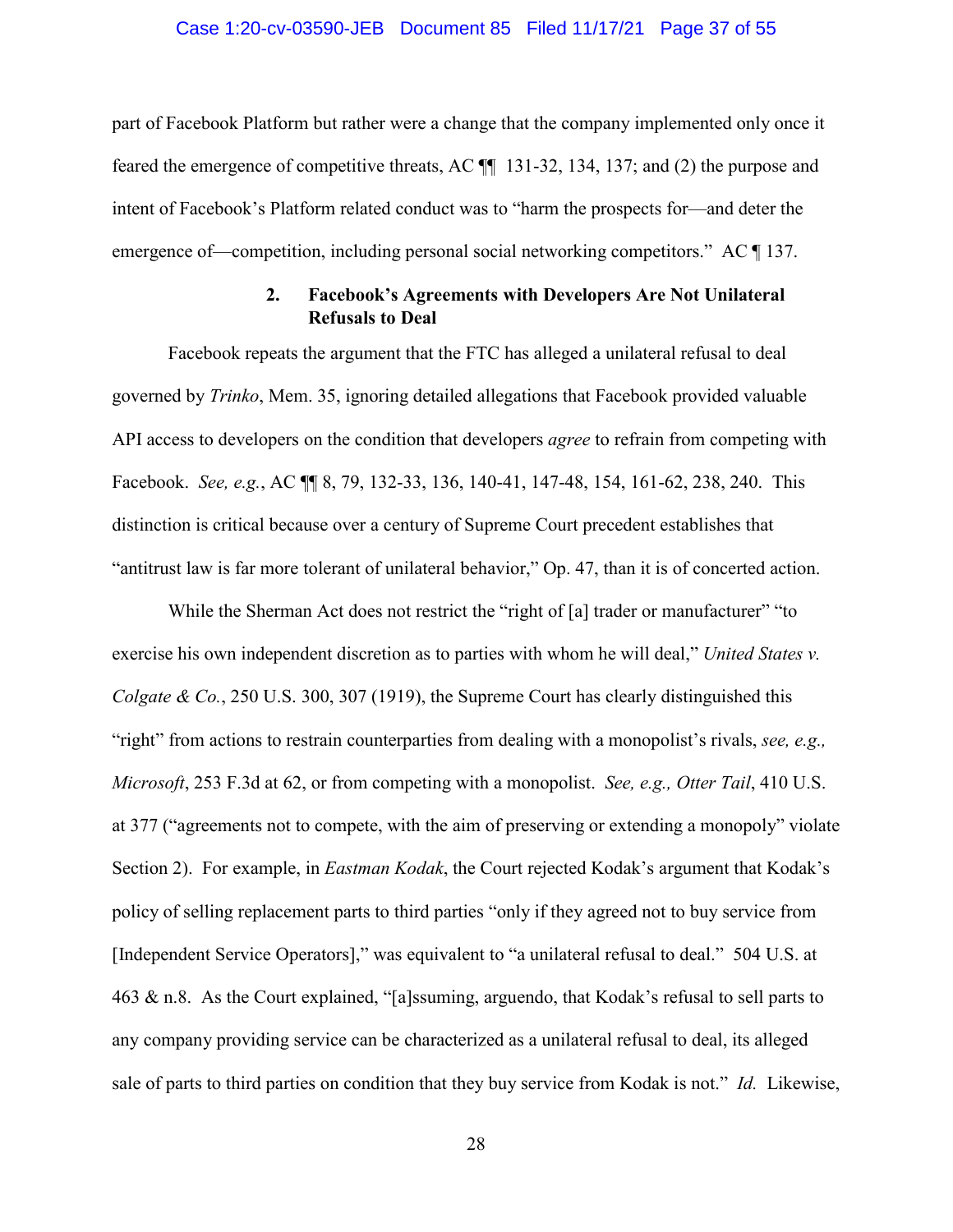#### Case 1:20-cv-03590-JEB Document 85 Filed 11/17/21 Page 38 of 55

<span id="page-37-0"></span> in *Trinko*, the Court explained that specific standards apply to Section 2 challenges to unilateral refusals to deal because of "the difficulty of identifying and remedying anticompetitive conduct *by a single firm*." 540 U.S. at 408 (emphasis added).

 Put simply, the right described in *Colgate* and *Trinko* does not extend to restraining the dealings of *other* firms. The specific legal standard that applies to Section 2 claims that seek to challenging agreements that contain restrictive conditions. *See generally Novell, Inc. v.*  standards to such claims. impose on a monopolist a generalized duty to deal correspondingly does not apply to claims *Microsoft Corp.*, 731 F.3d 1064, 1076 (10th Cir. 2013). Rather, courts apply traditional antitrust

 on exclusive supply agreement); *Otter Tail*, 410 U.S. at 377 ("agreements not to compete" state a "prevent the risk of competition . . . constitutes the relevant anticompetitive harm"). As in cost to the counterparty. *See Microsoft*, 253 F.3d at 62 (discussing license agreements with  OEMs that "impose[d] significant costs upon the OEMs"); *see generally United States v. Loew's*, These traditional standards apply to a monopolist's use of agreements with others that are challenged as exclusionary conduct under Section 2. *See, e.g., Microsoft*, 253 F.3d at 70 (monopolization claim based on exclusive contracts that impeded competitor); *Geneva Pharms. Tech. Corp. v. Barr Labs., Inc.*, 386 F.3d 485, 501 (2d Cir. 2004) (monopolization claim based monopolization claim); *FTC v. Actavis*, 570 U.S. at 157-58 (agreements with potential rivals to *Microsoft*, these agreements may involve terms that altered the way a counterparty operates, at a 371 U.S. 38, 49 (1962) (licensees agreed to undesired licenses insisted on by distributors).

 deal entirely. For example, a conditional patent license may violate Section 2 if it preserves Applying these standards, courts have made clear that monopolists open themselves up to Section 2 scrutiny by dealing conditionally even if they would not face liability if they refused to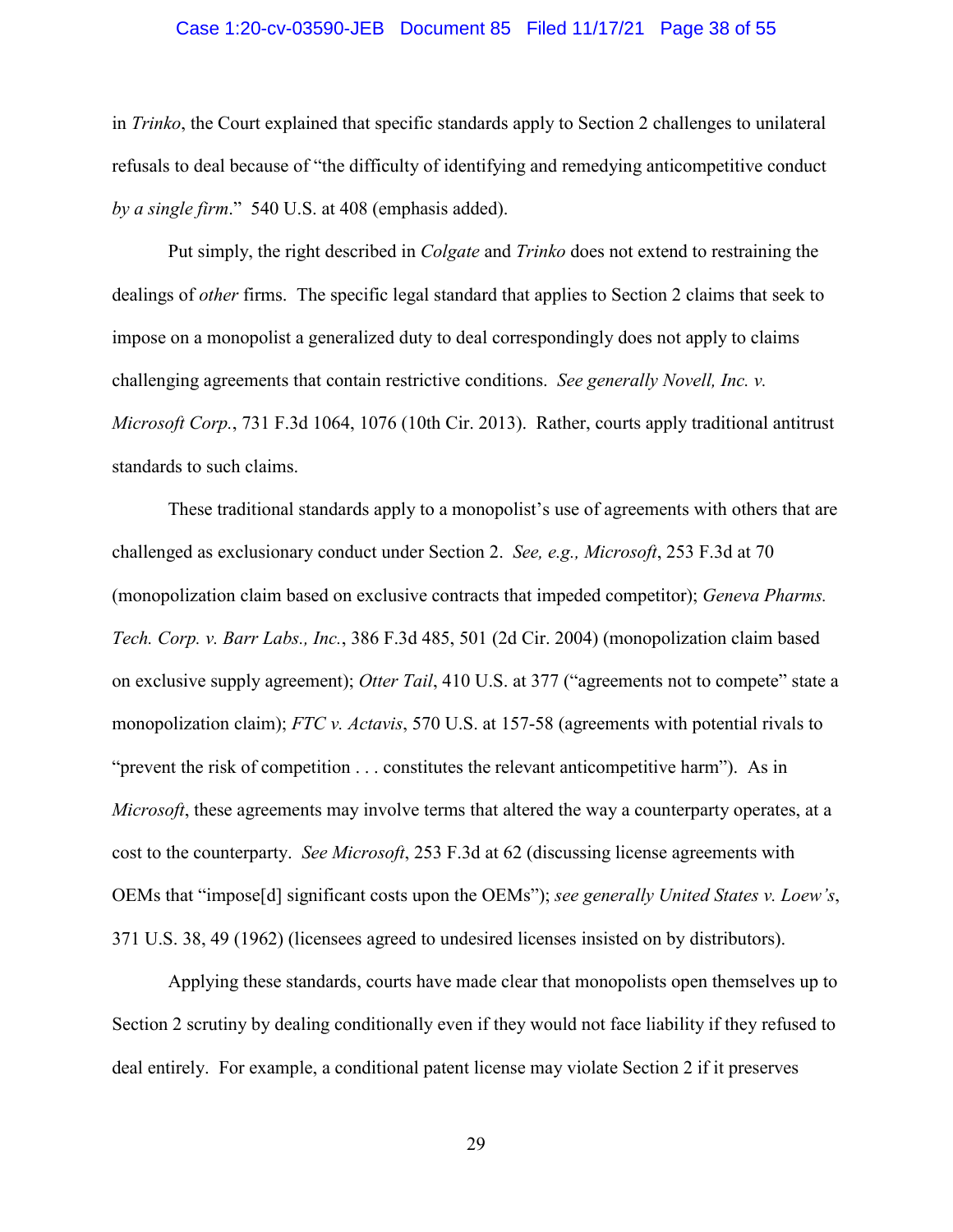#### Case 1:20-cv-03590-JEB Document 85 Filed 11/17/21 Page 39 of 55

<span id="page-38-0"></span> *condition* the use of a copyrighted work on anticompetitive terms. *Microsoft*, 253 F.3d at 63. monopoly power—even though a patent holder is under no obligation to grant a license at all. *See, e.g., Transparent-Wrap Mach. Corp. v. Stokes & Smith Co.*, 329 U.S. 637, 648 (1947); *see also United States v. Gen. Elec. Co.*, 80 F. Supp. 989, 1005-1006 (S.D.N.Y. 1948); Dep't of Justice & FTC, Antitrust Guidelines for the Licensing of Intellectual Property § 5.6 (2017). Similarly, in *Microsoft*, the Court of Appeals held that a copyright holder's statutory right to exclude another entirely from use of its copyrighted work does not encompass a privilege to

The AC amply alleges that Facebook acted to restrain the dealings of others, rather than merely acting unilaterally, by conditioning access to its APIs on the acceptance of anticompetitive terms. Specifically, "developers could only access Facebook's platform if they agreed (i) not to compete with Facebook's core services and (ii) not to facilitate the growth of potential rivals to Facebook." AC ¶ 8; *see also id.* ¶¶ 132-33. And the complaint amply alleges that developers' dealings were restrained by these agreements. AC ¶¶ 8, 148, 154, 159, 161.

Addressing the FTC's prior allegations, the Court suggested that Facebook's conduct should be analyzed as a unilateral refusal to deal, because Facebook's conduct "'conditioned [access] on a firm's status that cannot readily be changed." Op. 46 (quoting Herbert Hovenkamp, *FRAND and Antitrust*, 105 CORNELL L. REV. 1683, 1697 (2020)). But the quoted source further explains that a firm's conditioning access on another firm's acceptance of certain terms—such as, here, an agreement not to compete—is *not* an unconditional refusal to deal. *Id.*; *see also Viamedia*, 951 F.3d at 453 (citing same article and stating that "[a] simple refusal to deal is conduct where one firm refuses to deal no matter what," while conditional dealing exists where "one firm will refuse to deal with another firm unless some condition is met.") (quotations omitted).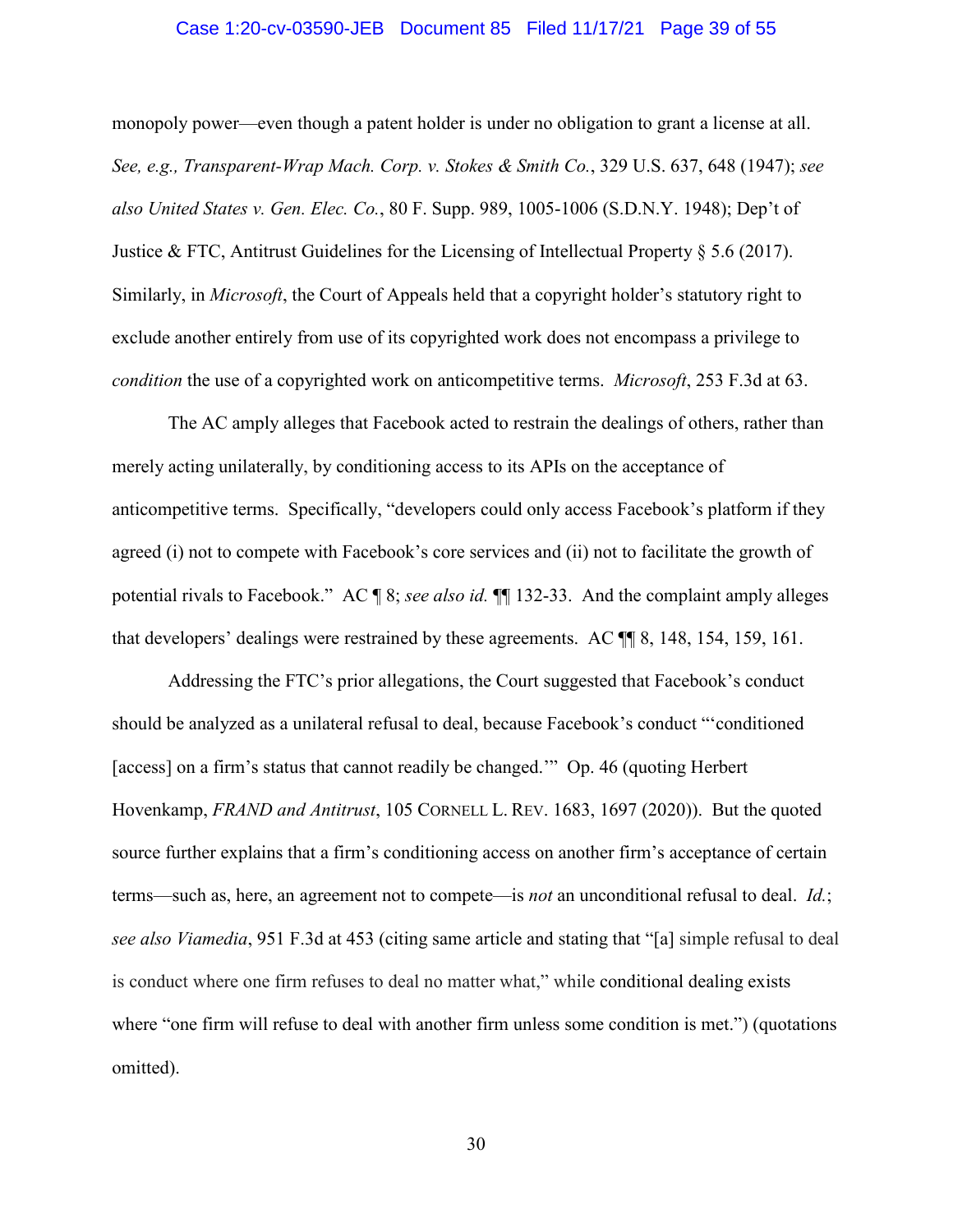#### Case 1:20-cv-03590-JEB Document 85 Filed 11/17/21 Page 40 of 55

<span id="page-39-0"></span> applications" would compete "on a level playing field with applications built by Facebook." AC ¶ 26; *see also id.* ¶¶ 136-151. Second, nothing in the AC suggests that this Court will have to act anticompetitive concerted action. Moreover, the "considerations of antitrust policy" that counsel a permissive review of a monopolist's unilateral refusal to deal, Op. 35-36, are inapplicable to the agreements described in the AC. First, the AC's factual allegations contradict any suggestion that Facebook's conditions were necessary to provide the incentive to invest in "economically beneficial facilities." Op. 35 (cleaned up). The AC alleges that *prior* to introducing the anticompetitive conditions, Facebook unconditionally provided access to important APIs and assured all developers that "competing as a "central planner." Op. 35 (cleaned up). While appropriate equitable relief is a question for a later stage, no allegations in the AC suggest that in order to fashion a remedy the Court will need to grapple with detailed questions regarding competitors' access to facilities, such as would have been required in *Trinko*—instead, courts commonly fashion orders prohibiting conditional dealing. *See, e.g., Epic Games, Inc. v. Apple Inc.*, 2021 WL 4128925, at \*120 (N.D. Cal. Sept. 10, 2021) (injunction prohibiting Apple from imposing conditions on developers). Third, the AC does not suggest that any opportunity for collusion would result from a prohibition of Facebook inducing developers not to compete with it; to the contrary, such a remedy would prohibit

# **Unilateral Refusals to Deal 3. The FTC's Allegations Meet Even the Standards Applicable to**

 253 F.3d at 58, no universal standard governs all refusal-to-deal claims. Instead, the question is Even if analyzed under the standards applicable to unilateral refusals to deal, the AC provides sufficient factual allegations to support the conclusion that Facebook's conditions on access to its platform are actionable. Given the "myriad" "means of illicit exclusion," *Microsoft*, "whether the allegations of [the plaintiff's] complaint fit within existing exceptions" to the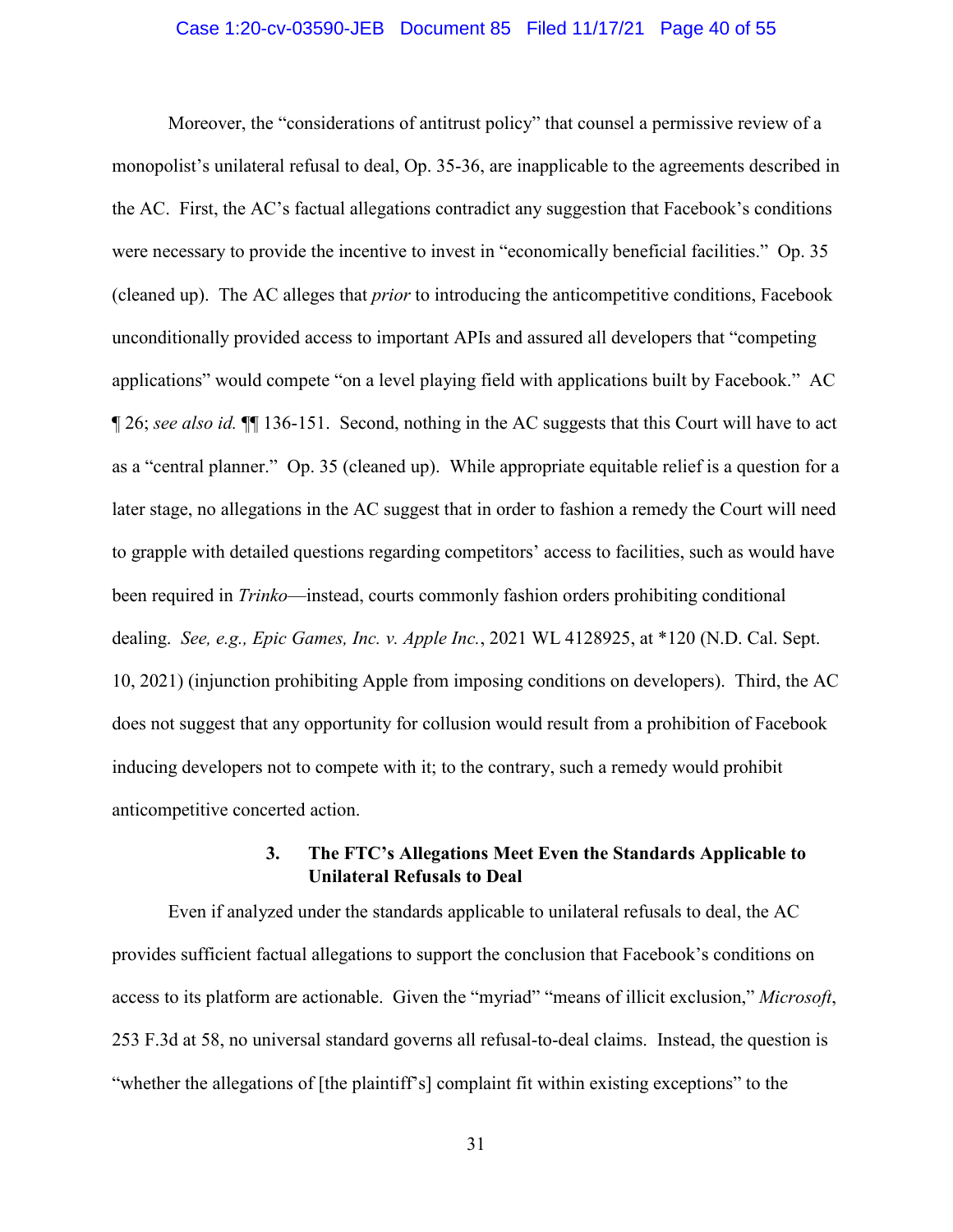#### Case 1:20-cv-03590-JEB Document 85 Filed 11/17/21 Page 41 of 55

<span id="page-40-0"></span> conduct is motivated "by competitive zeal" or "by anticompetitive malice." *Id.* at 409; *see also Aspen Skiing*, 472 U.S. at 608; *Covad Commc'ns Co. v. Bell Atl. Corp.*, 398 F.3d 666, 673, 675 (D.C. Cir. 2005) (applying *Trinko*). general right to refuse to deal "or provide a basis, under traditional antitrust principles, for recognizing a new one." *Trinko*, 540 U.S. at 408. A key consideration is whether a monopolist's *In re Thalomid & Revlimid Antitrust Litig.*, 2015 WL 9589217, at \*15 (D.N.J. Oct. 29, 2015) (proxies for assessing the defendant's "anti-competitive motivation" and "lack of legitimate business justification[.]"). As this Court has noted, Op. 38, evidentiary proxies for anticompetitive motivation include a defendant's willingness to forgo short-run profits. *See* 

 anticompetitive motivations and lacked a legitimate business justification. Facebook's goal was to "restrict[] access to competitors," with successful apps particularly targeted. AC ¶ 146; *see also id.* ¶¶ 161-62. As an employee recognized, the restrictions were "anti user" and a reflection of not "compet[ing] on our own merits." *Id.* ¶ 137. Such evidence strongly supports the AC's deal with rivals "does not permit action taken for the purpose of creating or maintaining monopoly power." *FTC v. Vyera Pharms., LLC*, 479 F. Supp. 3d 31, 49 (S.D.N.Y. 2020) Here, the evidentiary proxy is unnecessary because the AC alleges, based on Facebook's own internal documents, that Facebook's conditions on API access were driven by contention that Facebook's conduct violates the antitrust laws—a monopolist's right to refuse to (rejecting defendants' argument that "they have no duty to transact business with a competitor").

 proxy. Specifically, the AC concretely alleges that Facebook benefitted from developers' access In any event, the AC also contains allegations that satisfy the "short-term economic loss" to valuable APIs through increased "user engagement with Facebook, which in turn helped to fuel Facebook's massive advertising profits," AC  $\P$  8, 25, 147, and made a "deliberate decision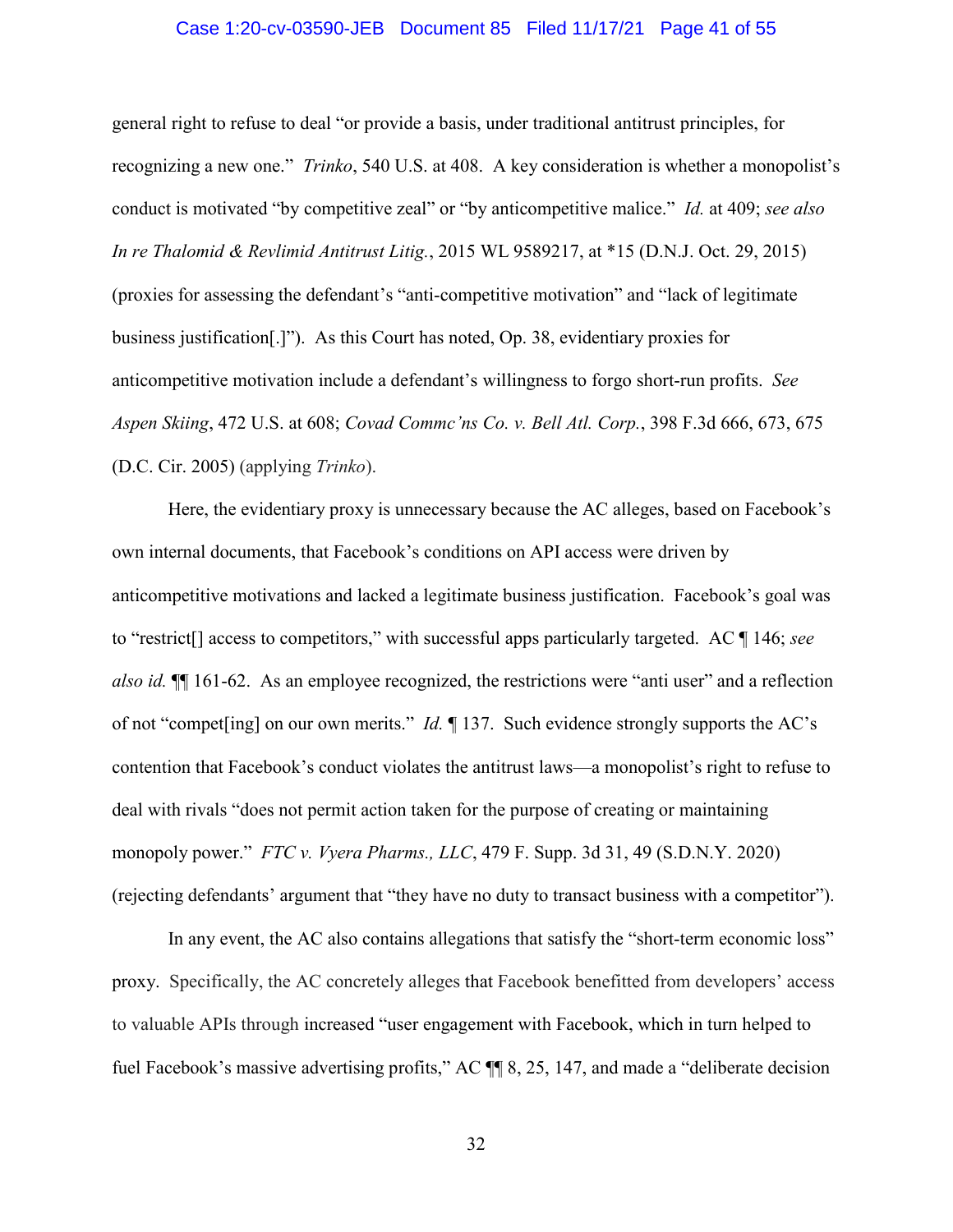#### Case 1:20-cv-03590-JEB Document 85 Filed 11/17/21 Page 42 of 55

<span id="page-41-0"></span>spend" in order to "extinguish<sup>[]</sup> potential competitive threats and maintain<sup>[]</sup> monopoly power." to sacrifice the benefits that cut-off apps would otherwise bring to Facebook, including ad  $\text{AC} \P 134$ . Thus, even if "predatory motivation" could be proven only through profit sacrifice, Op. 39, the AC's allegations are sufficient.

interconnections at cost-based rate "tells us nothing about dreams of monopoly").<sup>1</sup> Facebook's general course of dealing with developers further indicates that it sacrificed short-term economic benefits to preserve its monopoly position. First, the AC alleges that Facebook continued to provide API access on its standard terms to developers that it did not view as competitive threats, while cutting off developers that threatened its monopoly position. AC ¶¶ 8, 144 ("[S]o we are literally going to group apps into buckets based on how scared we are of them and give them different APIs?"), 145-47. This parallels the behavior condemned in *Otter Tail*, where the defendant power company violated Section 2 when it provided transmission services to non-competing customers but denied access to municipal services that sought to compete with it. 410 U.S. at 370-71, 377-78; *see also Trinko*, 540 U.S. at 410 (leaving *Otter Tail* undisturbed); *Olympia Equip. Leasing Co. v. W. Union Tel. Co.*, 797 F.2d 370, 376 (7th Cir. 1986) (citing *Otter Tail* and stating: "The monopoly supplier who retaliates against customers who have the temerity to compete with him, by cutting such customers off, is severing a collateral relationship in order to discourage competition."). And this case therefore differs from *Trinko*, which involved a monopolist that refused to provide interconnections when each interconnection provided to a rival *necessarily* cost the monopolist a customer it otherwise would have served at a higher (retail) rate of compensation. *Trinko*, 540 U.S. at 409 (refusal to provide

-

 actionable only if "predatory motivation" is its "only conceivable rationale or purpose." Op. 39. <sup>1</sup> The AC's allegations that Facebook sacrificed immediate benefits in order to increase barriers to entry are sufficient: no authority binding on this court suggests that a refusal to deal is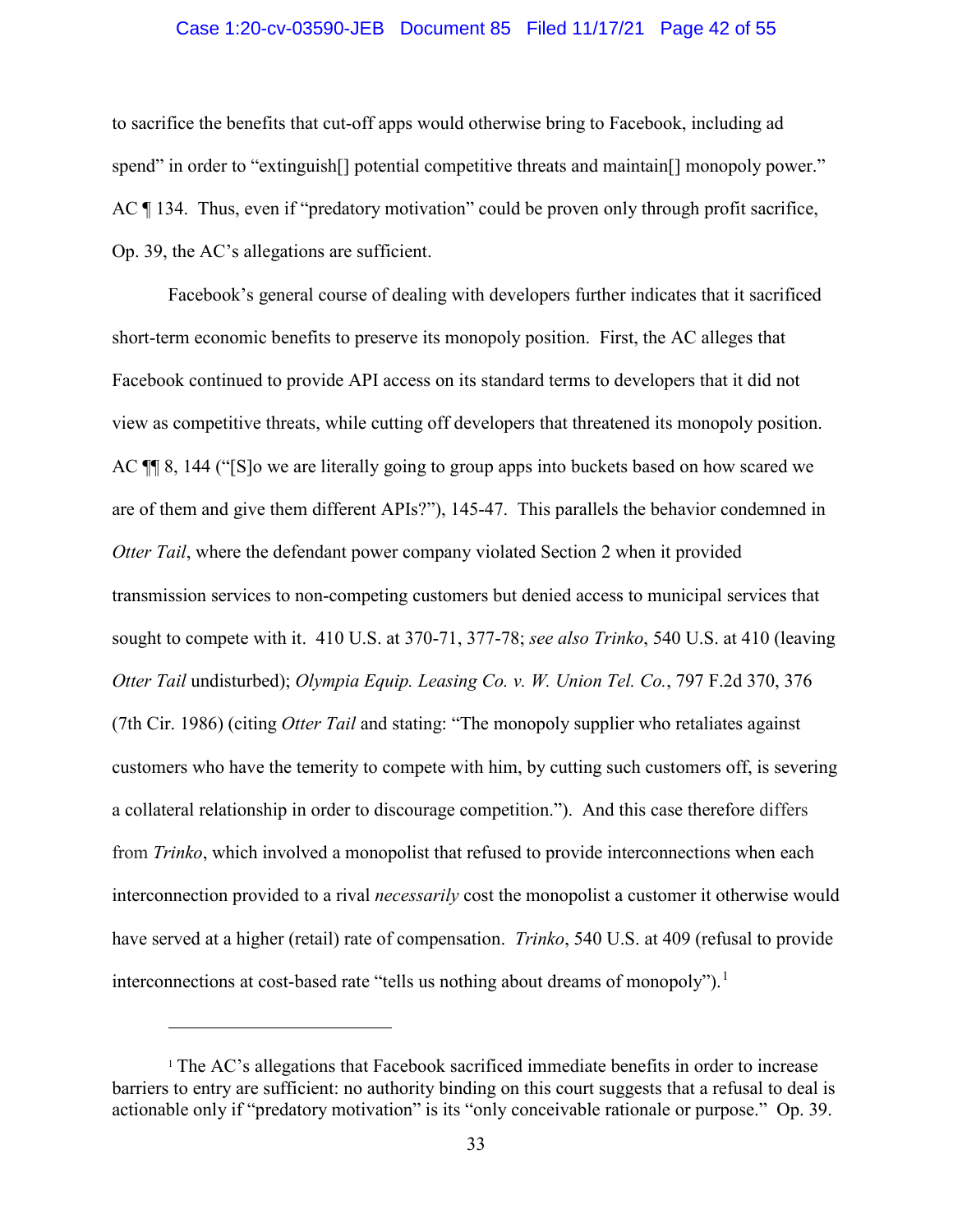#### Case 1:20-cv-03590-JEB Document 85 Filed 11/17/21 Page 43 of 55

<span id="page-42-0"></span> voluntary course of dealing further indicates that the monopolist sacrificed profits by changing course, which has supported liability in previous refusal-to-deal cases. *See, e.g., Aspen Skiing*, Second, the AC alleges that Facebook voluntarily engaged in prior dealings with developers, in particular, during a sustained period in which it invited developers—including nascent threats—to interconnect with Facebook Platform. AC ¶¶ 26, 29-40. Such a prior 472 U.S. at 608; *Viamedia*, 951 F.3d at 463.

 must be judged with respect to each specific firm with whom the defendant refused to deal. To Notably, prior case law does not indicate that the economic-loss or prior-dealing proxies the contrary, in *Otter Tail*, the Supreme Court's decision did not focus on a prior course of dealing between the monopolist and a *specific* potential threat to its power. 410 U.S. at 377-78. Instead, the Court focused on the monopolist's dealings with other customers, which demonstrated that it would have been in the monopolist's interest to deal with the potential entrants if not for the monopolist's aversion to the competition that might result. *See also Covad*, 398 F.3d at 673 (affirming dismissal of "refusal to cooperate" claim that alleged neither that defendant "had at one time voluntarily dealt with [plaintiff] *nor that it would ever have been in [the monopolist's] interest to have done so*") (citing *Trinko*) (emphasis added).

 scheme through which Facebook induced developers to help it grow, before reversing course by Further, the AC contains additional allegations underscoring the problematic nature of Facebook's conduct. In particular, Facebook advanced an "open-first, closed-later" API access cutting off access. AC ¶¶ 5, 8, 24-42, 142. *Trinko* suggested a reluctance to make dominant firms share "the source of their advantage" and the fruits of their investment, 540 U.S. at 408, 414, but here Facebook grew partly on the back of third-party investment. *Cf. Microsoft*, 253 F.3d at 55 (developers benefited monopolist by writing numerous applications). Facebook's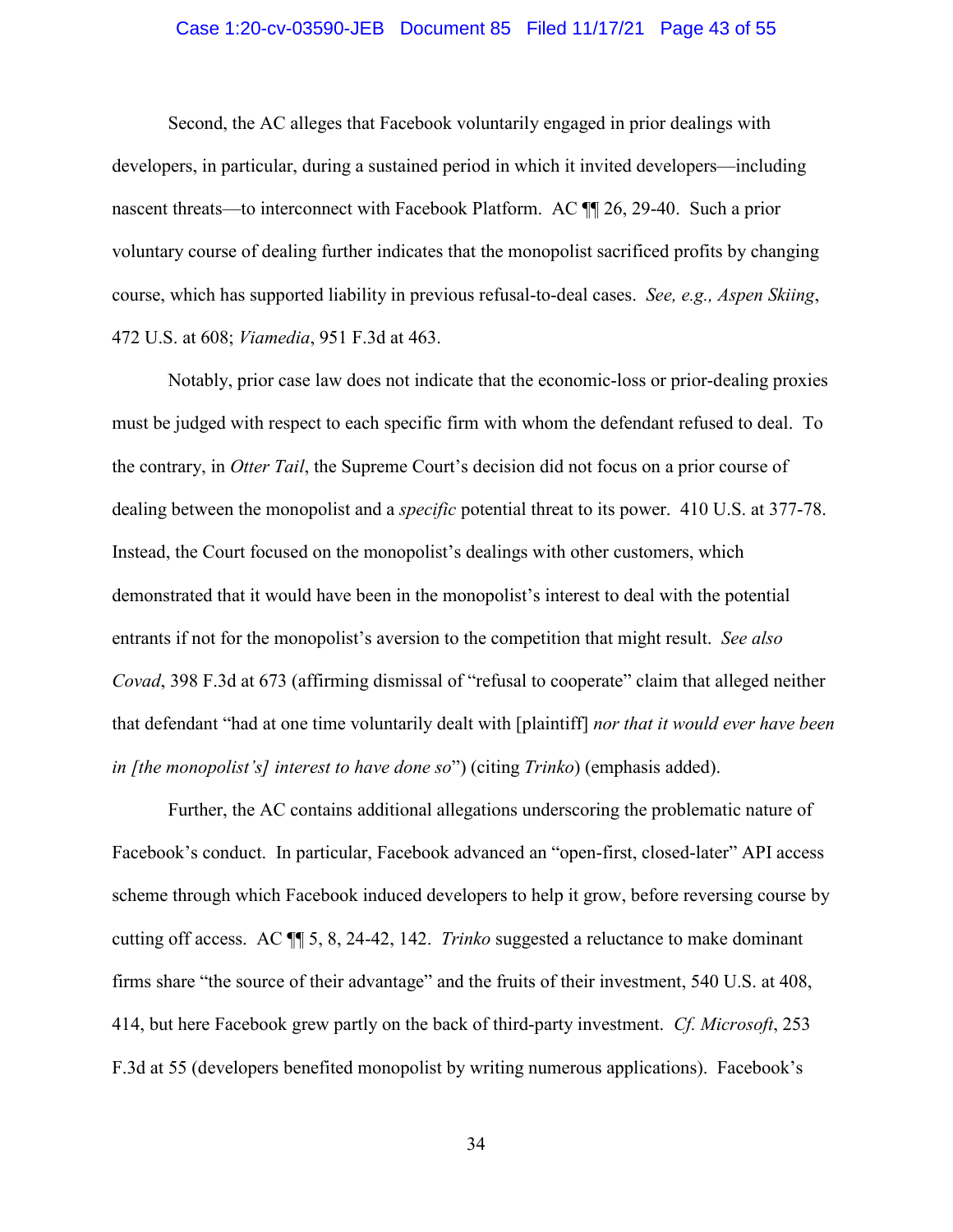#### Case 1:20-cv-03590-JEB Document 85 Filed 11/17/21 Page 44 of 55

 changed course also provides a further reason that its actions with respect to API access had 21 (6th Cir. 1997) (discussing *Kodak* and describing change in policy after lock-in). anticompetitive consequences. *Cf. PSI Repair Servs., Inc. v. Honeywell, Inc.*, 104 F.3d 811, 820-

 factor is always decisive by itself."). And, contrary to Facebook's claim, Mem. 38, other courts have not held that its agreements with developers *cannot* violate the antitrust laws. BIO 37-38. Where all the above-described indications of anticompetitive consequences—direct evidence of anticompetitive purpose, profit sacrifice, prior dealing, and changed course of conduct—are present, Section 2 jurisprudence is not so narrow and rigid as to require dismissal of a claim that a monopolist unjustifiably harmed competition by refusing to deal. To the contrary, the Supreme Court has recognized that a flexible inquiry is instead required. *Cf. Trinko*  540 U.S. at 408 (declining to treat the *Aspen Skiing* fact pattern as the exclusive avenue for stating a claim); *see also Viamedia*, 951 F.3d at 457 ("*Aspen Skiing* factors help case-by-case assessments of whether a challenged refusal to deal is indeed anticompetitive, even though no

#### **4. Count 2 Is Not Barred by the Law of the Case**

 aspects of a court's decision that are "essential to its holding." *Ferring Pharms., Inc. v. Azar*, 296 F. Supp. 3d 166, 177 (D.D.C. 2018); *see also Bouchet v. Nat'l Urban League*, 730 F.2d 799, allegations of monopoly power, Op. 2, and the Court's further guidance regarding the platform allegations, *id.* at 3, was not essential to that holding. Facebook contends that the AC's platform allegations are "barred by the law-of-the-case doctrine." Mem. 33-34. That is incorrect for several reasons. First, that doctrine only applies to 806 (D.C. Cir. 1984). Here, the Court dismissed the FTC's initial complaint for insufficient

 same question of law upon a fuller development of the facts." *Post v. Pearson*, 108 U.S. 418, Second, courts are not barred by the law-of-the-case doctrine from "entertaining[] the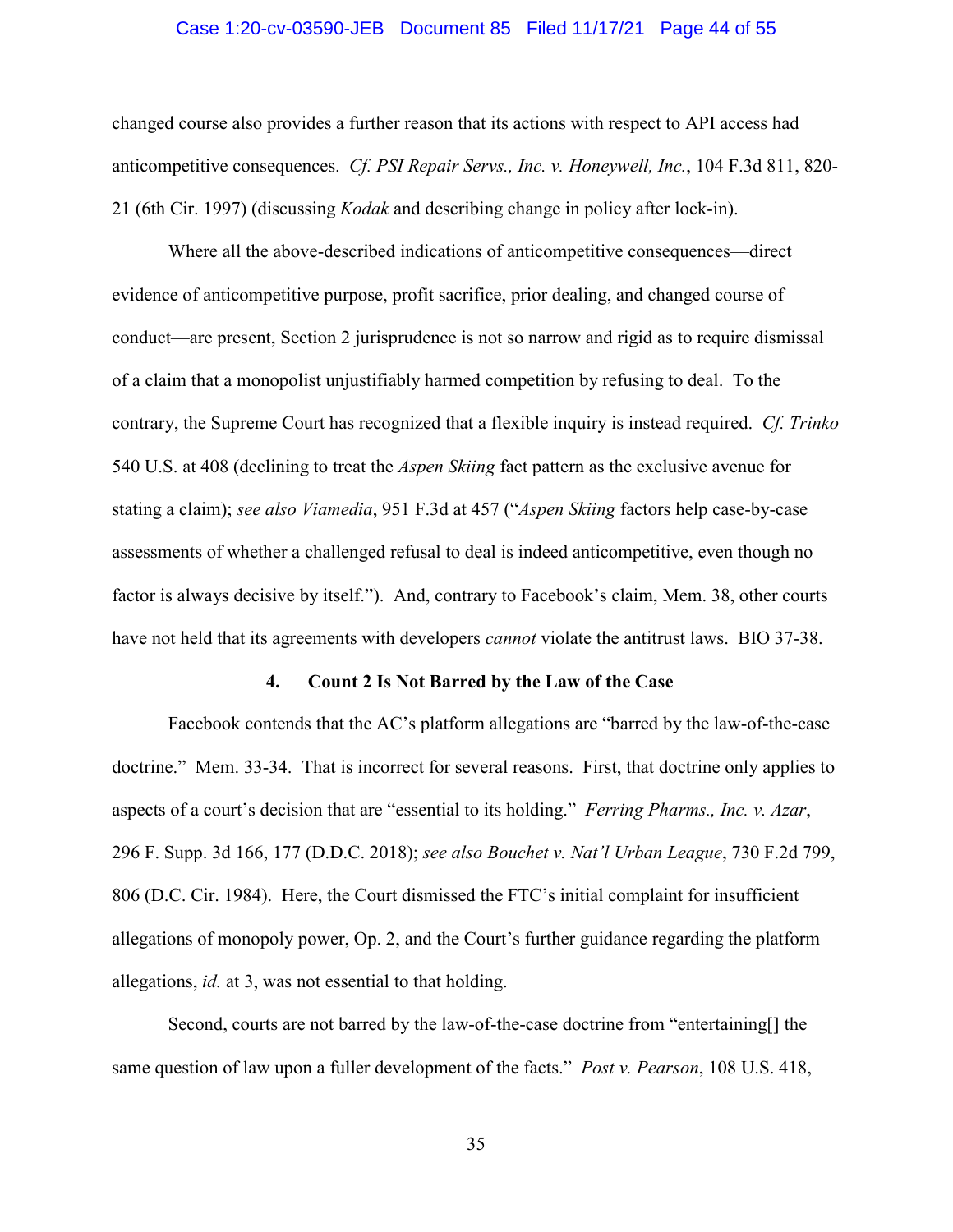#### Case 1:20-cv-03590-JEB Document 85 Filed 11/17/21 Page 45 of 55

<span id="page-44-0"></span> 422 (1883). Here, the AC furnishes additional factual allegations that warrant a new assessment, including allegations describing Facebook's anticompetitive agreements (AC ¶¶ 8, 136-41), the sacrificed when it cut off access to third-party apps  $(AC \parallel 134)$ . value Facebook gained from Platform (AC ¶¶ 24-25, 27-28, 32), and the benefits Facebook

 anew. *Rodriguez v. Pan Am. Health Org.*, 502 F. Supp. 3d 200, 235 (D.D.C. 2020) (Boasberg, Third, Facebook faces no prejudice if the Platform conduct allegations are considered J.) (declining to apply law of the case when defendant did not rely on nor would be prejudiced by reconsideration of an issue); *see also Dist. No. 1 v. Liberty Mar. Corp*., 70 F. Supp. 3d 327, 350 (D.D.C. 2014) (same), *aff'd*, 815 F.3d 834 (D.C. Cir. 2016).

 Finally, Facebook's cited authorities are inapposite. *See, e.g., LaShawn A. v. Barry*, 87 F.3d 1389, 1393 (D.C. Cir. 1996) (when multiple appeals are taken, decisions on the first appeal should not be revisited on later appeals); *Berryman-Turner v. Dist. of Columbia*, 233 F. Supp. 3d 26, 35-36 (D.D.C. 2017) (amended complaint did not make "any effort" to address deficiency identified in court's original holding).

#### **III. Section 13(b) Does Not Provide a Basis to Dismiss Count 1 or Count 2**

authorizes the FTC to bring Count 1 of the AC, Op. 50-52, as Facebook appears to concede. authorizes the FTC to bring Count 1 of the AC, Op. 50-52, as Facebook appears to concede.<br>Section 13(b) likewise authorizes the FTC to bring Count 2, for three reasons. *First*, Facebook is The Court has already determined that Section 13(b) of the FTC Act, 15 U.S.C. § 53(b), violating the Sherman Act by continuing to wield unlawfully maintained monopoly power. **Second**, the Instagram and WhatsApp acquisitions form the basis for Count 2 as well as Count 1, and Section 13(b) requires analysis of the FTC's cause of action, not each individual allegation therein. *Third*, even if the platform conduct allegations are inappropriately evaluated in isolation, the AC alleges Facebook's platform conduct is likely to recur.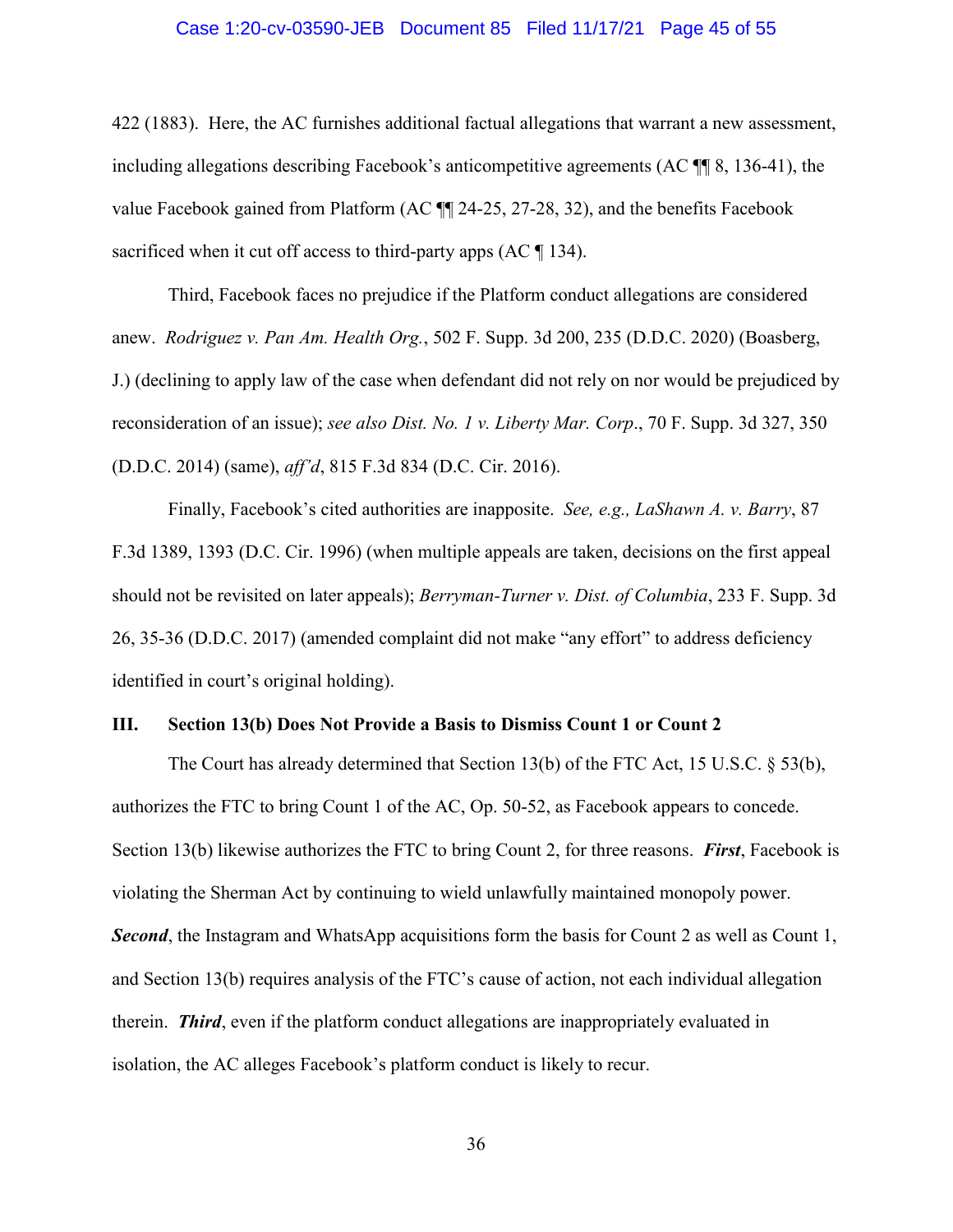# **Facebook's Ongoing Violation of the FTC Act Section 13(b) Authorizes the FTC to Obtain Injunctive Relief to Remedy**

<span id="page-45-0"></span> Facebook's course of conduct is an ongoing act of monopolization and that Facebook thereby "is Section 13(b) of the FTC Act empowers the FTC to seek an injunction in federal court when the Commission "has reason to believe" that a defendant "is violating, or is about to violate" any provision of law enforced by the FTC. 15 U.S.C. § 53(b). The AC alleges that violating" Section 2. The Court should deny the motion to dismiss Count 2 on this ground alone. *See, e.g., Vyera*, 479 F. Supp. 3d at 44 (defendants "continued to execute" unlawful scheme, "which continued to have an anticompetitive impact").

 forbidden anticompetitive combination or acquisition." *United States v. Philip Morris USA Inc.*, of competition brought about "a perennial violation of [Section 2 of the Sherman Act]"). Section 2 is directed not merely at discrete acts; rather, a monopolist *is violating* the statute while the "monopolizing effects" of anticompetitive conduct persist: i.e., as long as the monopolist continues to wield unlawfully maintained monopoly power. As the Court of Appeals has observed, "[t]he condition of monopolization is itself a violation of the Sherman Act" that constitutes a "continuing violation" subject to "remedies to cure the monopolizing effects of the 566 F.3d 1095, 1148 (D.C. Cir. 2009) (internal citations omitted); *see also Ford Motor Co. v. United States*, 405 U.S. 562, 574 n.9 (1972) (quoting *N. Sec. Co. v. United States*, 193 U.S. 197, 357 (1904)); *Standard Oil Co. v. United States*, 221 U.S. 1, 74 (1911) (monopolist's elimination

By willfully continuing to hold and exercise monopoly power maintained through anticompetitive conduct, as alleged in both counts of the AC, Facebook *is violating* the Sherman Act's prohibition on monopolization today, as it has for a decade. The FTC therefore may seek an injunction, consistent with the statutory text and purpose of Section 13(b), which is to make available prospective relief to address ongoing or likely-to-reoccur violations. *AMG Cap.*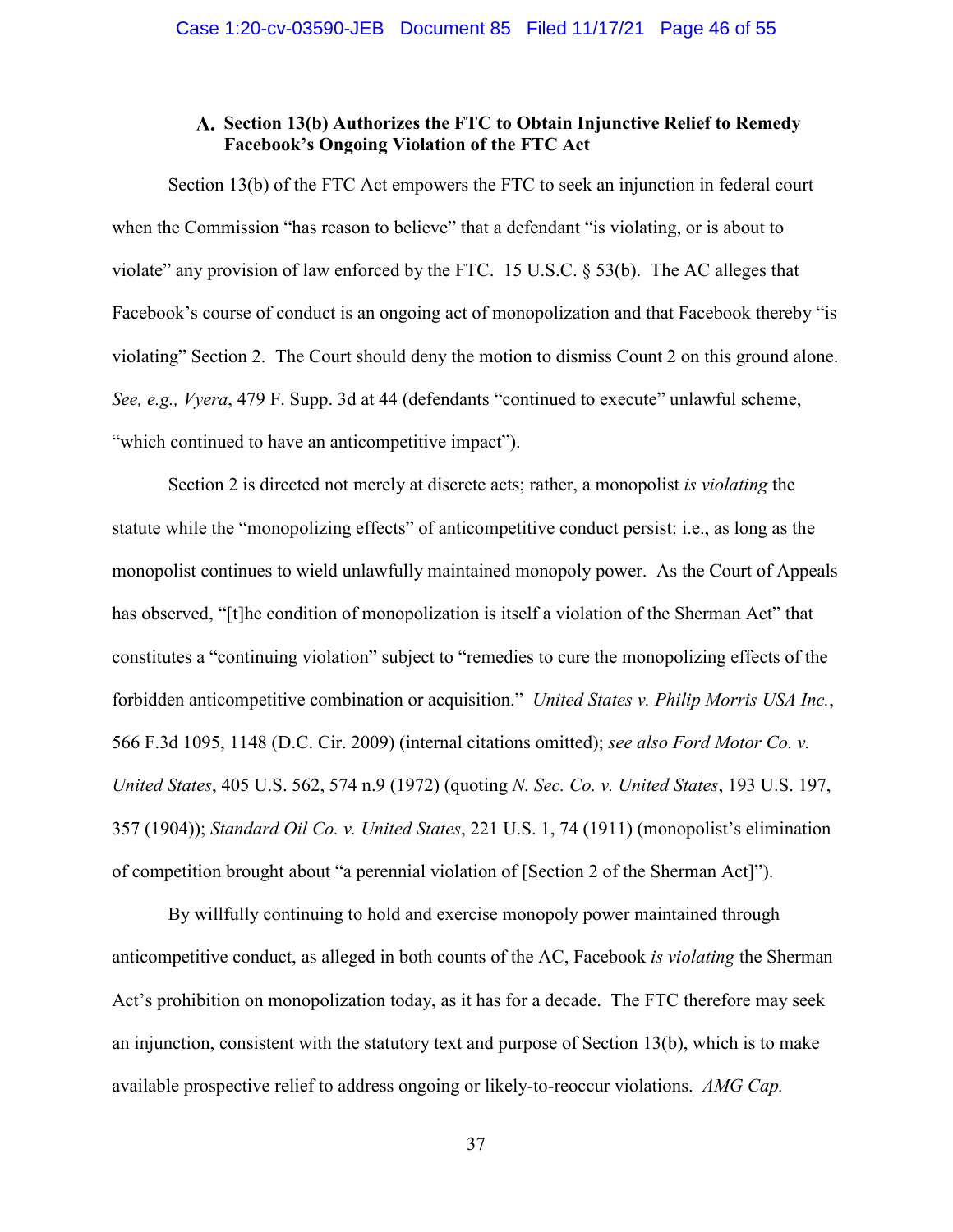<span id="page-46-0"></span>*Mgmt., LLC v. FTC*, 141 S. Ct. 1341, 1348 (2021).

# **Supporting Each Cause of Action Must be Considered as a Whole Section 13(b) Authorizes Both Count 1 and Count 2, and the Allegations**

 relief. Op. 50-52. Those allegations are reiterated in the AC and are incorporated into both and the 13(b) inquiry ends there. *Vyera*, 479 F. Supp. 3d at 44 (emphasis added). Section 13(b) authorizes the Commission to "bring suit in a district court of the United States." 15 U.S.C. § 53(b). Because Section 13(b) authorizes *suits*, the question at the pleading stage is whether the complaint states a viable *cause of action*. Here, the Court correctly concluded that the allegations about Instagram and WhatsApp provide a basis for injunctive Count 1 and Count 2. Accordingly, the FTC's suit, and both causes of action stated therein, "*do[] contend* that the defendant<sup>[]</sup> [is] currently engaged in violations of federal antitrust laws,"

 the allegation level. For example, in *FTC v. Neora LLC*, 2021 WL 3398153 (N.D. Tex. Aug. 2, alleges a series of related anticompetitive acts, some completed and some ongoing. Facebook's approach to Section 13(b) would mean that the FTC could not Facebook suggests a contrary and unprecedented result, asking the Court to ignore Section 13(b)'s focus on causes of action and instead to parse the AC to determine whether each factual allegation independently satisfies the "is violating, or is about to violate" requirement. Facebook does not cite any case, and the FTC is aware of none, in which a court has applied its proposed piecemeal approach to Section 13(b), blessing some allegations while tossing out others, to dismiss parts of a complaint that alleged maintenance of an ongoing monopoly. That is because courts consider Section 13(b) challenges at the *complaint and cause of action* level, not 2021), the court denied in relevant part, without striking any allegations, defendant's motion to dismiss a complaint that contained allegations both of "long past" completed conduct and of conduct that was ongoing or likely to reoccur. The same result is appropriate here, where the AC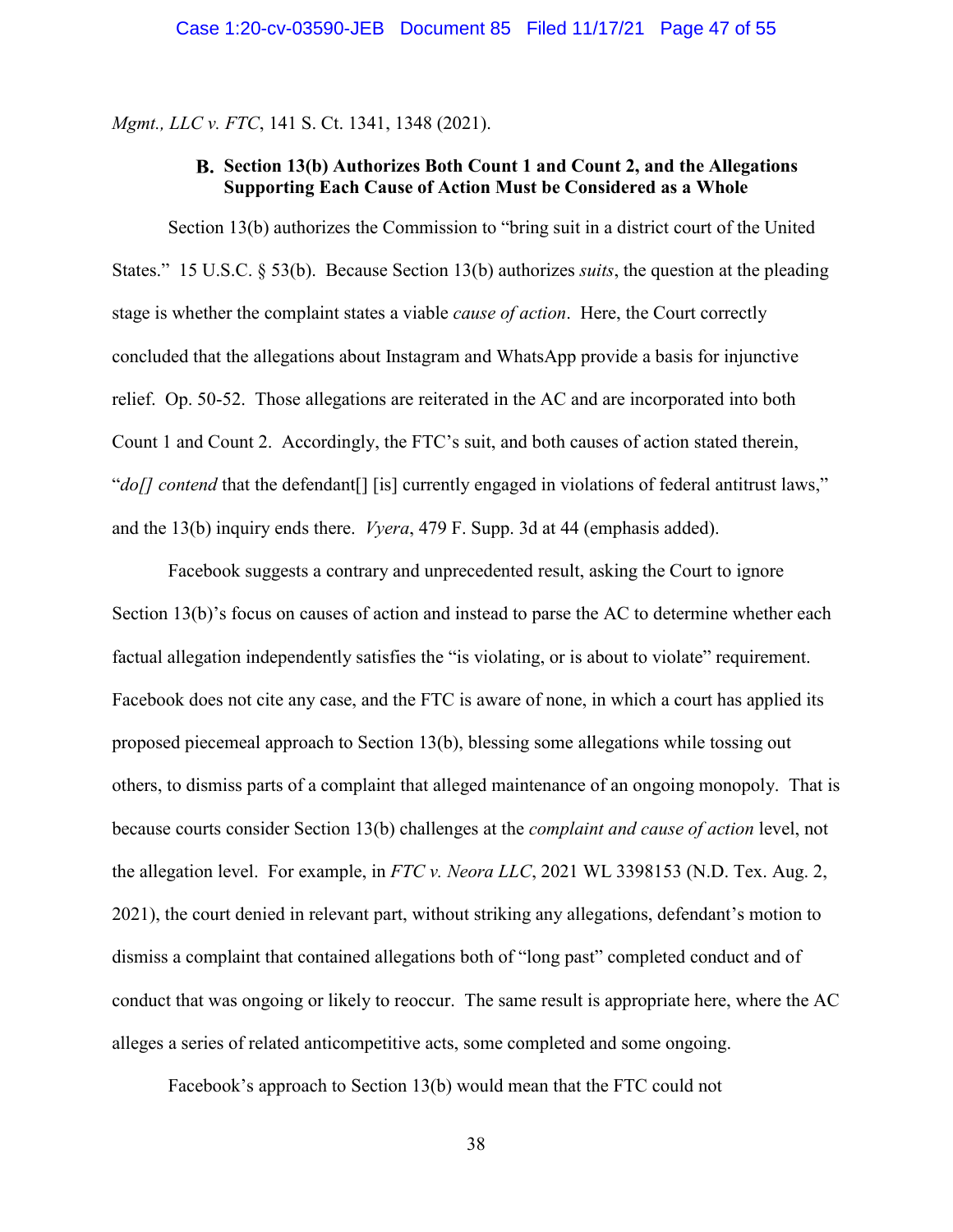#### Case 1:20-cv-03590-JEB Document 85 Filed 11/17/21 Page 48 of 55

<span id="page-47-0"></span> multiple acts, some completed and others ongoing. Instead, if Facebook's proposed approach comprehensively address in federal court an ongoing monopolization offense that comprises were adopted—with allegations about certain acts "dismissed"—courts would be forced to assess Section 2 liability (and craft a remedy) without accounting for the entire monopolization scheme. This approach is at odds with the established antitrust principle that a course of conduct should be assessed in aggregate. BIO 44.

 claim for equitable relief to remedy ongoing monopolization, even where some of the acts took place in the past. *See, e.g., Standard Oil*, 221 U.S. at 82 (Section 2 claim, based in part on standard to establish entitlement to injunctive relief. *FTC v. Accusearch Inc.*, 570 F.3d 1187, FTC v. Warner Chilcott Holdings Co. III, 2007 WL 158746, at \*9 (D.D.C. Jan. 22, 2007) (same). Moreover, this approach would also treat the availability of injunctive relief in a monopolization case differently depending on whether the case were brought by the FTC or instead by the FTC's sister agency, the Department of Justice ("DOJ"). DOJ can clearly state a conduct dating back 32 years). Similar to the FTC, DOJ has statutory authority to "institute proceedings in equity to prevent and restrain," 15 U.S.C. § 4, violations of Section 2 of the Sherman Act, and courts have repeatedly held that DOJ and FTC are subject to the same 1201 (10th Cir. 2009) (propriety of injunctive relief sought by FTC determined by *United States v. W.T. Grant Co.*, 345 U.S. 629 (1953), which also governs injunctive relief sought by DOJ); *FTC v. Warner Chilcott Holdings Co. III*, 2007 WL 158746, at \*9 (D.D.C. Jan. 22, 2007) (same). Yet the FTC is aware of no monopolization case brought by DOJ in which a court has parsed a complaint to "dismiss" allegations related to past conduct that maintained an ongoing monopoly. And neither authority nor reasoned argument suggests that a monopolist's course of conduct should violate the antitrust laws if DOJ brings suit, but not if the FTC brings suit.

Further, Count 2's platform allegations are relevant to appropriate remedies. If the FTC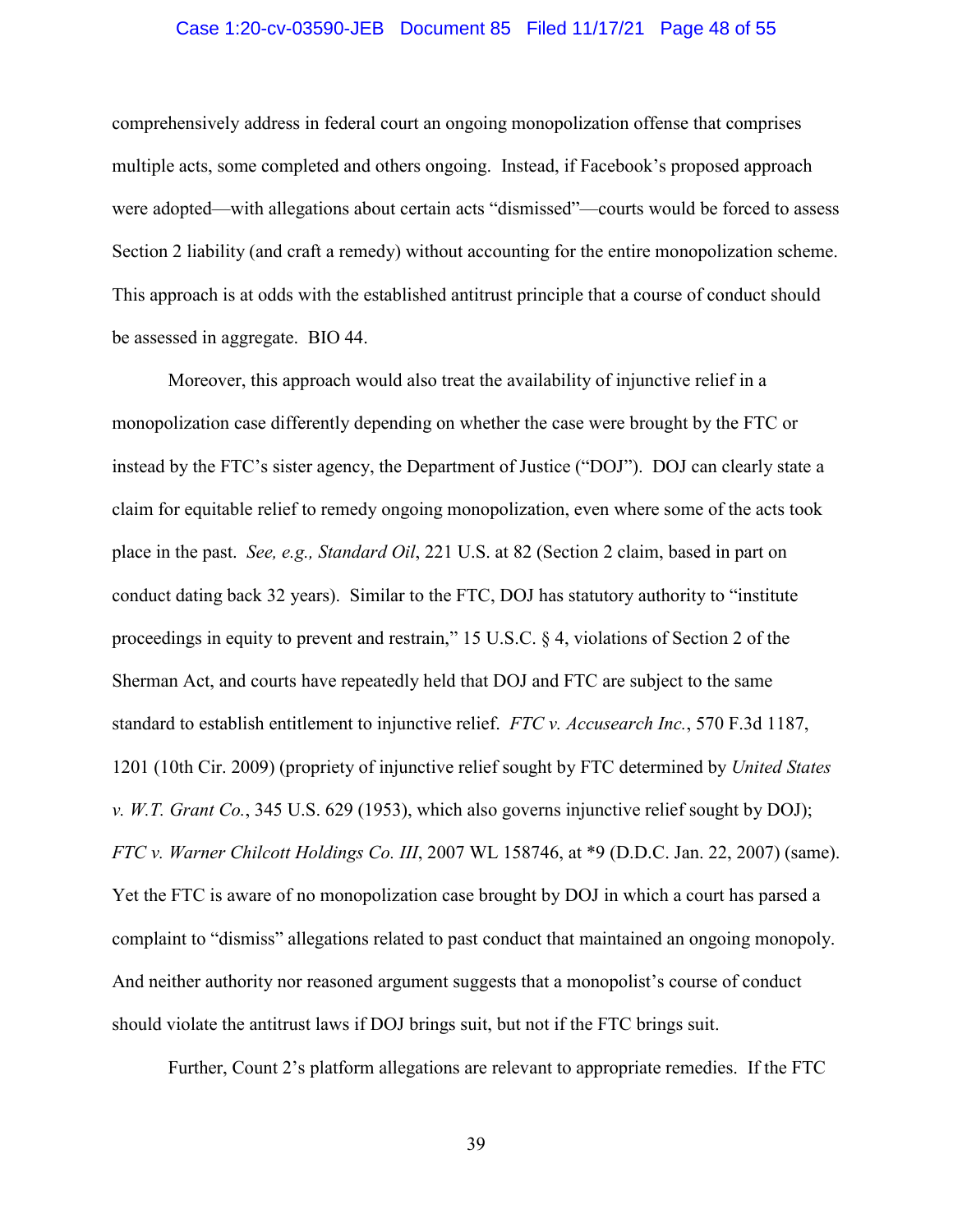#### Case 1:20-cv-03590-JEB Document 85 Filed 11/17/21 Page 49 of 55

<span id="page-48-0"></span> will have to decide what remedy is necessary and appropriate to restore competition. *Grinnell*, conduct on the ability of rivals to compete, will be highly relevant to crafting a remedy. *United*  demonstrates at trial that any of the alleged conduct is a violation of the antitrust laws, the Court 384 U.S. at 577; *Ford Motor*, 405 U.S. at 573 (adequate relief must "restore competition"). Facebook's use of interoperability and API access to stymie competition, and the effects of that *States v. U.S. Gypsum Co.*, 340 U.S. 76, 88-89 (1950) (injunctive relief for monopolization "is not limited to prohibition of the proven means by which the evil was accomplished, but may range broadly through practices connected with acts actually found to be illegal").

 are not "redundant, immaterial, impertinent, or scandalous matter." Fed. R. Civ. P. 12(f). In any event, if Facebook wanted the Court to excise *allegations* from the AC, the appropriate instrument for that request would have been a motion to strike the allegations under Rule 12(f), not a motion to dismiss under Rule 12(b)(6). But Facebook made no such motion, and it could not support one, because the Platform-related allegations supporting Count 2 plainly

# **to Recur The AC Plausibly Pleads that Facebook's Illegal Platform Conduct Is Likely**

 reasonable inference that [Facebook's] behavior will reoccur." *FTC v. Hornbeam Special*  Even if the Platform conduct allegations are parsed out separately from the rest of the AC—which they should not be, *supra* § III.B—the AC's allegations are sufficient "to support a *Situations, LLC*, 391 F. Supp. 3d 1218, 1223 (N.D. Ga. 2019); *accord FTC v. USA Fin., LLC*, 415 F. App'x 970, 975 (11th Cir. 2011).

To plead a likelihood of recurrence, a plaintiff must plausibly allege that the defendant retains the ability and incentive to resume the illegal conduct. *See, e.g., Accusearch,* 570 F.3d at 1202. "Once a violation is demonstrated, all that need be shown is that there is some reasonable likelihood of future violations, and past unlawful conduct is highly suggestive of the likelihood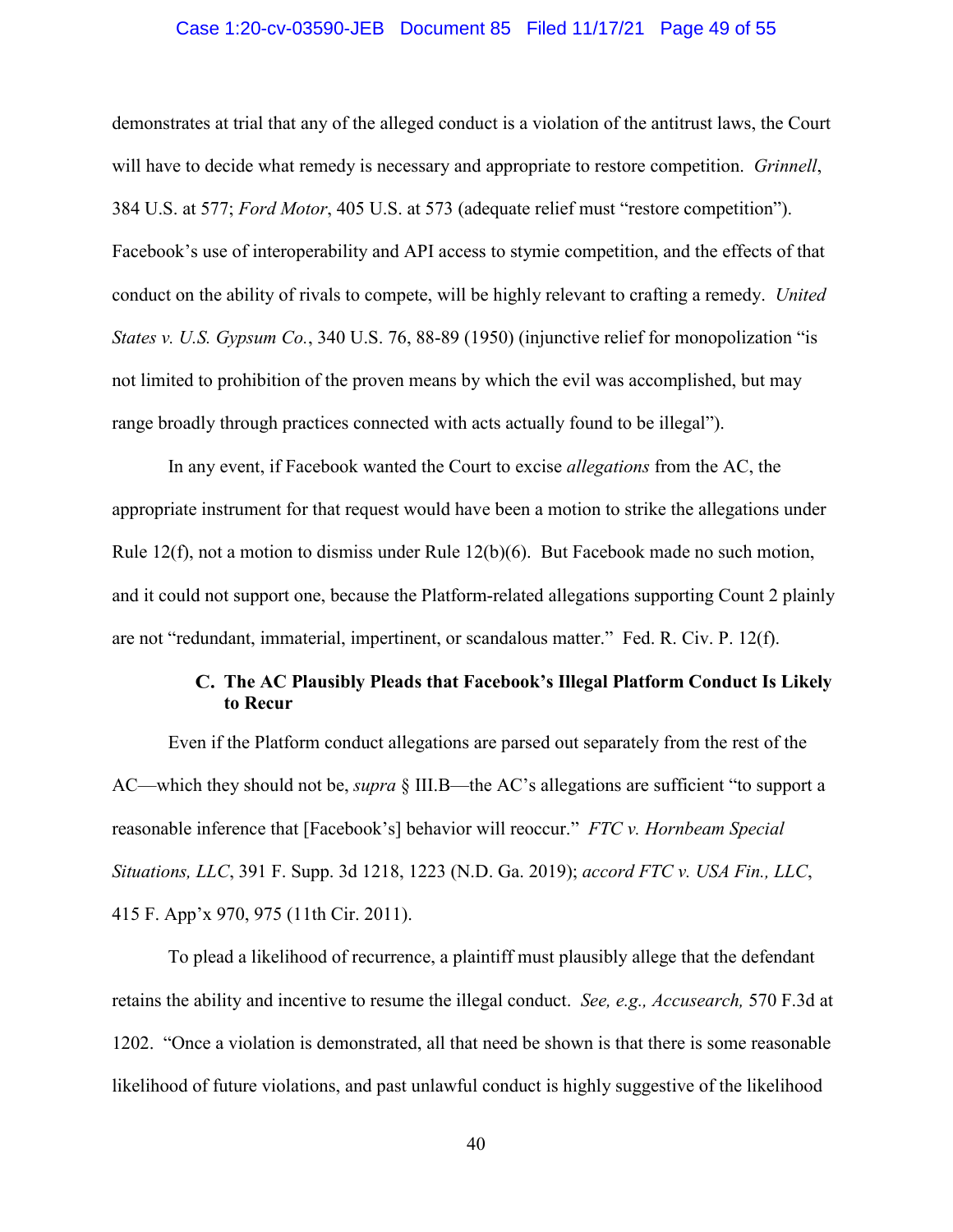#### Case 1:20-cv-03590-JEB Document 85 Filed 11/17/21 Page 50 of 55

<span id="page-49-0"></span> of future violations." *FTC v. Think Achievement Corp*., 144 F. Supp. 2d 1013, 1017 (N.D. Ind. "absolutely clear that the allegedly wrongful behavior could not reasonably be expected to to Platform through at least December 2018, stopped the conduct due to government scrutiny, and retains the ability to engage in the same or similar practices at any time. AC  $\P$  150-51, 240. about to recur." *United States v. [MyLife.com](https://MyLife.com), Inc.,* 499 F. Supp. 3d 757, 767 (C.D. Cal. 2020). 2000) (internal quotation omitted). Prospective injunctive relief is appropriate unless it is recur." *Friends of the Earth, Inc. v. Laidlaw Env't Servs. (TOC), Inc.*, 528 U.S. 167, 189 (2000) (internal quotation omitted). The AC alleges that Facebook engaged in illegal conduct relating The AC further alleges that Facebook's suspension of its anticompetitive policies is a temporary measure that Facebook is likely to reverse once antitrust scrutiny—which includes this lawsuit has passed or it again faces acute threats to its dominant position. AC  $\P$  151, 240. "[C]ourts have repeatedly held that defendants' cessation of violations as a direct result of government intervention is treated as if the violations never stopped—or, at a minimum, are imminently Facebook may dispute these allegations, but that is a question for trial, not a motion to dismiss.

 2d at 1017. Here, Facebook has not acknowledged culpability: to the contrary, it defends its will not reinstitute the Platform conduct, and any assurances would merit little weight in any event, for Facebook has made "meaningless" representations to enforcers "on multiple Courts also find a likelihood of recurrence where the defendant failed to acknowledge culpability or make sincere assurances that it will not commit future violations. *See, e.g., In re Sanctuary Belize*, 482 F. Supp. 3d 373, 466-72 (D. Md. 2020); *Think Achievement*, 144 F. Supp. conduct as "lawful." Mem. 3. Furthermore, the AC alleges no assurances by Facebook that it occasions," and paid enormous fines for misleading European regulators and "stunning" violations of its commitments to the FTC. AC ¶¶ 152-53. Taken together, the AC's allegations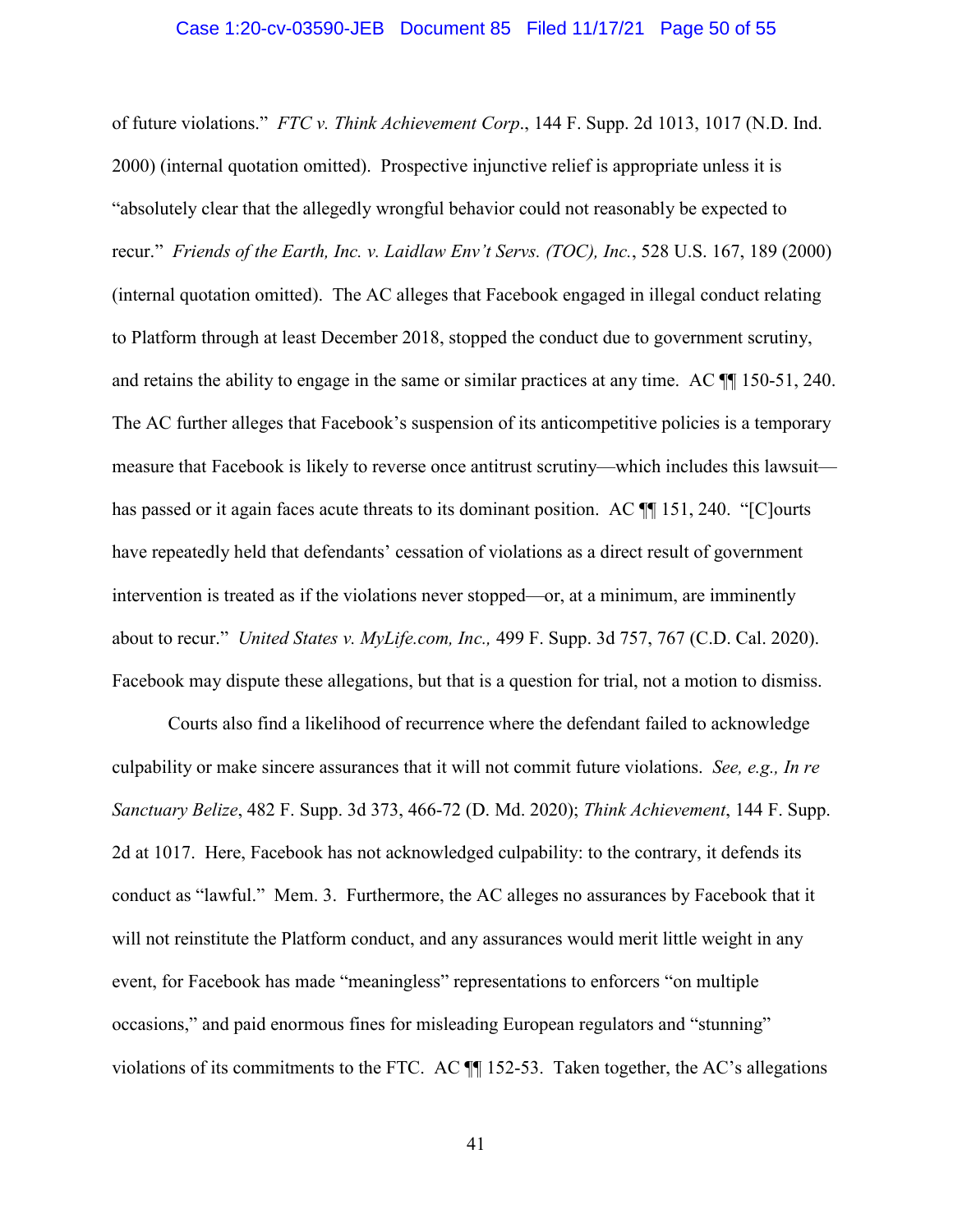#### Case 1:20-cv-03590-JEB Document 85 Filed 11/17/21 Page 51 of 55

<span id="page-50-0"></span>readily clear the bar for pleading a likelihood of recurrence.

 case is simply inapposite. In *Shire*, the Third Circuit held that Section 13(b) did not authorize a Facebook cites to *FTC v. Shire ViroPharma, Inc*., 917 F.3d 147 (3d Cir. 2019), but that suit where the FTC conceded that the defendant no longer controlled the product it once monopolized. Thus, in *Shire* there was concededly no ongoing violation of the antitrust laws, the defendant was no longer a monopolist, and recurrence of the conduct to maintain the monopoly in the future was therefore *impossible*. *Id.* at 150. The AC, by contrast, alleges an extant monopoly, *supra* § I, an ongoing violation of the antitrust laws, *supra* §§ III.A-B, and, as just explained, facts that meet the standard to establish a likelihood of recurrence.

#### **IV. Chair Khan Properly Participated in the Vote on the Amended Complaint**

 Facebook argues that the AC should be dismissed or "remanded" because Chair Lina M. Khan allegedly "prejudged" the facts and should have been recused from the Commission vote. Its argument fails because any prohibition on prejudgment applies to officials acting in a judicial or quasi-judicial capacity, and Chair Khan and the Commission are not acting as judges here.

#### **Relevant Background**

 § 45(b), and actions (like this one) in federal court seeking injunctive relief, *id.* § 53(b). In the The Commission enforces the laws under its purview through two pathways: administrative proceedings where the Commission acts as an adjudicatory body, 15 U.S.C. former, the Commission finds facts and makes legal rulings, but in a federal court action, the Commission acts as a litigation plaintiff—the court finds the facts and determines the law.

The Commission voted to file this lawsuit in 2020 under Chairman Joseph J. Simons. After Chairman Simons stepped down, President Biden nominated Professor Khan to fill the vacancy and, following her Senate confirmation, designated her as Chair. Prior to her confirmation, Chair Khan wrote extensively about competition issues in digital markets as a law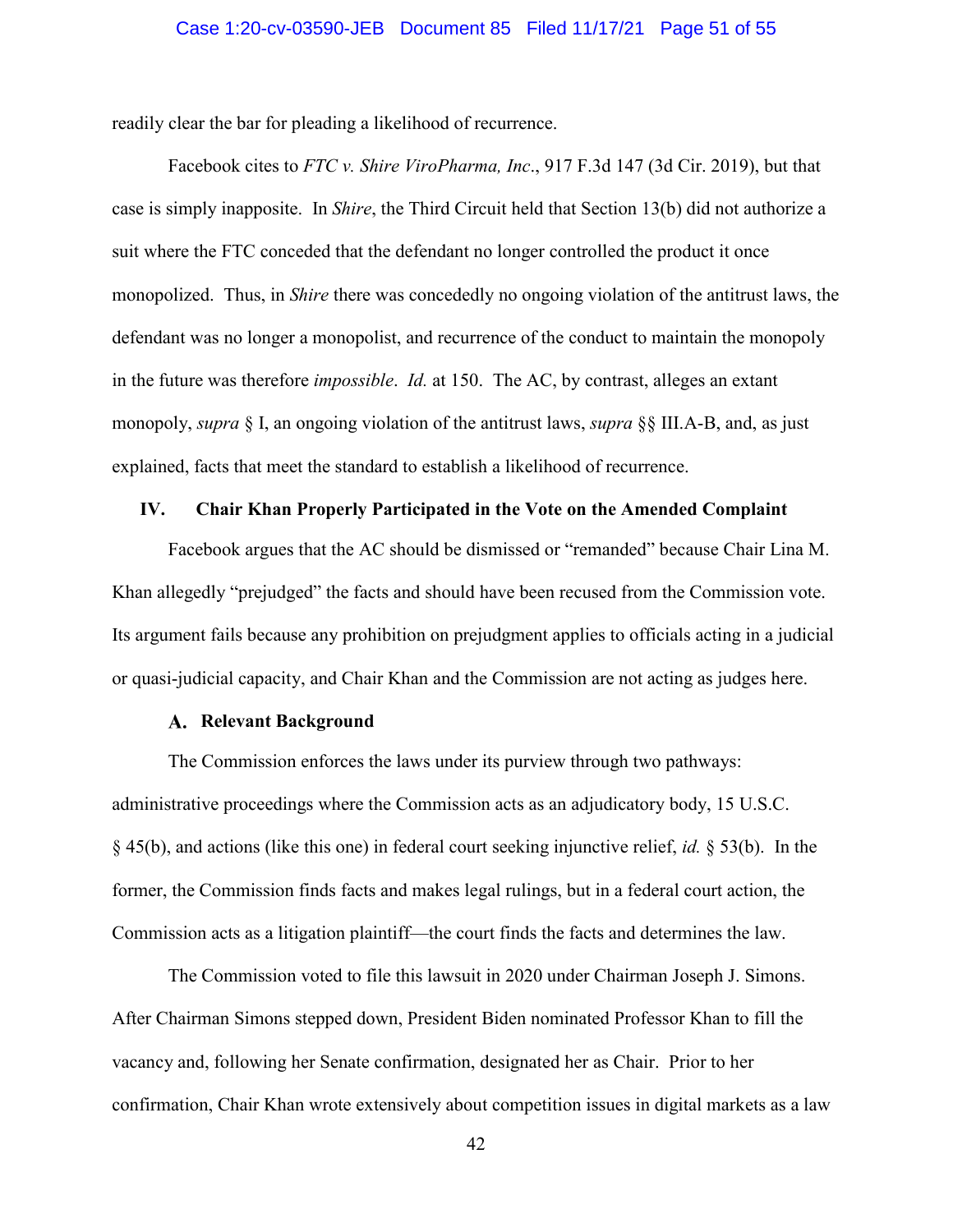#### Case 1:20-cv-03590-JEB Document 85 Filed 11/17/21 Page 52 of 55

<span id="page-51-0"></span> Biden presumably chose Chair Khan to lead the Commission in part because of her experience. professor and antitrust scholar. She also participated in a Congressional investigation that issued a report on the activities of four major technology companies, including Facebook. President

Following the dismissal of the original complaint, Facebook sought to file a petition to recuse Chair Khan from participating in "any decisions concerning whether and how to continue the FTC's antitrust case against the company," on the grounds that she had prejudged the issues. Hansen Decl. Ex. A. The Commission's rules, however, allow recusal petitions only in adjudicative or rulemaking proceedings. 16 C.F.R. § 4.17. Since no such proceeding involving Facebook was pending, the Secretary of the Commission rejected Facebook's petition. Hansen Decl. Ex. G. The Commission thereafter voted, 3-2, to authorize the AC.

## **Federal Court Litigation Prejudgment Is Not a Basis for Recusal from Commission Votes Authorizing**

 zealous in their enforcement of the law." *Id.* (internal quotation omitted); *see also Ass'n of Nat'l*  Facebook's argument that Chair Khan was required to recuse herself rests primarily on two cases involving a former FTC Chairman's participation in *administrative proceedings* where a disinterested observer could conclude that he had prejudged the issues. *See Am. Cyanamid Co. v. FTC,* 363 F.2d 757, 763-68 (6th Cir. 1966); *Cinderella Career & Finishing Schs., Inc. v. FTC*, 425 F.2d 583, 589-92 (D.C. Cir. 1970). These cases are rooted in the rule that "[a] fair trial in a fair *tribunal* is a basic requirement of due process." *In re Murchison*, 349 U.S. 133, 136 (1955) (emphasis added). But the Supreme Court has held that "[t]he rigid requirements . . . designed for officials performing judicial or quasi-judicial functions, are not applicable to those acting in a prosecutorial or plaintiff-like capacity." *Marshall v. Jerrico, Inc*., 446 U.S. 238, 248 (1980). Prosecutors "need not be entirely neutral and detached," and "are necessarily permitted to be *Advertisers, Inc. v. FTC*, 627 F.2d 1151, 1168 (D.C. Cir. 1979) ("We must not impose judicial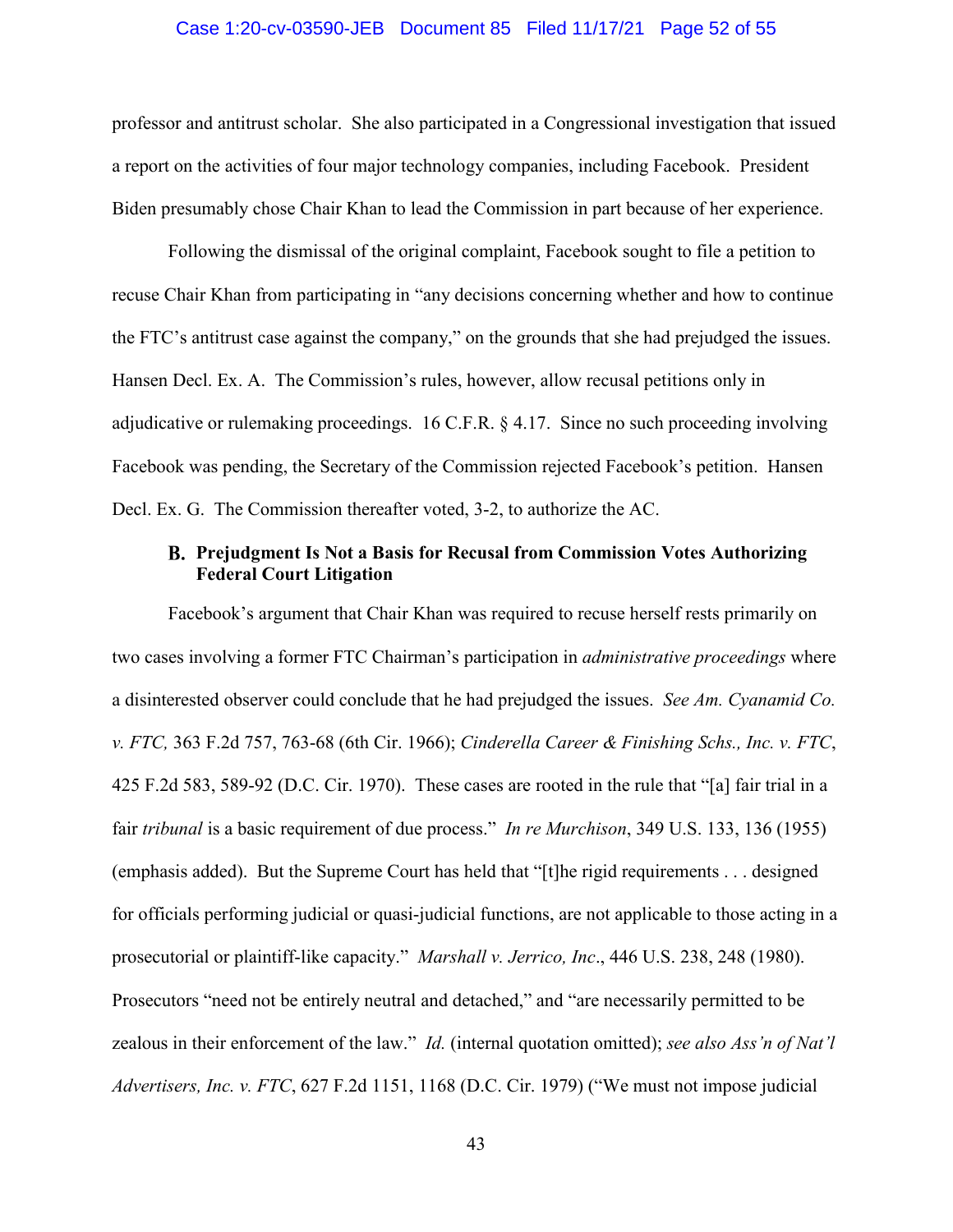#### Case 1:20-cv-03590-JEB Document 85 Filed 11/17/21 Page 53 of 55

<span id="page-52-0"></span>roles upon administrators when they perform functions very different from those of judges.").

 Unlike in *American Cyanamid* and *Cinderella*, in this case the Commission is acting as a determine the appropriate remedy. The case law regarding prejudgment in administrative subsequent trial of the law and the facts de novo in a court." *Id.*  $\S 554(a)(1)$ . plaintiff or prosecutor, and the Court will make the factual findings and legal rulings and proceedings is thus inapplicable. Indeed, the Administrative Procedure Act expressly provides that the rules governing adjudications, 5 U.S.C. § 556(b), do not apply to "a matter subject to a

 from voting on the filing of a federal court complaint. For example, federal law and ethics asserts that Chair Khan has violated "federal ethics rules," its brief does not cite any such rule. a basis for disqualification of an agency official acting in a prosecutorial capacity. That does not mean there are no circumstances in which a Commissioner may be recused regulations bar Executive Branch officers and employees from participating in matters where they have a financial interest. 18 U.S.C. § 208; 5 C.F.R. § 2635.402. But Facebook does not and cannot claim that Chair Khan has any such interest. Tellingly, although Facebook repeatedly Facebook simply argues that Chair Khan has expressed views that are adverse to it, which is not

 cannot allege that Chair Khan is motivated by any such personal animosity, and the Commission *Wright v. United States*, 732 F.2d 1048 (2d Cir. 1984), is inapposite. In that case, the AUSA who obtained an indictment was married to a political opponent of the defendant, and "almost certainly harbored personal animosity" against him. *Id.* at 1055. Facebook does not and initiated this lawsuit before she even arrived. Furthermore, *Wright* held that even if the AUSA's participation was "ill advised," it did not "deprive[] [the defendant] of due process of law"; at most it "deprived him of the chance that, with another prosecutor, he might undeservedly have escaped indictment and consequent conviction for crimes of which he was properly found to be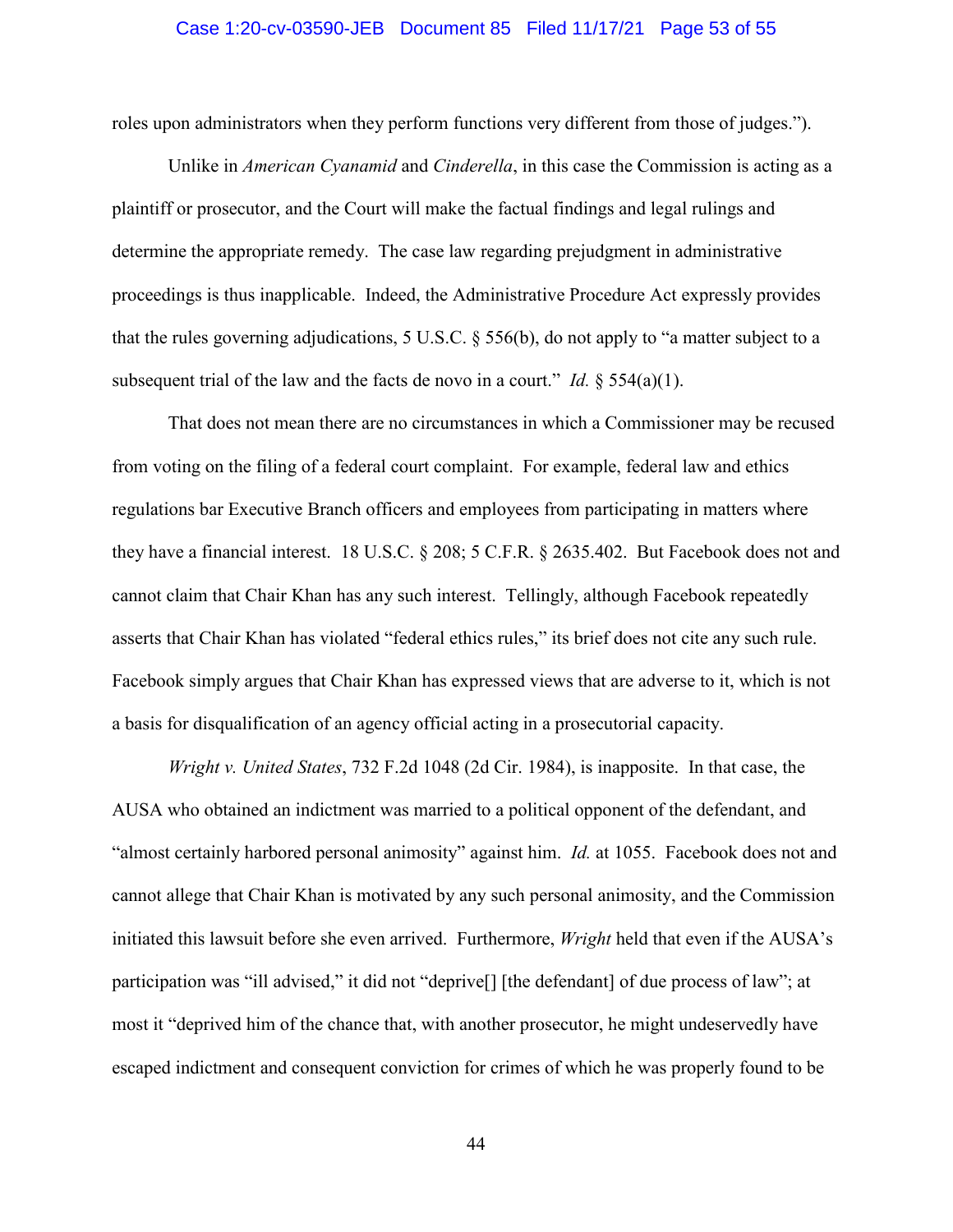<span id="page-53-0"></span>guilty." *Id.* at 1058.

#### **The Court Cannot "Remand" to the Commission**

 required action, the proper remedy is to file a suit for mandamus to compel agency action under Facebook's alternative argument that the Court should "remand" to the Commission and order it to act on the company's recusal petition is equally meritless. First, as shown above, Facebook has identified no facts that would warrant Chair Khan's recusal. Second, the Commission's rules provide only for disqualification motions in connection with an adjudicative or rulemaking proceeding—*i.e.*, where the Commission acts as a decisionmaker. Third, the Commission has not conducted an administrative adjudication, much less issued a final order, so there is nothing to "remand." Finally, if Facebook contends the Commission failed to take 5 U.S.C. § 706(1). *See, e.g.*, *Norton v. S. Utah Wilderness All.*, 542 U.S. 55, 61-65 (2004).

Facebook's cases are not remotely on point. *Aera Energy LLC v. Salazar*, 642 F.3d 212 (D.C. Cir. 2011), involved a review of final agency action under the APA where the initial agency decision was tainted by improper political pressure. Here, the Commission has not taken any final action, the Court is not conducting APA review, and there is no allegation that Chair Khan was influenced by improper political pressure. *Amos Treat & Co. v. SEC*, 306 F.2d 260 (D.C. Cir. 1962), involved an administrative proceeding; the court directed issuance of an injunction barring the SEC from continuing the proceeding because one of its Commissioners had previously been in charge of investigating and prosecuting the matter. But as shown above, the requirements that apply to agency officials acting as adjudicators do not apply where the agency is acting as a prosecutor or plaintiff in court. *Marshall*, 446 U.S. at 248.

#### **CONCLUSION**

Facebook's Motion to Dismiss should be denied for the reasons set forth above. The FTC respectfully requests oral argument, pursuant to Local Rule 7(f).